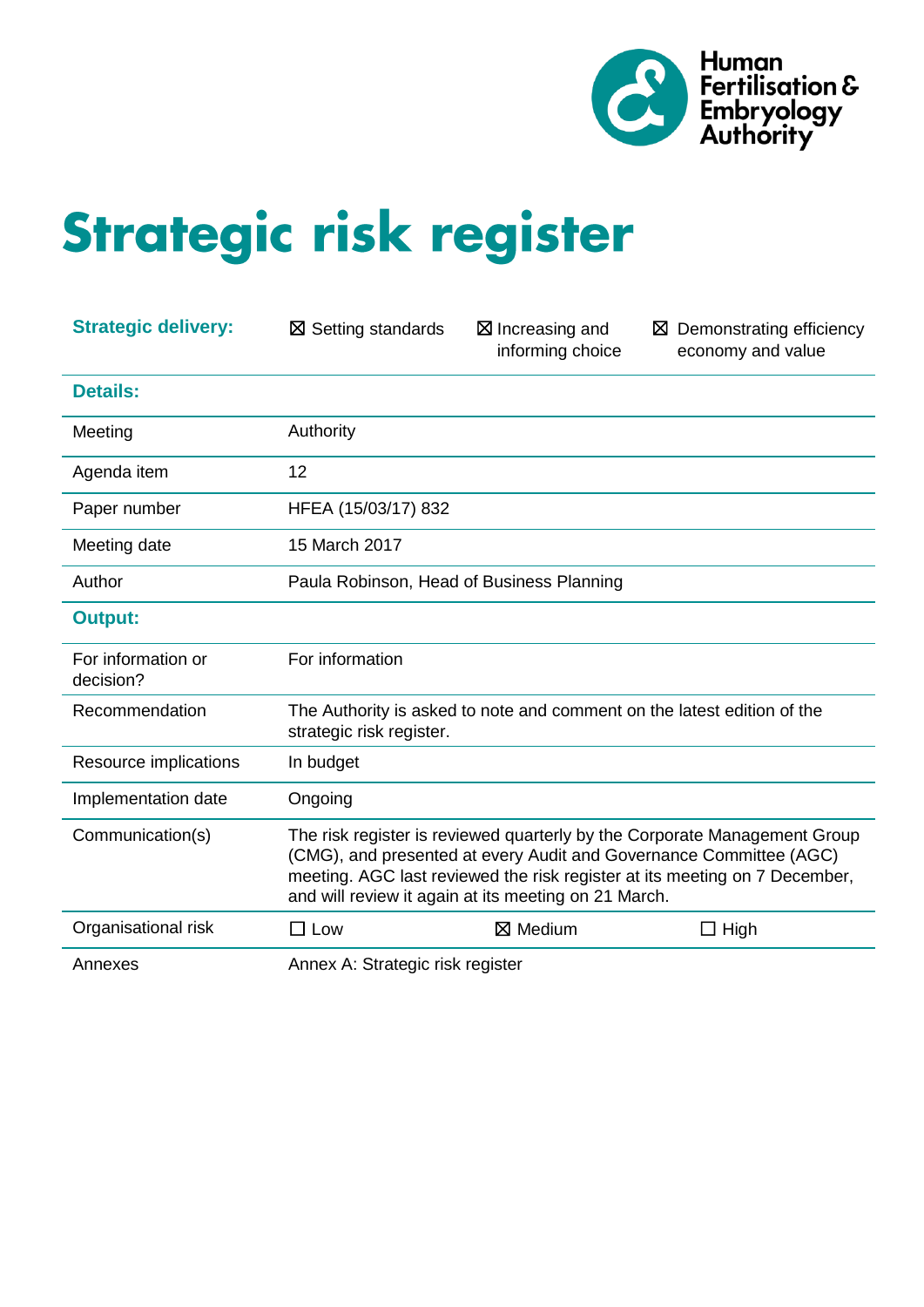#### Latest reviews 1.

- $1.1.$ CMG reviewed the risk register at its meeting on 8 February. CMG reviewed all risks, controls and scores, and agreed to add a new risk relating to the forthcoming organisational changes that are being planned. CMG also reviewed the two risks relating to donor conception and agreed to merge these into one single risk centred on running a good Opening the Register service. CMG's comments are summarised on the second page of the risk register, at Annex A.
- $1.2.$ Four of the twelve risks are currently above tolerance.
- $1.3.$ The risk register was last discussed at AGC on 7 December. No changes were proposed to the risk scores at that time. Any comments from the March Authority meeting will be fed into the Committee's next review on 21 March.

#### $2.$ **Recommendation**

 $2.1.$ The Authority is asked to note and comment on the latest edition of the strategic risk register.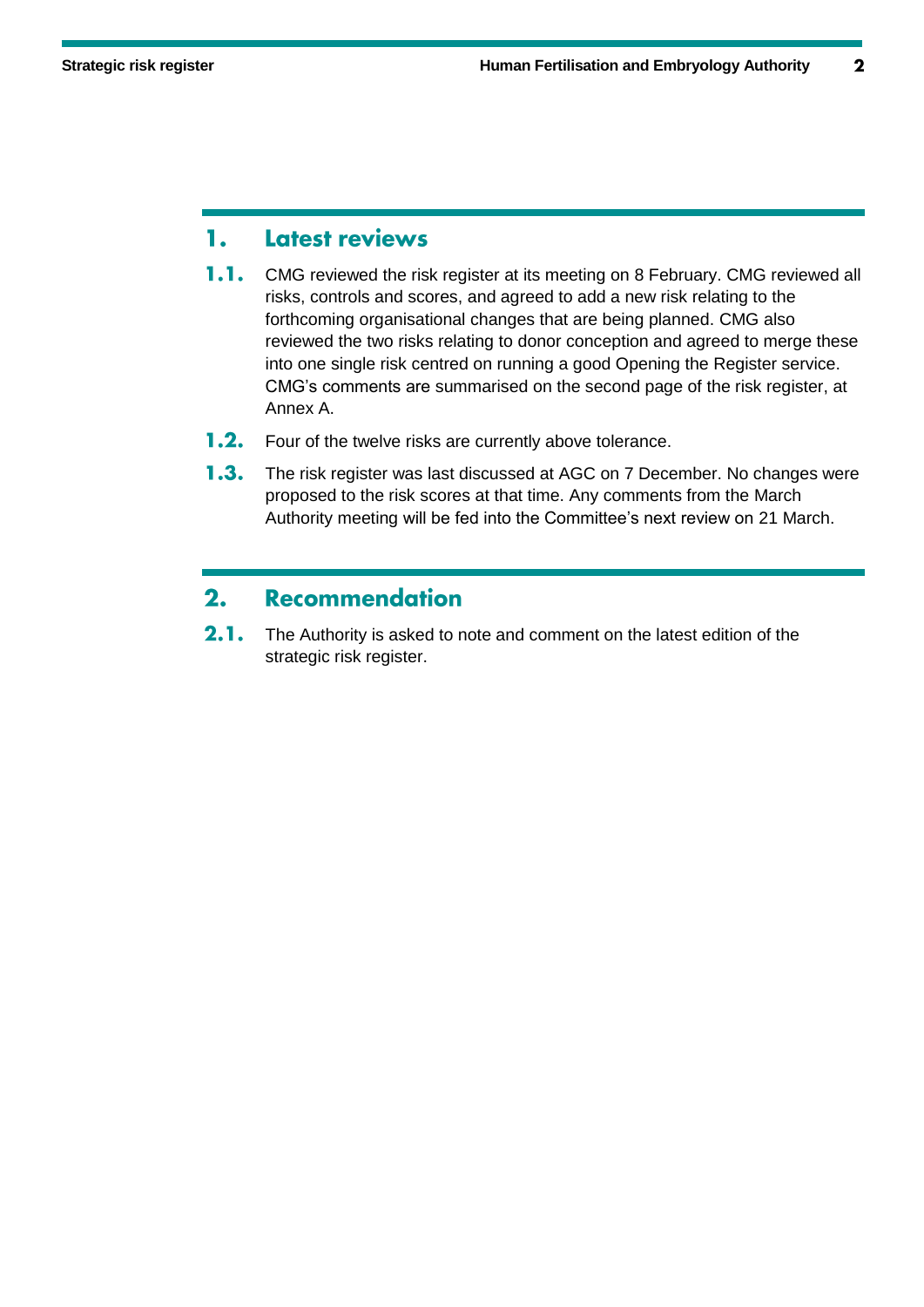# **HFEA strategic risk register 2016/17**

| <b>Risk area</b>               | <b>Risk title</b>                                                                               | Strategic linkage <sup>1</sup>                   | <b>Residual risk</b>                              | <b>Current status</b>  | Trend`        |
|--------------------------------|-------------------------------------------------------------------------------------------------|--------------------------------------------------|---------------------------------------------------|------------------------|---------------|
|                                | Information for Quality  IfQ1: Improved information access                                      | Increasing and informing choice: information     | $-$ High<br>12 <sup>°</sup>                       | Above tolerance        | ⇔⇔↑↑          |
|                                | Information for Quality  IfQ3: Delivery of promised efficiencies  Efficiency, economy and value |                                                  | $-$ High<br>12 <sub>2</sub>                       | Above tolerance        | ⇔⇔↑⇔          |
| Data                           | D2: Incorrect data released                                                                     | Efficiency, economy and value                    | <b>High</b><br>12<br>$\overline{\phantom{m}}$     | Above tolerance        | ⇔⇔↑⇔          |
| Capability                     | C1: Knowledge and capability                                                                    | Efficiency, economy and value                    | <b>High</b><br>12 <sup>°</sup><br>$\equiv$        | Above tolerance        | ⇔⇔↑⇔          |
| Legal challenge                | LC1: Resource diversion                                                                         | Efficiency, economy and value                    | <b>High</b><br>12<br>$\qquad \qquad \blacksquare$ | At tolerance           | <b>むゆゆむ</b>   |
| Data                           | D1: Data loss or breach                                                                         | Efficiency, economy and value                    | <b>Medium</b><br><b>10</b><br>$\qquad \qquad$     | At tolerance           | <b>むむむむ</b>   |
|                                | Organisational change OC1: Change-related instability                                           | Efficiency, economy and value                    | <b>Medium</b><br>р<br>-                           | At tolerance           | $\bullet$ new |
| Financial viability            | <b>FV1: Financial resources</b>                                                                 | Efficiency, economy and value                    | <b>Medium</b><br>19<br>$\equiv$                   | At tolerance           | <b>むむむむ</b>   |
| Regulatory model               | RM2: Loss of regulatory authority                                                               | Setting standards: quality and safety            | <b>Medium</b><br>$\equiv$                         | At tolerance           | <b>むむむむ</b>   |
| <b>Information for Quality</b> | IfQ2: Register data                                                                             | Increasing and informing choice: Register data 8 | - Medium                                          | At tolerance           | <b>むむむむ</b>   |
| Regulatory model               | RM1: Quality and safety of care                                                                 | Setting standards: quality and safety            | – Low                                             | <b>Below tolerance</b> | 分分分分          |
| Opening the Register           | OTR1: OTR service quality                                                                       | Setting standards: donor conception              | Low<br>-                                          | At tolerance           | $\bullet$ new |

#### **Risk summary: high to low residual risks**

 $\overline{a}$ 

<sup>\*</sup> This column tracks the four most recent reviews by AGC, CMG, or the Authority (eg,  $\hat{v} \Leftrightarrow \hat{v} \Leftrightarrow$ ).

Recent review points are: CMG 7 September/AGC 21 September  $\Rightarrow$  Authority 16 November  $\Rightarrow$  CMG 23 November/AGC 7 December  $\Rightarrow$  CMG 8 February

<sup>&</sup>lt;sup>1</sup> Strategic objectives 2014-2017 (these will be updated in April when the new strategy has been launched):

Setting standards: improving the quality and safety of care through our regulatory activities. (Setting standards – quality and safety)

Setting standards: improving the lifelong experience for donors, donor-conceived people, patients using donor conception, and their wider families, (Setting standards – donor conception)

Increasing and informing choice: using the data in the register of treatments to improve outcomes and research. (Increasing and informing choice – Register data)

Increasing and informing choice: ensuring that patients have access to high quality meaningful information. (Increasing and informing choice – information)

Efficiency, economy and value: ensuring the HFEA remains demonstrably good value for the public, the sector and Government. (Efficiency, economy and value)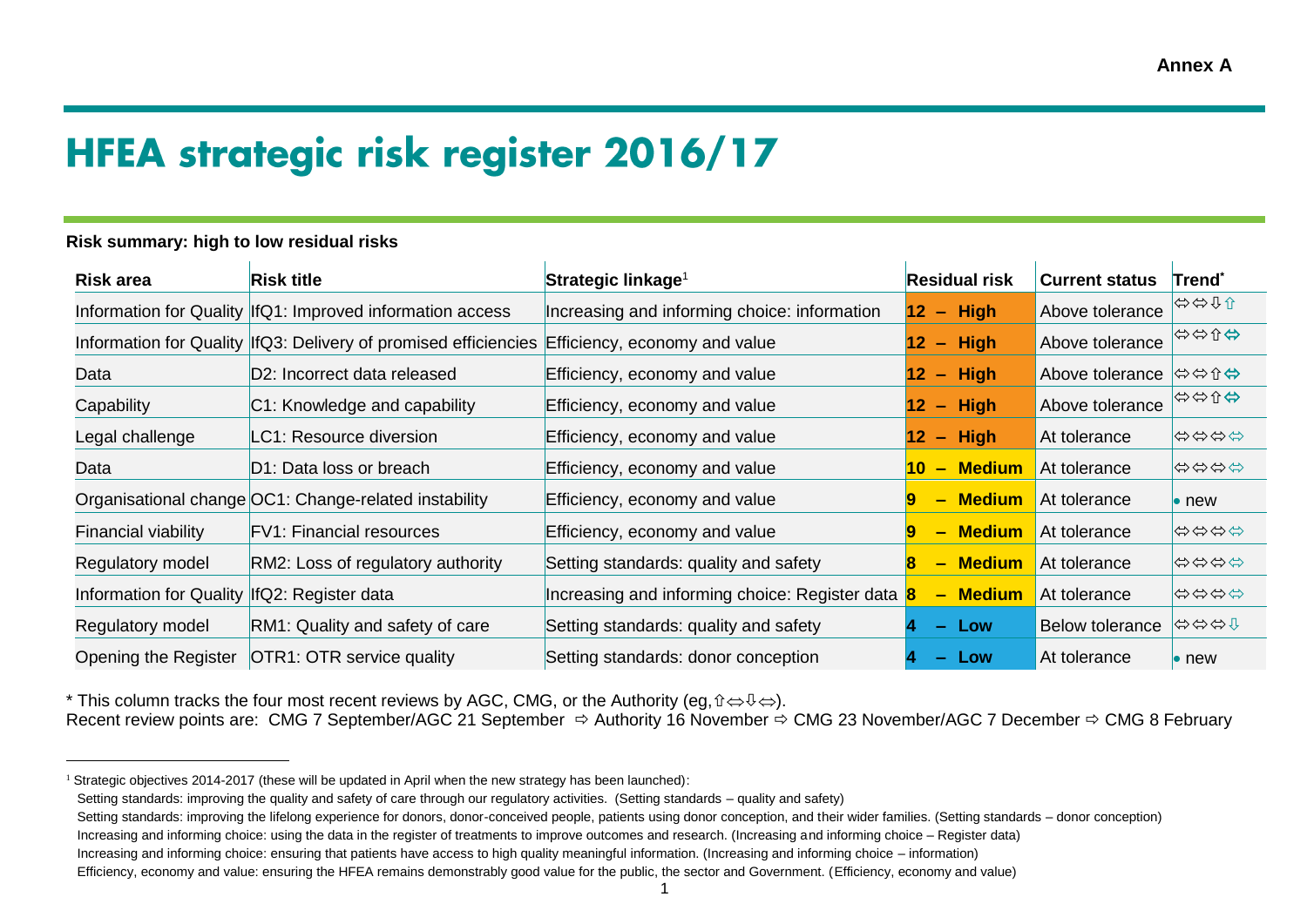#### **AGC – December 2016 meeting**

The committee focused mainly on the three risks above tolerance at the time, which included Information for Quality (IfQ3) – delivery of promised efficiencies, Data (D2) – incorrect data release and Capability (C1) – knowledge and capability.

The committee questioned whether the Business Continuity Plan had been tested and was informed that there was an incident involving loss of power at the new HFEA premises in the summer of 2016 and the plan had been put into action. There were some lessons learned but generally things worked well.

The committee was concerned about the fluctuation of Parliamentary Questions that need to be answered within a tight timeframe and questioned how the organisation manages this area of work. The committee was informed that some questions could be tricky to answer. There is a small team of people in the organisation handling the questions, however the work is often extended to other staff with specialist knowledge to contribute to the answers. Answering parliamentary questions always takes priority in the organisation.

#### **CMG – February 2017 meeting**

CMG discussed in particular how best to reflect the risks associated with organisational change in the risk register. It was agreed that this should be presented as a separate, new, risk, in addition to the existing 'business as usual' risk relating to knowledge and capability.

We agreed that the financial viability risk should be updated, since year end and a new strategic period are approaching.

We also considered the two donor conception risks, and agreed that these should now be merged into one single risk centred on running a good Opening the Register service.

CMG updated all the remaining risks and controls and adjusted some of the residual risk scores to reflect the current situation.

We also noted that the risk register would need a comprehensive review as soon as the new strategy for 2017-2020 had been finalised, to ensure that it reflected the risks to delivering the strategy. It was agreed that the Chief Executive and the Head of Business Planning would work together to produce a draft, for comment at the next CMG risk meeting, in early May.

The Department of Health ALB risk network would be running a workshop on 28 February on risk interdependencies within the health system, between ALBs or with the Department itself. The HFEA would participate in this workshop, and the new version of the risk register would need to incorporate a section under each risk, identifying any interdependencies with other ALBs or the Department, within each risk. It had also been agreed that each ALB should prepare a report for its Audit Committee on risk interdendencies – this will be prepared for the next available AGC meeting after the notes of the workshop have been released (probably the June meeting, which would fit well with the Committee's first review of the new version of the risk register to reflect the new strategy). Further reporting on health system risk interdependencies to DH or to auditors may be requested in the future, so it would be beneficial to have interdependencies identified separately and clearly in our risk register, along with any resulting controls or actions.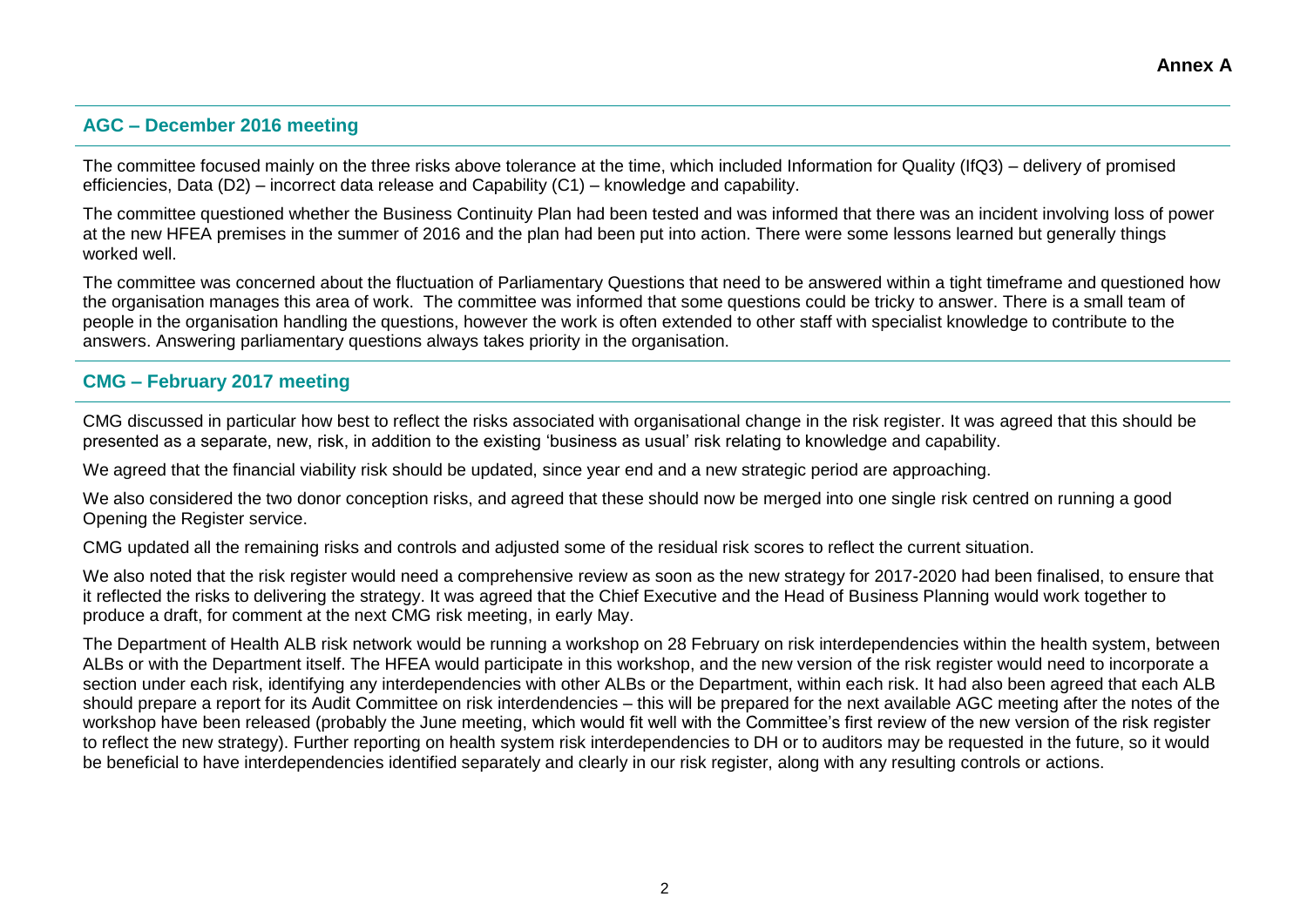# **Criteria for inclusion of risks:**

- Whether the risk results in a potentially serious impact on delivery of the HFEA's strategy or purpose.
- Whether it is possible for the HFEA to do anything to control the risk (so external risks such as weather events are not included).

# **Rank**

The risk summary above is arranged in rank order according to the severity of the current residual risk score.

# **Risk trend**

The risk trend shows whether the threat has increased or decreased recently. The direction of the arrow indicates whether the risk is: Stable  $\Leftrightarrow$ . Rising  $\hat{v}$  or Reducing  $\mathbb Q$ .

# **Risk scoring system**

See last page.

# **Assessing inherent risk**

Inherent risk is usually defined as 'the exposure arising from a specific risk before any action has been taken to manage it'. This can be taken to mean 'if no controls at all are in place'. However, in reality the very existence of an organisational infrastructure and associated general functions, systems and processes does introduce some element of control, even if no other mitigating action were ever taken, and even with no particular risks in mind. Therefore, in order for our estimation of inherent risk to be meaningful, the HFEA defines inherent risk as:

'the exposure arising from a specific risk before any additional action has been taken to manage it, over and above pre-existing ongoing organisational systems and processes.'

# System-wide risk interdependencies

From April 2017 onwards, we will also explicitly consider whether any HFEA strategic risks or controls have a potential impact for, or interdependency with, the Department or any other ALBs. A distinct section to record any such interdependencies beneath each risk will be added to the risk register when it is reviewed to reflect the new strategy for 2017-2020, so as to be sure we identify and manage risk interdepencies in collaboration with relevant other bodies, and so that we can report easily and transparently on such interdependencies to DH or auditors as required.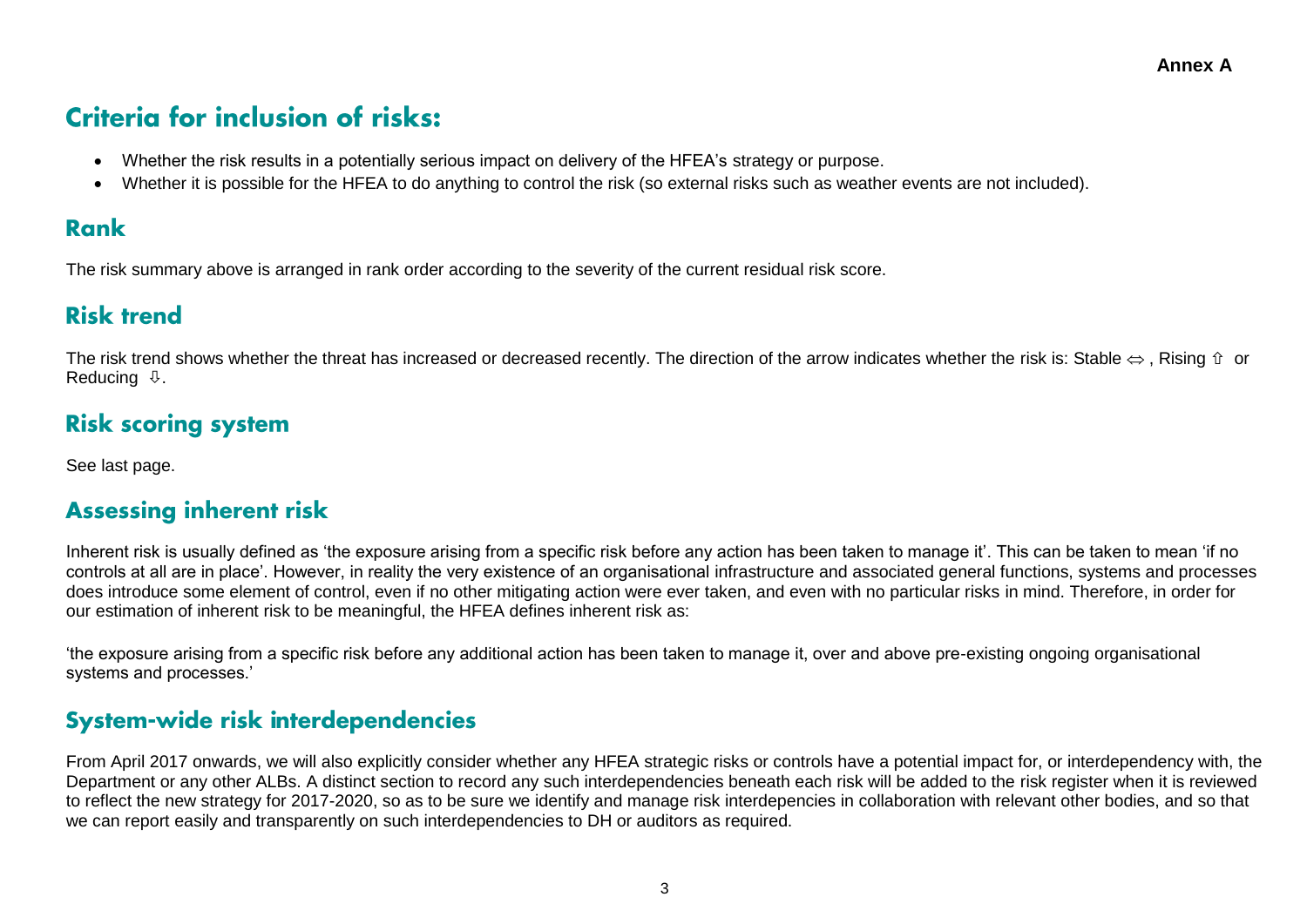| <b>Risk area</b>                      | Description and impact                                                                                                                                                                                                                                                                                                                        | Strategic objective linkage                                                                                                                                                                                                 | <b>Risk scores</b>                                                                                     |                                  |                                                                                                                                                                                                                                      | <b>Recent trend</b>                                                                                                                                                                                    | <b>Risk owner</b> |  |
|---------------------------------------|-----------------------------------------------------------------------------------------------------------------------------------------------------------------------------------------------------------------------------------------------------------------------------------------------------------------------------------------------|-----------------------------------------------------------------------------------------------------------------------------------------------------------------------------------------------------------------------------|--------------------------------------------------------------------------------------------------------|----------------------------------|--------------------------------------------------------------------------------------------------------------------------------------------------------------------------------------------------------------------------------------|--------------------------------------------------------------------------------------------------------------------------------------------------------------------------------------------------------|-------------------|--|
| <b>Regulatory</b>                     | There is a risk of adverse                                                                                                                                                                                                                                                                                                                    | Setting standards: improving the quality and safety                                                                                                                                                                         | Inherent risk level:                                                                                   |                                  |                                                                                                                                                                                                                                      | 分分分                                                                                                                                                                                                    | Peter             |  |
| model                                 | effects on the quality and                                                                                                                                                                                                                                                                                                                    | of care through our regulatory activities.                                                                                                                                                                                  | Likelihood                                                                                             | Impact                           | Inherent risk                                                                                                                                                                                                                        |                                                                                                                                                                                                        | Thompson          |  |
| <b>RM 1:</b>                          | safety of care if the HFEA<br>were to fail to deliver its                                                                                                                                                                                                                                                                                     |                                                                                                                                                                                                                             | 3                                                                                                      | 5                                | 15 High                                                                                                                                                                                                                              |                                                                                                                                                                                                        |                   |  |
| Quality and                           | duties under the HFE Act                                                                                                                                                                                                                                                                                                                      |                                                                                                                                                                                                                             | <b>Residual risk level:</b>                                                                            |                                  |                                                                                                                                                                                                                                      |                                                                                                                                                                                                        |                   |  |
| safety of                             | (1990) as amended.                                                                                                                                                                                                                                                                                                                            |                                                                                                                                                                                                                             | Likelihood                                                                                             | Impact                           | Residual risk                                                                                                                                                                                                                        |                                                                                                                                                                                                        |                   |  |
| care                                  |                                                                                                                                                                                                                                                                                                                                               |                                                                                                                                                                                                                             | 1                                                                                                      | 4                                | 4 Low                                                                                                                                                                                                                                |                                                                                                                                                                                                        |                   |  |
|                                       |                                                                                                                                                                                                                                                                                                                                               |                                                                                                                                                                                                                             | Tolerance threshold:                                                                                   |                                  | 8 Medium                                                                                                                                                                                                                             |                                                                                                                                                                                                        |                   |  |
| Causes / sources                      |                                                                                                                                                                                                                                                                                                                                               | <b>Mitigations</b>                                                                                                                                                                                                          | mitigations                                                                                            | Timescale and ownership of       |                                                                                                                                                                                                                                      | <b>Commentary</b>                                                                                                                                                                                      |                   |  |
|                                       | Inspection/reporting failure.                                                                                                                                                                                                                                                                                                                 | Inspections are scheduled for the whole year, using<br>licence information held on Epicentre, and items are<br>also scheduled to committees well in advance.                                                                | In place - Sharon Fensome-Rimmer<br>In place - Siobhain Kelly<br>In place - Sharon Fensome-Rimmer      |                                  |                                                                                                                                                                                                                                      | Below tolerance.<br>Some elements of this risk,<br>associated with staff turnover<br>and legal parenthood issues,<br>have now reduced in likelihood,<br>and so the residual risk level<br>has reduced. |                   |  |
|                                       |                                                                                                                                                                                                                                                                                                                                               | Audit of Epicentre conducted to reveal data errors in<br>2014/15. Error correction completed in 2016.                                                                                                                       |                                                                                                        |                                  |                                                                                                                                                                                                                                      |                                                                                                                                                                                                        |                   |  |
|                                       |                                                                                                                                                                                                                                                                                                                                               | Inspector training, competency-based recruitment,<br>induction process, SOPs, QMS, and quality<br>assurance all robust.                                                                                                     |                                                                                                        |                                  |                                                                                                                                                                                                                                      |                                                                                                                                                                                                        |                   |  |
|                                       | Regulatory monitoring processes may be<br>disrupted as a result of the temporary<br>inability of Electronic Patient Record<br>System (EPRS) providers to submit data<br>to the new register structure until their<br>software has been updated. This could<br>impact performance information used in<br>inspection notebooks and RBAT alerts. | Earlier agreements to extend IfQ delivery help to<br>address this risk by extending the release date for<br>the EDI replacement (IfQ release 2).<br>Mitigation plans for this risk have been agreed as<br>part of planning. | Mitigation in place - Nick Jones                                                                       |                                  | On legal parenthood, a strong<br>set of actions is in place and<br>continues to be implemented.<br>The inspection team continue to<br>work with colleagues in licensed<br>centres, with a focus on<br>ensuring all affected patients |                                                                                                                                                                                                        |                   |  |
| Monitoring failure.                   |                                                                                                                                                                                                                                                                                                                                               | Outstanding recommendations from inspection<br>reports are tracked and followed up by the team.                                                                                                                             | In place - Sharon Fensome-Rimmer                                                                       |                                  | are informed and appropriately<br>supported.                                                                                                                                                                                         |                                                                                                                                                                                                        |                   |  |
|                                       | Unresponsiveness to or mishandling of                                                                                                                                                                                                                                                                                                         | Up to date compliance and enforcement policy.                                                                                                                                                                               | In place - Nick Jones                                                                                  |                                  |                                                                                                                                                                                                                                      |                                                                                                                                                                                                        |                   |  |
| non-compliances or grade A incidents. |                                                                                                                                                                                                                                                                                                                                               | Staffing model provides resilience in the inspection<br>team for such events - dealing with high-impact<br>cases, additional incident inspections, etc.                                                                     |                                                                                                        | In place - Sharon Fensome-Rimmer |                                                                                                                                                                                                                                      |                                                                                                                                                                                                        |                   |  |
|                                       | Insufficient inspectors, administrative or                                                                                                                                                                                                                                                                                                    | Inspection team running at full complement.                                                                                                                                                                                 | In place - Nick Jones                                                                                  |                                  |                                                                                                                                                                                                                                      |                                                                                                                                                                                                        |                   |  |
| licensing staff                       |                                                                                                                                                                                                                                                                                                                                               | Business support is operating below complement,<br>and this will be addressed over the next few months,<br>as part of organisational change implementation and<br>the completion of IfQ.                                    | To be addressed after IfQ, in the<br>course of organisational restructuring<br>- Sharon Fensome-Rimmer |                                  |                                                                                                                                                                                                                                      |                                                                                                                                                                                                        |                   |  |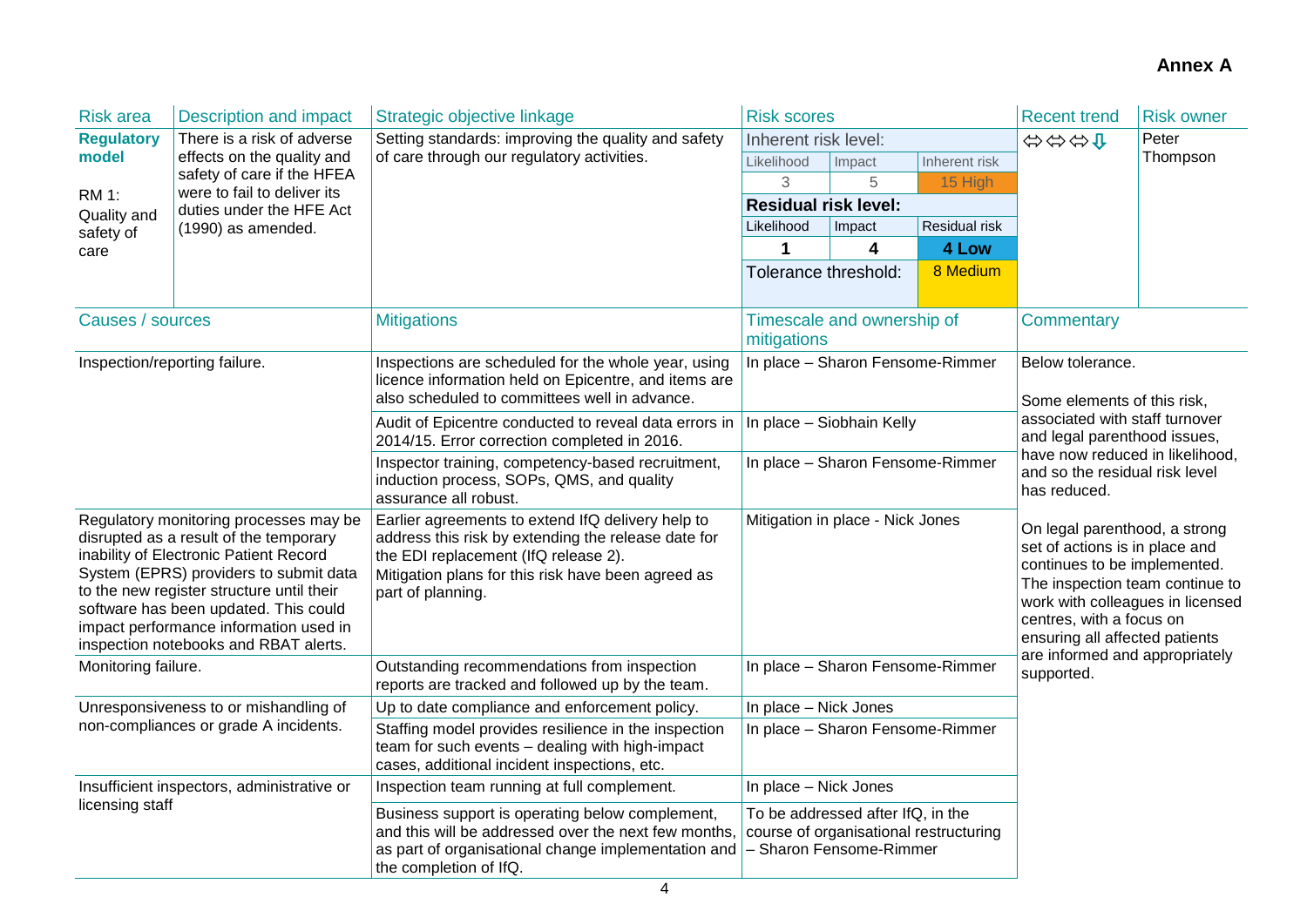|                                                                                                                                                                                                                                                                | Licensing team up to complement following earlier<br>recruitment.                                                                                                                                                                                                          | In place - Siobhain Kelly                         |
|----------------------------------------------------------------------------------------------------------------------------------------------------------------------------------------------------------------------------------------------------------------|----------------------------------------------------------------------------------------------------------------------------------------------------------------------------------------------------------------------------------------------------------------------------|---------------------------------------------------|
| Recruitment difficulties and/or high<br>turnover/churn in various areas; resource<br>gaps and resource diversion into<br>recruitment and induction, with impacts                                                                                               | So far recruitment rounds have yielded sufficient<br>candidates, although this has required going beyond<br>the initial ALB pool to external recruitment in some<br>cases.                                                                                                 | Managed as needed - Sharon<br>Fensome-Rimmer      |
| felt across all teams.                                                                                                                                                                                                                                         | Additional temporary resources available during<br>periods of vacancy and transition.                                                                                                                                                                                      | In place - Rachel Hopkins                         |
|                                                                                                                                                                                                                                                                | Group induction sessions put in place where<br>possible.                                                                                                                                                                                                                   | In place - Sharon Fensome-Rimmer                  |
| Resource strain itself can lead to<br>increased turnover, exacerbating the<br>resource strain.                                                                                                                                                                 | Operational performance, risk and resourcing<br>oversight through CMG, with deprioritisation or<br>rescheduling of work an option.                                                                                                                                         | In place - Paula Robinson                         |
| Unexpected fluctuations in workload<br>(arising from eg, very high level of PGD<br>applications received, including complex<br>applications involving multiple types of a<br>condition; high levels of non-compliances<br>either generally or in relation to a | Staffing model amended in May 2015, to release an<br>extra inspector post out of the previous<br>establishment. This increased general resilience,<br>enabling more flex when there is an especially high<br>inspection/report writing/application processing<br>workload. | In place - Sharon Fensome-Rimmer                  |
| particular issue; introduction of<br>mitochondrial treatment decision-making).                                                                                                                                                                                 | Greater sector insight into our PGD application<br>handling processes and decision-making steps<br>achieved in the past few years; coupled with our<br>increased processing rate since efficiency<br>improvements were made in 2013 (acknowledged<br>by the sector).       | In place - Sharon Fensome-Rimmer                  |
| Some unanticipated event occurs that                                                                                                                                                                                                                           | Resilient staffing model in place.                                                                                                                                                                                                                                         | In place - Sharon Fensome-Rimmer                  |
| has a big diversionary impact on key<br>resources, eg, legal parenthood consent                                                                                                                                                                                | Up to date compliance and enforcement policy and<br>related procedures.                                                                                                                                                                                                    | In place - Nick Jones / Sharon<br>Fensome-Rimmer  |
| issues, or several major Grade A<br>incidents occur at once.                                                                                                                                                                                                   | A detailed action plan in response to the legal<br>parenthood judgment is in place.                                                                                                                                                                                        | In progress - Nick Jones/Sharon<br>Fensome-Rimmer |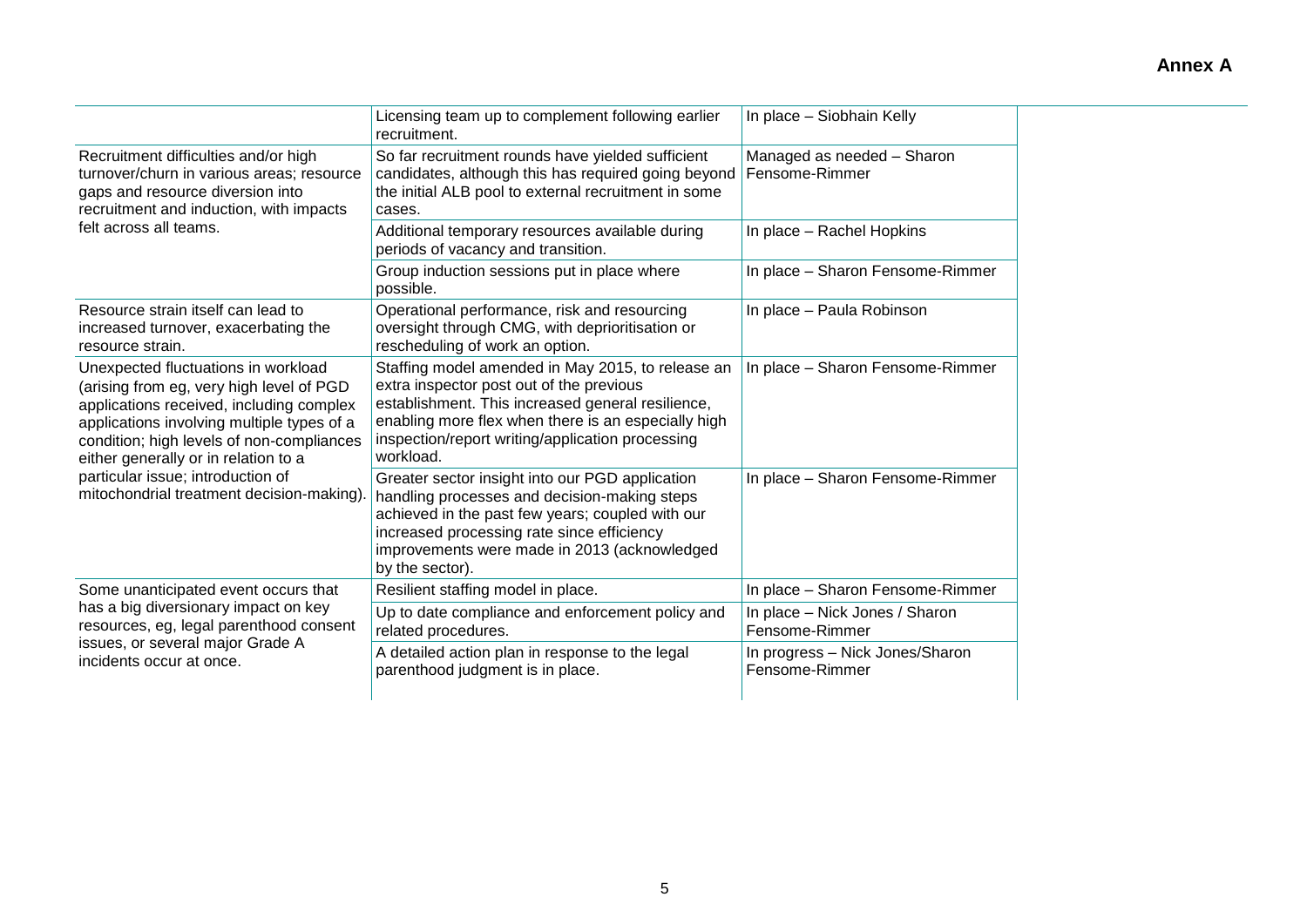| <b>Risk area</b>  | Description and impact                                        | Strategic objective linkage                                                                                                                         | <b>Risk scores</b>                                     |                                  |                 | <b>Recent trend</b>                                                                                                                                        | <b>Risk owner</b> |  |
|-------------------|---------------------------------------------------------------|-----------------------------------------------------------------------------------------------------------------------------------------------------|--------------------------------------------------------|----------------------------------|-----------------|------------------------------------------------------------------------------------------------------------------------------------------------------------|-------------------|--|
| <b>Regulatory</b> | There is a risk that the                                      | Setting standards: improving the quality and safety                                                                                                 | Inherent risk level:                                   |                                  |                 | Peter<br>\$\$\$\$                                                                                                                                          |                   |  |
| model             | HFEA could lose authority                                     | of care through our regulatory activities.                                                                                                          | Likelihood                                             | Impact                           | Inherent risk   |                                                                                                                                                            | Thompson          |  |
| <b>RM 2:</b>      | as a regulator, jeopardising<br>its regulatory effectiveness, |                                                                                                                                                     | 3                                                      | 5                                | 15 High         |                                                                                                                                                            |                   |  |
| Loss of           | owing to a loss of public /                                   |                                                                                                                                                     | <b>Residual risk level:</b>                            |                                  |                 |                                                                                                                                                            |                   |  |
| regulatory        | sector confidence.                                            |                                                                                                                                                     | Likelihood                                             | Impact                           | Residual risk   |                                                                                                                                                            |                   |  |
| authority         |                                                               |                                                                                                                                                     | $\mathbf{2}$                                           | 4                                | <b>8 Medium</b> |                                                                                                                                                            |                   |  |
|                   |                                                               |                                                                                                                                                     | Tolerance threshold:                                   |                                  | 8 Medium        |                                                                                                                                                            |                   |  |
| Causes / sources  |                                                               | <b>Mitigations</b>                                                                                                                                  | mitigations                                            | Timescale and ownership of       |                 | Commentary                                                                                                                                                 |                   |  |
| making processes. | Failures or weaknesses in decision                            | Keeping up to date the standard operating<br>procedures (SOPs) for licensing, representations<br>and appeals.                                       |                                                        | In place - Siobhain Kelly        |                 | At tolerance.<br>Although two additional risk                                                                                                              |                   |  |
|                   |                                                               | Learning from past representations and Appeal<br>Committee hearings incorporated into processes.                                                    | In place - Siobhain Kelly<br>In place - Siobhain Kelly |                                  |                 | sources exist at present<br>(website outages until the new<br>beta website is live and the plan<br>of work to address legal<br>parenthood consent issues), |                   |  |
|                   |                                                               | Appeals Committee membership maintained.<br>Ongoing process in place for regular appointments<br>whenever vacancies occur or terms of office end.   |                                                        |                                  |                 |                                                                                                                                                            |                   |  |
|                   |                                                               | Staffing structure for sufficient committee support.                                                                                                |                                                        | In place - Siobhain Kelly        |                 | these are being well managed<br>and/or tolerated, and the overall                                                                                          |                   |  |
|                   |                                                               | Decision trees; legal advisers familiar.                                                                                                            |                                                        | In place - Siobhain Kelly        |                 | risk score has not increased.                                                                                                                              |                   |  |
|                   |                                                               | Proactive management of quoracy for meetings.                                                                                                       |                                                        | In place - Siobhain Kelly        |                 |                                                                                                                                                            |                   |  |
|                   |                                                               | New (ie, first application) T&S licences delegated to<br>ELP. Licensing Officer role in place to take certain<br>administrative decisions from ELP. | In place - Siobhain Kelly                              |                                  |                 |                                                                                                                                                            |                   |  |
| regulator         | Failing to demonstrate competence as a                        | Up to date compliance and enforcement policy and<br>related procedures.                                                                             | In place - Nick Jones / Sharon<br>Fensome-Rimmer       |                                  |                 |                                                                                                                                                            |                   |  |
|                   |                                                               | Inspector training, competency-based recruitment,<br>induction process, SOPs, quality management<br>system (QMS) and quality assurance all robust.  | In place - Sharon Fensome-Rimmer                       |                                  |                 |                                                                                                                                                            |                   |  |
|                   | Effect of publicised grade A incidents.                       | Staffing model provide resilience in inspection team<br>for such events - dealing with high-impact cases,<br>additional incident inspections, etc.  | In place - Sharon Fensome-Rimmer                       |                                  |                 |                                                                                                                                                            |                   |  |
|                   |                                                               | SOPs and protocols with Communications team.                                                                                                        |                                                        | In place - Sharon Fensome-Rimmer |                 |                                                                                                                                                            |                   |  |
|                   |                                                               | Fairness and transparency in licensing committee<br>information.                                                                                    | In place - Sharon Fensome-Rimmer                       |                                  |                 |                                                                                                                                                            |                   |  |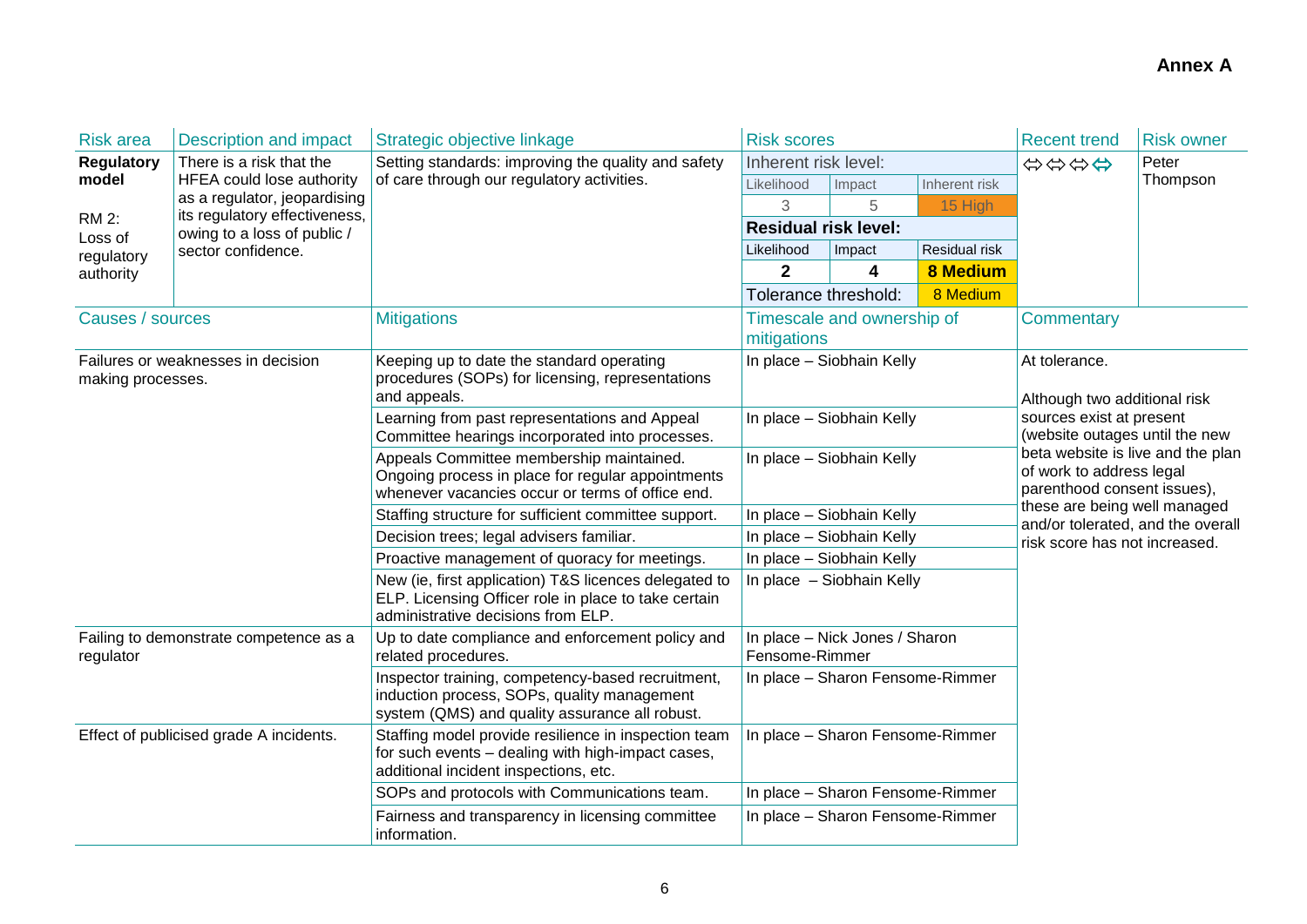|                                                                                                                                                                   | Dedicated section on website, so that the public can<br>openly see our activities in the broader context.                                                                                                                                                                                                      | In place - Sharon Fensome-Rimmer                                 |
|-------------------------------------------------------------------------------------------------------------------------------------------------------------------|----------------------------------------------------------------------------------------------------------------------------------------------------------------------------------------------------------------------------------------------------------------------------------------------------------------|------------------------------------------------------------------|
| Administrative or information security<br>failure, eg, document management, risk                                                                                  | Staff have annual information security training (and<br>on induction).                                                                                                                                                                                                                                         | In place - Dave Moysen                                           |
| and incident management, data security.                                                                                                                           | A comprehensive review of our records<br>management practices and document management<br>system (TRIM) will be conducted in 2017, following<br>planned organisational changes and the conclusion<br>of IfQ.                                                                                                    | To follow - Peter Thompson                                       |
|                                                                                                                                                                   | Guidance/induction in handling FOI requests,<br>available to all staff.                                                                                                                                                                                                                                        | In place - Siobhain Kelly                                        |
|                                                                                                                                                                   | The IfQ website management project has reviewed<br>the retention schedule.                                                                                                                                                                                                                                     | Completed - August 2015 - Juliet<br><b>Tizzard</b>               |
| Until the IfQ website project has been<br>completed, there is a continued risk of<br>HFEA website outages, as well as<br>difficulties in uploading updates to web | Alternative mechanisms are in place for clinics to<br>get information about materials such as the Code of<br>Practice (eg, direct communications with inspectors,<br>Clinic Focus).                                                                                                                            | In place - Sharon Fensome-Rimmer                                 |
| pages.                                                                                                                                                            | The IfQ work on the new website will completely<br>mitigate this risk (the new content management<br>system will remove the current instability we are<br>experiencing from using RedDot). This risk has<br>informed our decisions about which content to move<br>first to the beta version of the new site.   | In progress - go live expected in<br>March 2017 - Juliet Tizzard |
| Negative media or criticism from the<br>sector in connection with legally disputed<br>issues or major adverse events at clinics.                                  | HFEA approach is only to go into cases on the basis<br>of clarifying legal principles or upholding the<br>standards of care by challenging poor practice. This<br>is more likely to be perceived as proportionate,<br>rational and necessary (and impersonal), and is in<br>keeping with our strategic vision. | In place - Peter Thompson                                        |
| HFEA process failings that create or<br>contribute to legal challenges, or which                                                                                  | Licensing SOPs, committee decision trees in place.<br>Mitochondria donation application tools completed.                                                                                                                                                                                                       | In place - Siobhain Kelly                                        |
| weaken cases that are otherwise sound,<br>or which generate additional regulatory                                                                                 | Up to date compliance and enforcement policy and<br>related procedures.                                                                                                                                                                                                                                        | In place - Nick Jones / Sharon<br>Fensome-Rimmer                 |
| sanctions activity (eg, legal parenthood<br>consent).                                                                                                             | Seeking the most robust possible assurance from<br>the sector with respect to legal parenthood consent<br>issues, and detailed plan in operation to address<br>identified cases and anomalies.                                                                                                                 | In progress - Nick Jones                                         |
|                                                                                                                                                                   | QMS and quality assurance in place in inspection<br>team.                                                                                                                                                                                                                                                      | In place - Sharon Fensome-Rimmer                                 |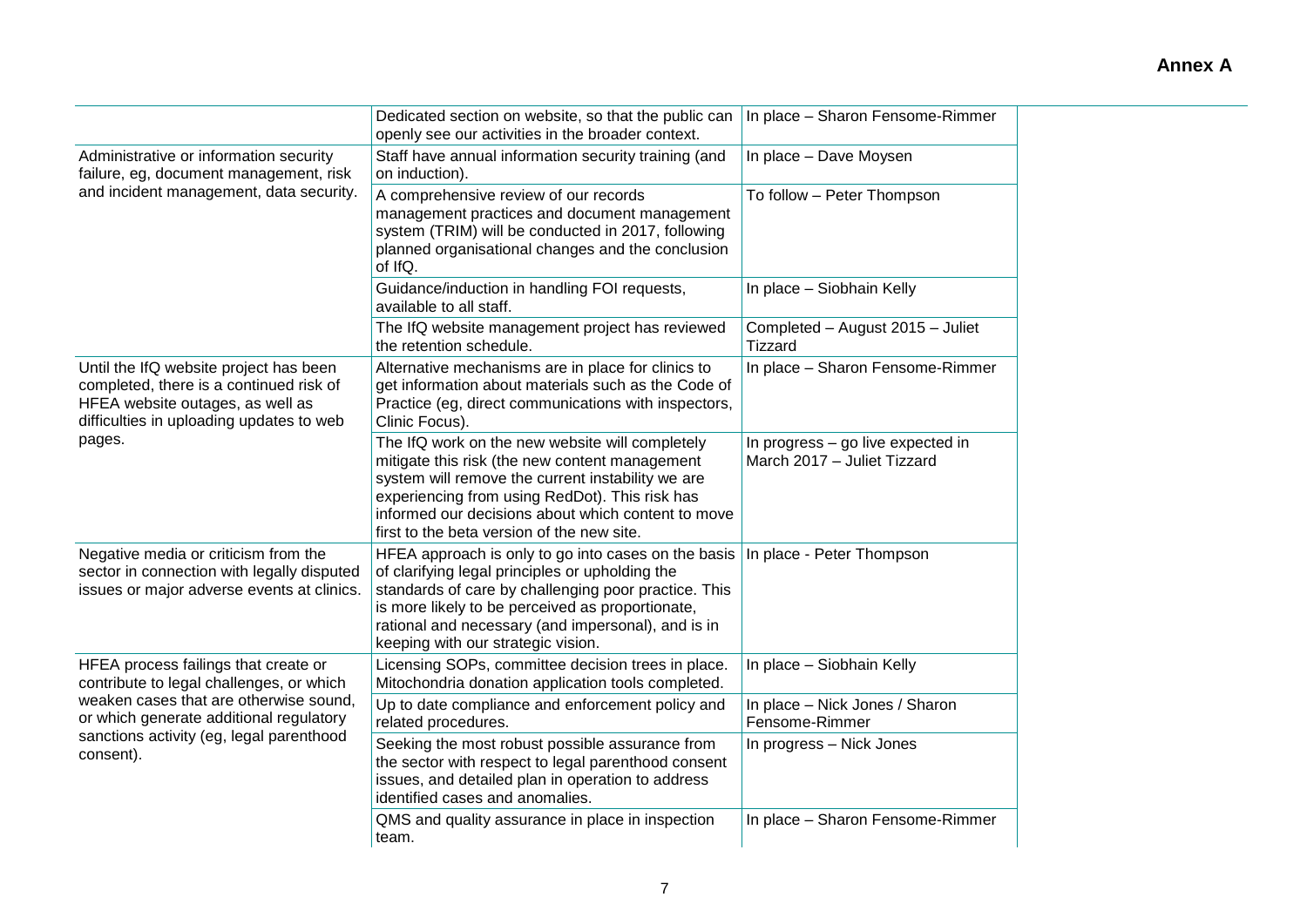| <b>Risk area</b>           | <b>Description and impact</b>                                                   | Strategic objective linkage                                                                               | <b>Risk scores</b>          |                                       |                                         | <b>Recent trend</b>                                                                                   | <b>Risk owner</b>     |
|----------------------------|---------------------------------------------------------------------------------|-----------------------------------------------------------------------------------------------------------|-----------------------------|---------------------------------------|-----------------------------------------|-------------------------------------------------------------------------------------------------------|-----------------------|
| lfQ                        | If the information for                                                          | Increasing and informing choice: ensuring that                                                            | Inherent risk level:        |                                       |                                         | ⇔⇔01                                                                                                  | <b>Juliet Tizzard</b> |
|                            | Quality (IfQ) programme<br>does not enable us to                                | patients have access to high quality meaningful<br>information.                                           | Likelihood                  | Impact                                | Inherent risk                           |                                                                                                       |                       |
| IfQ $1$ :<br>Improved      | provide better information                                                      |                                                                                                           | 4                           | $\overline{4}$                        | 16 High                                 |                                                                                                       |                       |
| information                | and data, and improved                                                          |                                                                                                           | <b>Residual risk level:</b> |                                       |                                         |                                                                                                       |                       |
| access                     | engagement channels,                                                            |                                                                                                           | Likelihood                  | Impact                                | Residual risk                           |                                                                                                       |                       |
|                            | patients will not be able to<br>access the improved                             |                                                                                                           | 3                           | 4                                     | 12 High                                 |                                                                                                       |                       |
|                            | information they need to                                                        |                                                                                                           | Tolerance threshold:        |                                       | 8 Medium                                |                                                                                                       |                       |
|                            | assist them in making                                                           |                                                                                                           |                             |                                       |                                         |                                                                                                       |                       |
|                            | important choices.                                                              |                                                                                                           |                             |                                       |                                         |                                                                                                       |                       |
| Causes / sources           |                                                                                 | <b>Mitigations</b>                                                                                        |                             | Timescale and ownership of            |                                         | <b>Commentary</b>                                                                                     |                       |
|                            |                                                                                 |                                                                                                           | mitigations                 |                                       |                                         | Above tolerance.                                                                                      |                       |
| Register.                  | Inability to extract reliable data from the                                     | Detailed planning and programme management in<br>place to ensure this will be possible after migration.   | in place - Nick Jones       |                                       | All aspects - detailed project planning | It has been necessary to remain<br>in beta for the website for far<br>longer than originally planned, |                       |
|                            |                                                                                 | Migration strategy developed, and significant work                                                        |                             |                                       |                                         |                                                                                                       |                       |
|                            |                                                                                 | being done to identify and cleanse all of the data                                                        |                             |                                       |                                         |                                                                                                       |                       |
|                            |                                                                                 | that requires correction before migration.                                                                |                             |                                       |                                         | owing partly to a judicial review                                                                     |                       |
|                            |                                                                                 | Decisions have been made about the degree of<br>reliability required in each data field. For those fields |                             |                                       |                                         | whose outcome is still awaited,                                                                       |                       |
|                            |                                                                                 | where 100% reliability is needed, inaccurate or                                                           |                             |                                       |                                         | and partly to protracted                                                                              |                       |
|                            |                                                                                 | missing data is being addressed as part of project                                                        |                             |                                       |                                         | contractor resource negotiations<br>and end-stage planning (now                                       |                       |
|                            |                                                                                 | delivery.                                                                                                 |                             |                                       |                                         | concluded, with final work in                                                                         |                       |
|                            | Reduced ability to provide for patient<br>choice based on CaFC information as a | Proposals on an updated IfQ delivery plan were<br>agreed at August IfQ Programme Board, these             | In place - Nick Jones       |                                       |                                         | progress). Our final 'go live'                                                                        |                       |
|                            | result of EPRS inability to submit/correct                                      | should help address this risk.                                                                            |                             |                                       |                                         | GDS assessment for the<br>website took place on 8 March.                                              |                       |
|                            | data in the new register structure if they                                      | A mitigation and communication plan for this risk is                                                      |                             |                                       |                                         |                                                                                                       |                       |
|                            | do not update their systems in time to                                          | in place, including ongoing dialogue with EPRS                                                            |                             |                                       |                                         | In the same time period, we are                                                                       |                       |
| of CaFC data.              | comply. This could impact the publication                                       | centres and providers.                                                                                    |                             |                                       |                                         | completing a detailed data<br>verification process to update                                          |                       |
|                            | Stakeholders dislike or fail to accept the                                      | In-depth stakeholder engagement and extensive                                                             |                             | In place and ongoing - Juliet Tizzard |                                         | Choose a Fertility Clinic in                                                                          |                       |
|                            | new model for CaFC. Stakeholders not                                            | user research completed to inform the programme's                                                         | /Nick Jones                 |                                       |                                         | readiness for Register migration                                                                      |                       |
| on board with the changes. |                                                                                 | intended outcomes, products and benefits. This                                                            |                             |                                       |                                         | and the new system, and this is<br>proving challenging for the                                        |                       |
|                            |                                                                                 | included, consultation, expert groups and Advisory                                                        |                             |                                       |                                         | sector. Controls are in place,                                                                        |                       |
|                            |                                                                                 | Board and this continues to be an intrinsic part of<br>programme approach.                                |                             |                                       |                                         | and it remains important for us                                                                       |                       |
|                            |                                                                                 |                                                                                                           |                             |                                       |                                         |                                                                                                       |                       |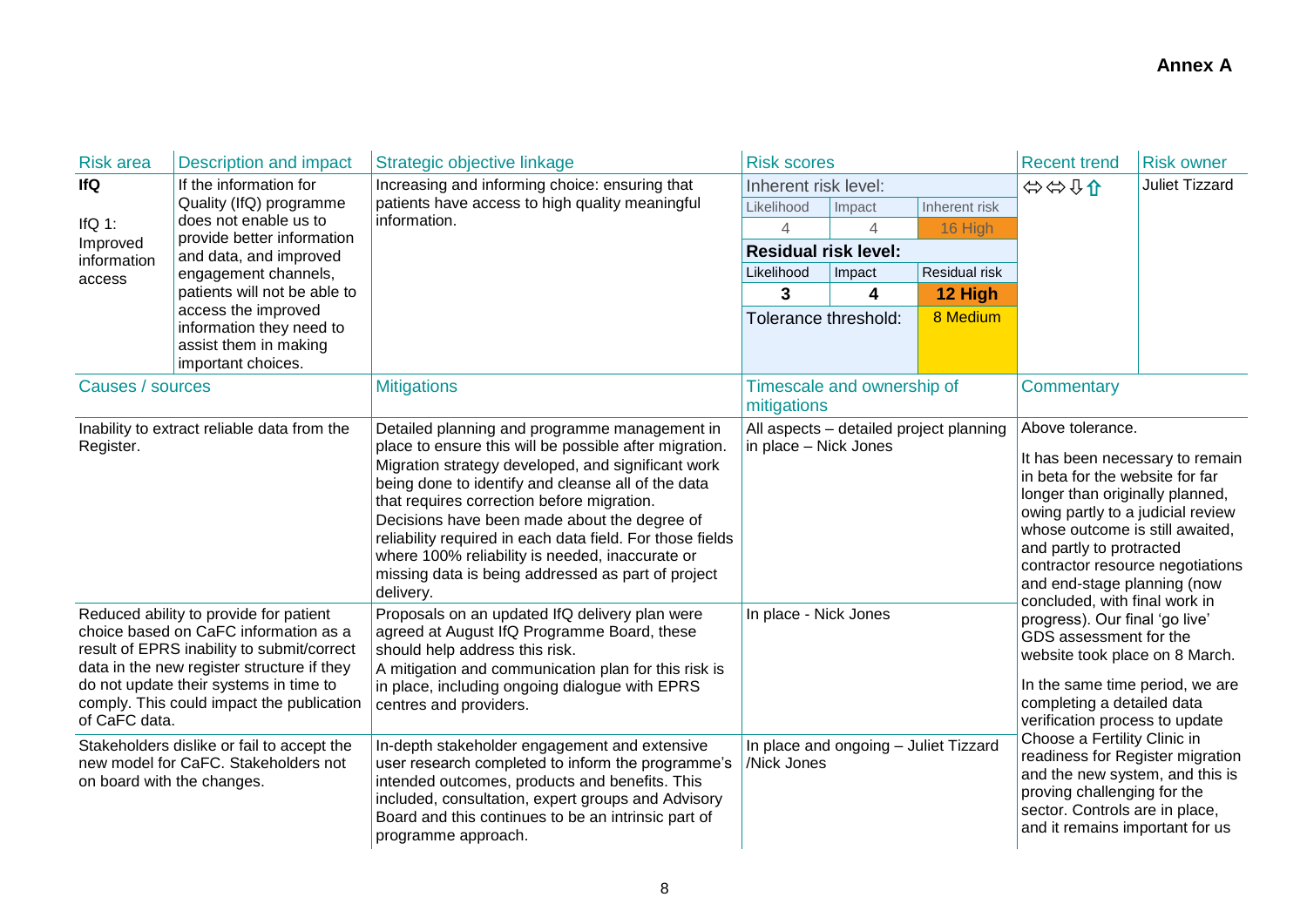| Preparatory work to verify data in<br>advance of the Register migration is<br>effortful for clinics, with some struggling,<br>and a risk that they could become<br>disenchanted with IfQ or fail to see the<br>future benefits.                                             | Frequent sector communications about the current<br>CaFC verification process, the reasons for it, and<br>the ultimate pay-offs.<br>Regular internal performance reports to track<br>progress and problems.<br>Focused support for the clinics who are struggling<br>the most.                                                                                                                                                                                                                                                                                                                         | In place throughout the verification<br>exercise - Nick Jones                                                 | to reiterate that the ultimate<br>benefits of IfQ for the sector will<br>make the extra effort invested<br>now worthwhile. |
|-----------------------------------------------------------------------------------------------------------------------------------------------------------------------------------------------------------------------------------------------------------------------------|--------------------------------------------------------------------------------------------------------------------------------------------------------------------------------------------------------------------------------------------------------------------------------------------------------------------------------------------------------------------------------------------------------------------------------------------------------------------------------------------------------------------------------------------------------------------------------------------------------|---------------------------------------------------------------------------------------------------------------|----------------------------------------------------------------------------------------------------------------------------|
| Cost of delivering better information<br>becomes too prohibitive, either because<br>the work needed is larger than<br>anticipated, or as a result of the approval<br>periods associated with required DH/GDS<br>gateway reviews (although these have<br>improved markedly). | Costs were taken into account as an important<br>factor in consideration of contract tenders and<br>negotiations.<br>Following earlier long timelines and unsuccessful<br>attempts to discuss with GDS, our experience at the<br>Beta gateway has been much improved and<br>feedback was almost immediate. Watching brief<br>being kept.                                                                                                                                                                                                                                                               | In place - Nick Jones<br>In place - Nick Jones                                                                |                                                                                                                            |
| Redeveloped website does not meet the<br>needs and expectations of our various<br>user types.                                                                                                                                                                               | Programme approach and some dedicated<br>resources in place to manage the complexities of<br>specifying web needs, clarifying design<br>requirements and costs, managing changeable<br>Government delegation and permissions structures,<br>etc.<br>User research done, to properly understand needs<br>and reasons.<br>Tendering and selection process included clear<br>articulation of needs and expectations.<br>GDS Beta assessment was passed on all 18 points.                                                                                                                                  | In place - user research delivered<br>end Oct 2016 - Juliet Tizzard                                           |                                                                                                                            |
| Government and DH permissions<br>structures are complex, lengthy, multi-<br>stranded, and sometimes change mid-<br>process.                                                                                                                                                 | Initial external business cases agreed and user<br>research completed.<br>Final business case for whole IfQ programme was<br>submitted and eventually accepted.<br>All GDS approvals sought so far have been granted,<br>albeit with some delays to the earlier ones.<br>Additional sprints of work were incorporated in beta,<br>in an attempt to allow sufficient time (and resources)<br>for the remaining GDS gateway review processes<br>and subsequent formal approval mechanisms.<br>The beta timeline was extended by 3 months to<br>compensate for previous and anticipated future<br>delays. | In place - Juliet Tizzard<br>In place - Nick Jones (decision<br>received April 2015)<br>In place - Nick Jones |                                                                                                                            |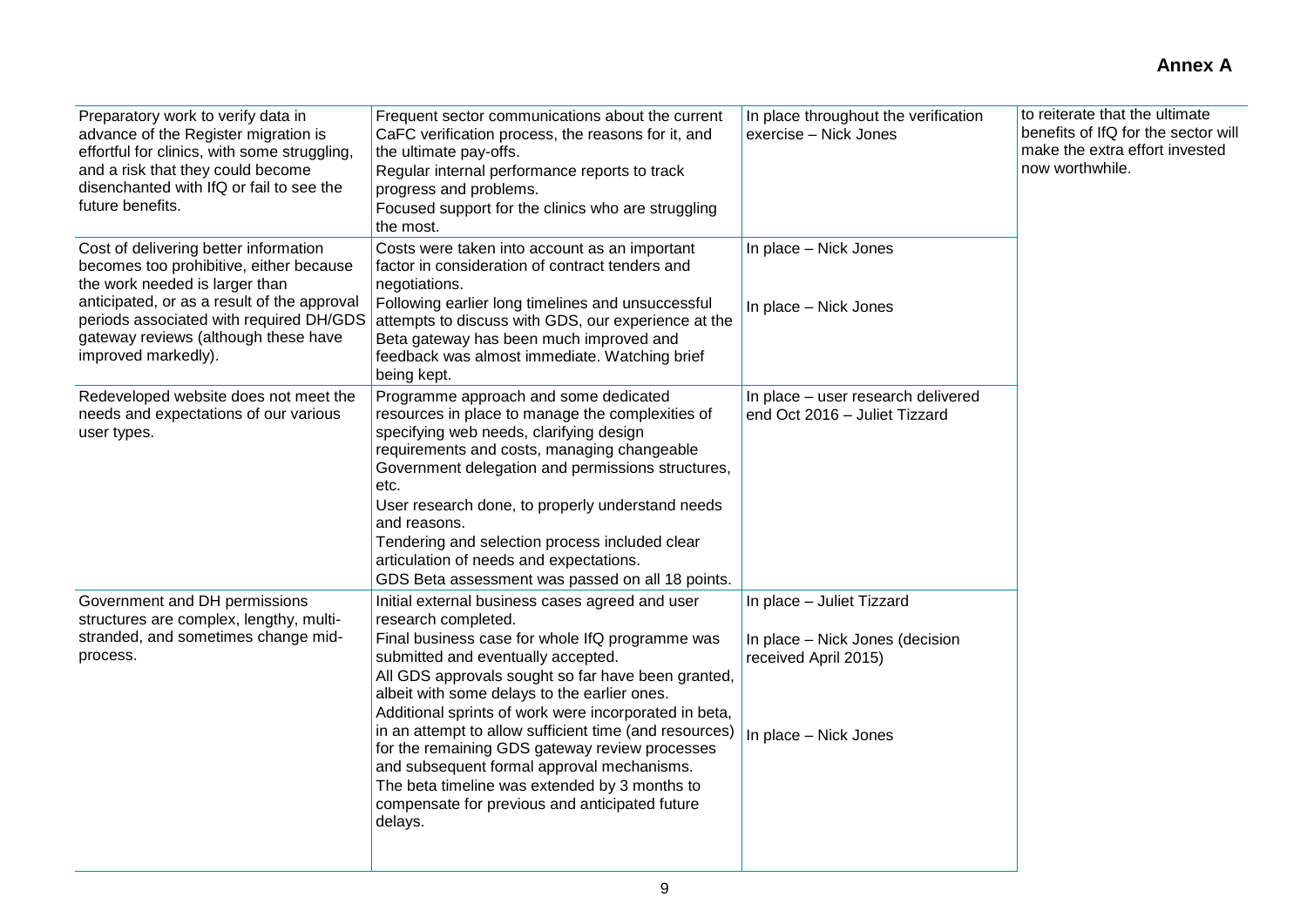| Resource conflicts between delivery of<br>website and business as usual (BAU).                                                                                                                                                                  | Backfilling where possible/affordable to free up the<br>necessary staff time, eg, Websites and Publishing<br>Project Manager post backfilled to free up core staff<br>for IfQ work.                                                                                                                                                                                                                                                                                                                                                                                                          | In place - Juliet Tizzard                                              |
|-------------------------------------------------------------------------------------------------------------------------------------------------------------------------------------------------------------------------------------------------|----------------------------------------------------------------------------------------------------------------------------------------------------------------------------------------------------------------------------------------------------------------------------------------------------------------------------------------------------------------------------------------------------------------------------------------------------------------------------------------------------------------------------------------------------------------------------------------------|------------------------------------------------------------------------|
| Delivery quality is very supplier<br>dependent. Contractor management has<br>at times been very resource-intensive for<br>staff. Work delivered by one or more<br>suppliers could be poor quality and/or<br>overrun, causing knock-on problems. | Programme management resources and quality<br>assurance mechanisms in place for IfQ to manage<br>(among other things) contractor delivery.<br>Agile project approach includes a 'one team' ethos<br>and requires close joint working and communication<br>among all involved contractors. Sound project<br>management practices in place to monitor delivery.<br>Previous lessons learned and knowledge exist in the<br>organisation from managing previous projects.<br>Ability to consider deprioritising other work, through<br>CMG, if necessary.<br>Regular contract meetings in place. | In place - Juliet Tizzard                                              |
| New CMS (content management<br>software) is ineffective or unreliable.                                                                                                                                                                          | CMS options were scrutinised carefully as part of<br>project. Appropriate new CMS chosen, and all<br>involved teams happy with the selection.                                                                                                                                                                                                                                                                                                                                                                                                                                                | In progress - implemented in beta<br>phase, July 2016 - Juliet Tizzard |
| Benefits not maximised and internalised<br>into ways of working.                                                                                                                                                                                | During IfQ delivery, product owners are in place, as<br>is a communications plan. The aim is to ensure that<br>changes are developed involving the right staff<br>expertise (as well as contractors) and to ensure that<br>the changes are culturally embraced and embedded<br>into new ways of working.<br>Knowledge handover with the contractors will take<br>place.                                                                                                                                                                                                                      | In place - Nick Jones                                                  |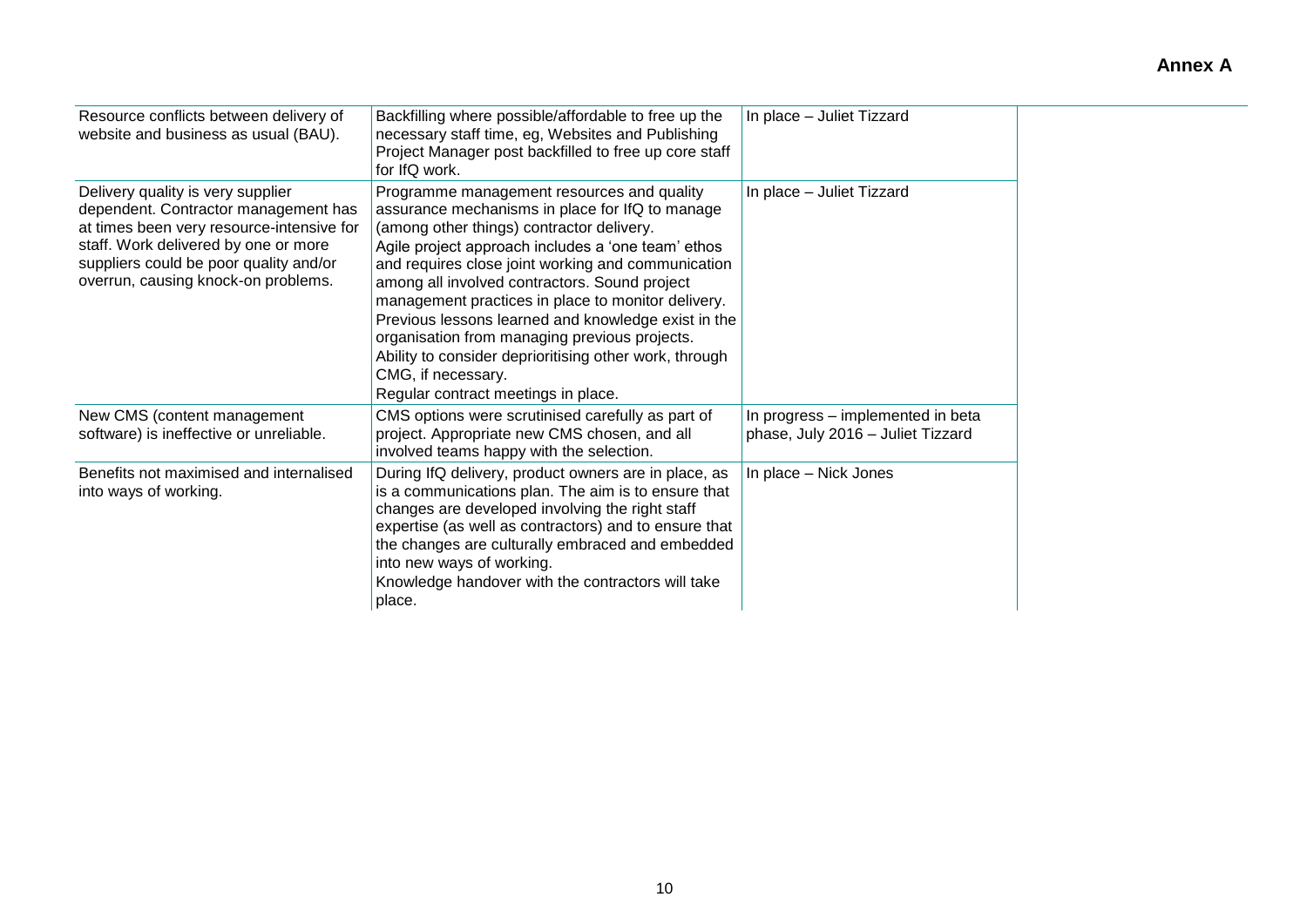| <b>Risk area</b>      | <b>Description and impact</b>                                                                                                                                                | Strategic objective linkage                                                                                                                                                                                                                                                                                                                                              | <b>Risk scores</b>                |                            |                                                                                         | <b>Recent trend</b> | <b>Risk owner</b> |
|-----------------------|------------------------------------------------------------------------------------------------------------------------------------------------------------------------------|--------------------------------------------------------------------------------------------------------------------------------------------------------------------------------------------------------------------------------------------------------------------------------------------------------------------------------------------------------------------------|-----------------------------------|----------------------------|-----------------------------------------------------------------------------------------|---------------------|-------------------|
| <b>IfQ</b>            | <b>HFEA Register data</b>                                                                                                                                                    | Increasing and informing choice: using the data in                                                                                                                                                                                                                                                                                                                       | Inherent risk level:              |                            |                                                                                         | \$\$\$\$            | Nick Jones        |
|                       | becomes lost, corrupted, or                                                                                                                                                  | the Register of Treatments to improve outcomes                                                                                                                                                                                                                                                                                                                           | Likelihood                        | Impact                     | Inherent risk                                                                           |                     |                   |
| If $Q$ 2:             | is otherwise adversely<br>affected during IfQ                                                                                                                                | and research.                                                                                                                                                                                                                                                                                                                                                            | $\overline{2}$                    | 5                          | 10 Medium                                                                               |                     |                   |
| Register<br>data      | programme delivery.                                                                                                                                                          |                                                                                                                                                                                                                                                                                                                                                                          | <b>Residual risk level:</b>       |                            |                                                                                         |                     |                   |
|                       |                                                                                                                                                                              |                                                                                                                                                                                                                                                                                                                                                                          | Likelihood                        | Impact                     | Residual risk                                                                           |                     |                   |
|                       |                                                                                                                                                                              |                                                                                                                                                                                                                                                                                                                                                                          | $\overline{2}$                    | 4                          | <b>8 Medium</b>                                                                         |                     |                   |
|                       |                                                                                                                                                                              |                                                                                                                                                                                                                                                                                                                                                                          | Tolerance threshold:              |                            | 8 Medium                                                                                |                     |                   |
| Causes / sources      |                                                                                                                                                                              | <b>Mitigations</b>                                                                                                                                                                                                                                                                                                                                                       | mitigations                       | Timescale and ownership of |                                                                                         | <b>Commentary</b>   |                   |
|                       | Risks associated with data migration to<br>new structure, together with records<br>accuracy and data integrity issues.                                                       | IfQ programme groundwork focused on current state<br>of Register. Extensive planning in place, including<br>detailed research and migration strategy.                                                                                                                                                                                                                    | In place - Nick Jones/Dave Moysen |                            | At tolerance.<br>This risk is being intensively                                         |                     |                   |
| gone out of business. | The firm (Avoca) which was scheduled to<br>provide assurance on data migration has                                                                                           | The HFEA has considered other sources of<br>assurance and sourced a supplier. Work is in<br>progress.                                                                                                                                                                                                                                                                    | In place - Nick Jones             |                            | managed - a major focus of IfQ<br>planning work, particularly<br>around data migration. |                     |                   |
| migration.            | Historic data cleansing is needed prior to                                                                                                                                   | A detailed migration strategy is in place, and data<br>cleansing is in progress.                                                                                                                                                                                                                                                                                         | In place - Nick Jones/Dave Moysen |                            |                                                                                         |                     |                   |
| accuracy.             | Increased reporting needs mean we later<br>an unanticipated level of accuracy is<br>required, with data or fields which we do<br>not currently focus on or deem critical for | IfQ planning work incorporated consideration of<br>discover a barrier to achieving this, or that fields and reporting needs were agreed.<br>Decisions about the required data quality for each<br>field were 'future proofed' as much as possible<br>through engagement with stakeholders to anticipate<br>future needs and build these into the design.                 | In place - Nick Jones             |                            |                                                                                         |                     |                   |
| backups).             | Reliability of existing infrastructure<br>systems - (eg, Register, EDI, network,                                                                                             | Maintenance of desktop, network, backups, etc.<br>core part of IT business as usual delivery.                                                                                                                                                                                                                                                                            | In place - Dave Moysen            |                            |                                                                                         |                     |                   |
| not recognised        | System interdependencies change / are                                                                                                                                        | Strong interdependency mapping done between IfQ<br>and business as usual.                                                                                                                                                                                                                                                                                                | Done - Nick Jones                 |                            |                                                                                         |                     |                   |
| into ways of working. | Benefits not maximised and internalised                                                                                                                                      | During IfQ delivery, product owners are in place, as<br>is a communications plan. The aim is to ensure that<br>changes are developed involving the right staff<br>expertise (as well as contractors) and to ensure that<br>the changes are culturally embraced and<br>embedding into new ways of working.<br>Knowledge handover with the contractors will take<br>place. | In place - Nick Jones             |                            |                                                                                         |                     |                   |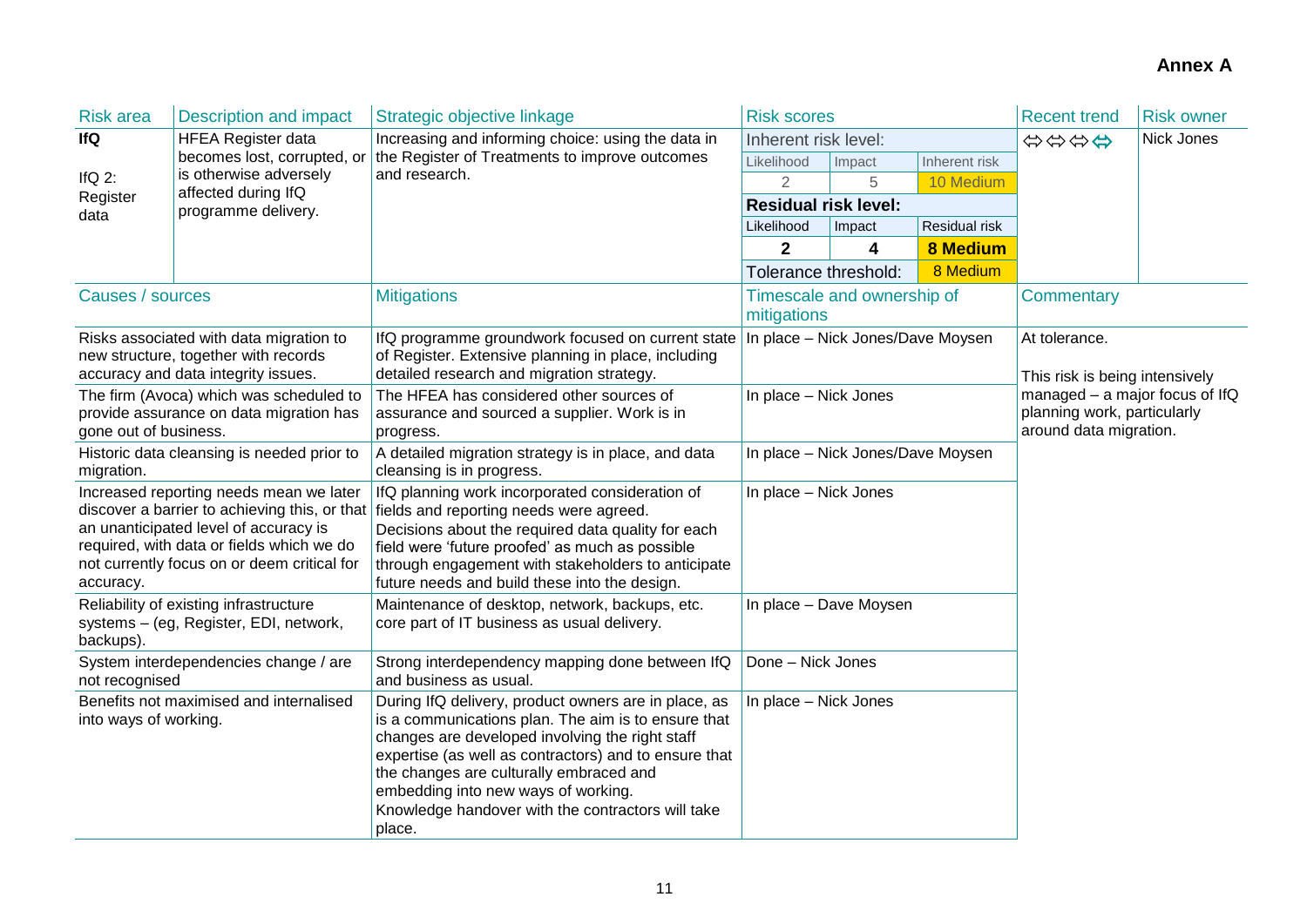| <b>Risk area</b>        | <b>Description and impact</b>                                                      | Strategic objective linkage                                                                                                                                                                                                                                                                                                                                                                                                                 | <b>Risk scores</b>                                                                           |                            |                                                                                 | <b>Recent trend</b>                                                                                                                                                                                                                                                                                                                                      | <b>Risk owner</b> |
|-------------------------|------------------------------------------------------------------------------------|---------------------------------------------------------------------------------------------------------------------------------------------------------------------------------------------------------------------------------------------------------------------------------------------------------------------------------------------------------------------------------------------------------------------------------------------|----------------------------------------------------------------------------------------------|----------------------------|---------------------------------------------------------------------------------|----------------------------------------------------------------------------------------------------------------------------------------------------------------------------------------------------------------------------------------------------------------------------------------------------------------------------------------------------------|-------------------|
| lfQ                     | There is a risk that the                                                           | Efficiency, economy and value: ensuring the HFEA                                                                                                                                                                                                                                                                                                                                                                                            | Inherent risk level:                                                                         |                            |                                                                                 | Nick Jones<br>⇔⇔☆⇔                                                                                                                                                                                                                                                                                                                                       |                   |
|                         | HFEA's promises of                                                                 | remains demonstrably good value for the public, the                                                                                                                                                                                                                                                                                                                                                                                         | Likelihood                                                                                   | Impact                     | Inherent risk                                                                   |                                                                                                                                                                                                                                                                                                                                                          |                   |
| IfQ $3$ :               | efficiency improvements in<br>Register data collection                             | sector and Government.                                                                                                                                                                                                                                                                                                                                                                                                                      | 4                                                                                            | 4                          | 16 High                                                                         |                                                                                                                                                                                                                                                                                                                                                          |                   |
| Delivery of<br>promised | and submission are not                                                             |                                                                                                                                                                                                                                                                                                                                                                                                                                             | <b>Residual risk level:</b>                                                                  |                            |                                                                                 |                                                                                                                                                                                                                                                                                                                                                          |                   |
| efficiencies            | ultimately delivered.                                                              |                                                                                                                                                                                                                                                                                                                                                                                                                                             | Likelihood                                                                                   | Impact                     | Residual risk                                                                   |                                                                                                                                                                                                                                                                                                                                                          |                   |
|                         |                                                                                    |                                                                                                                                                                                                                                                                                                                                                                                                                                             | 3                                                                                            | 4                          | 12 High                                                                         |                                                                                                                                                                                                                                                                                                                                                          |                   |
|                         |                                                                                    |                                                                                                                                                                                                                                                                                                                                                                                                                                             | Tolerance threshold:                                                                         |                            | 9 Medium                                                                        |                                                                                                                                                                                                                                                                                                                                                          |                   |
| Causes / sources        |                                                                                    | <b>Mitigations</b>                                                                                                                                                                                                                                                                                                                                                                                                                          | mitigations                                                                                  | Timescale and ownership of |                                                                                 | Commentary                                                                                                                                                                                                                                                                                                                                               |                   |
|                         | Poor user acceptance of changes, or<br>expectations not managed.                   | Stakeholder involvement strategy in place and user<br>testing being incorporated into implementation<br>phases of projects.                                                                                                                                                                                                                                                                                                                 | In place - Nick Jones/Juliet Tizzard                                                         |                            |                                                                                 | Above tolerance.<br>In November 2016, in light of<br>delays to release two of the<br>portal (which includes the new<br>electronic data interchange<br>system for data submission by<br>clinics), we increased the risk<br>level. The delays stem from the<br>intensive work in progress to<br>complete release one of the<br>website, which requires the |                   |
|                         | Clinics not consulted/involved enough.                                             | Working with stakeholders has been central to the<br>development of IfQ, and will continue to be.<br>Advisory Group and expert groups have ended, but<br>a stakeholder group for the implementation phase is<br>in place.<br>Workshops were delivered with the sector regarding<br>how information will be collected through the clinic<br>portal. From beta live onwards we will receive<br>feedback and iteratively develop the products. | In place - Nick Jones/Juliet Tizzard                                                         |                            |                                                                                 |                                                                                                                                                                                                                                                                                                                                                          |                   |
| delivery of changes.    | Scoping and specification are insufficient<br>for realistic resourcing and on-time | Scoping and specification were elaborated with<br>stakeholder input, so as to inform the tender.<br>Resourcing and timely delivery were a critical part of<br>the decision in awarding the contract.                                                                                                                                                                                                                                        | In place and contracts awarded (July<br>$2015$ ) – Nick Jones                                |                            | attention of the same staff who<br>are needed for release two of<br>the portal. |                                                                                                                                                                                                                                                                                                                                                          |                   |
| delivered.              | Efficiencies cannot, in the end, be                                                | Detailed scoping phase included stakeholder input<br>to identify clinic users' needs accurately.<br>Specific focus in IfQ projects on efficiencies in data<br>collected, submission and verification, etc.                                                                                                                                                                                                                                  | In place - Nick Jones                                                                        |                            |                                                                                 |                                                                                                                                                                                                                                                                                                                                                          |                   |
| complete the Programme. | Cost of improvements becomes too<br>prohibitive, or resources are insufficient to  | Contracts only awarded to bidders who made an<br>affordable proposal.<br>Detailed planning for release two (which includes<br>the second iteration of the portal and the<br>introduction of the new EDI interface) is in progress<br>and the HFEA will continue to work within agreed<br>costs.                                                                                                                                             | In place (July 2015) - Nick Jones<br>In progress (September 2016 to<br>present) - Nick Jones |                            |                                                                                 |                                                                                                                                                                                                                                                                                                                                                          |                   |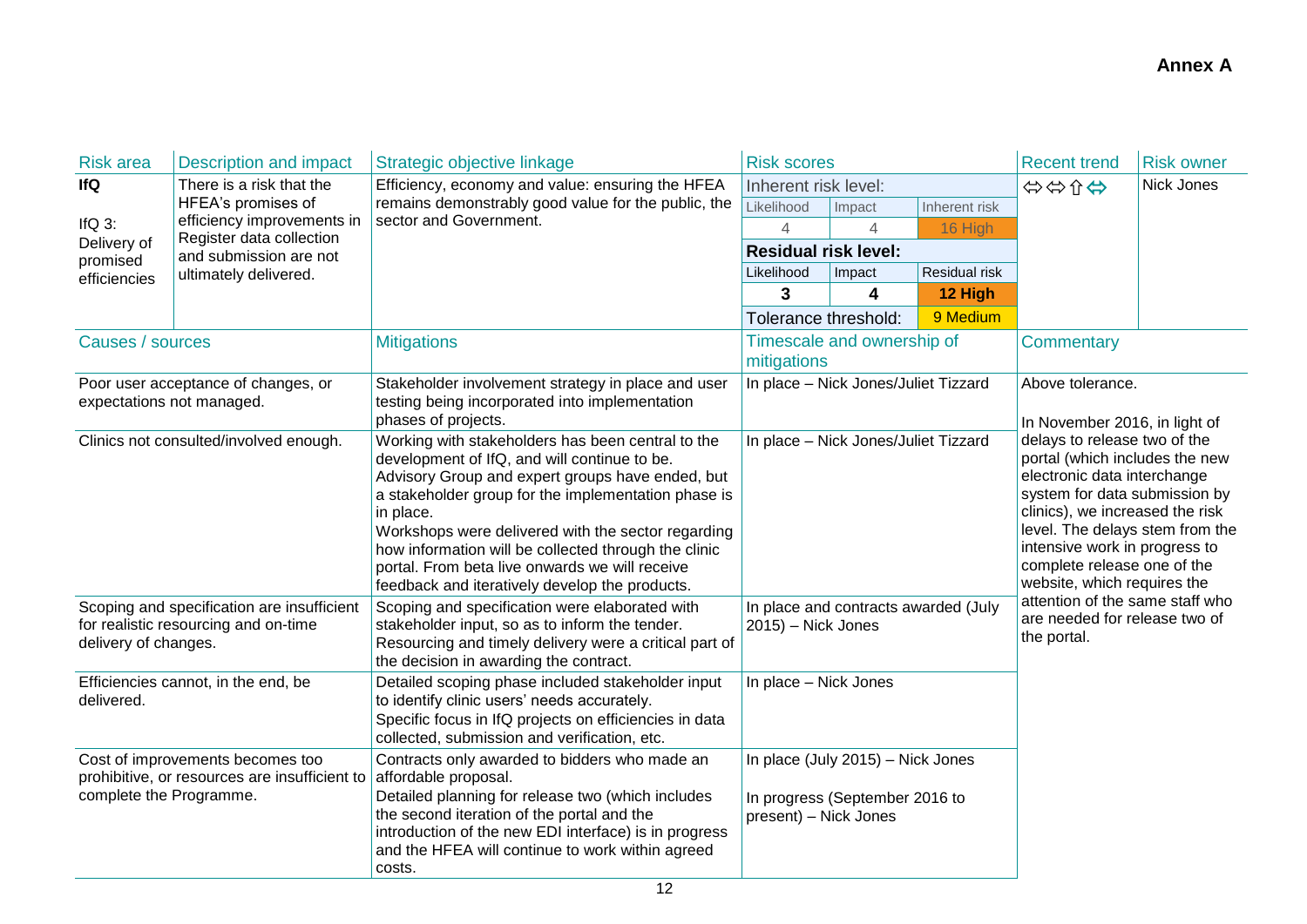|                                                                                                                                                                                         | A contingency amount was built into the budget,<br>although this has now been used.<br>The support function has been re-shaped and<br>streamlined to deal with the departure in November<br>2016 of the release two project manager.                                                                                                                                                                                                                                                                                                                                          | In place (from November 2016) - Nick<br>Jones |
|-----------------------------------------------------------------------------------------------------------------------------------------------------------------------------------------|-------------------------------------------------------------------------------------------------------------------------------------------------------------------------------------------------------------------------------------------------------------------------------------------------------------------------------------------------------------------------------------------------------------------------------------------------------------------------------------------------------------------------------------------------------------------------------|-----------------------------------------------|
| Delivery is delayed, causing reputational<br>damage to the HFEA.                                                                                                                        | Ongoing communication with clinics via Clinic Focus<br>and direct correspondence, to keep them up to date<br>and make them aware of delays.                                                                                                                                                                                                                                                                                                                                                                                                                                   | In place - Nick Jones                         |
| Required GDS gateway approvals are<br>delayed or approval is not given.                                                                                                                 | All GDS approvals sought so far have been granted,<br>albeit with some delays to earlier gateways.<br>Our detailed planning includes addressing the<br>requirements laid down by GDS as conditions of<br>alpha and beta phase approval.<br>Additional sprints of work were incorporated into<br>beta, in an attempt to allow sufficient time (and<br>resources) for the remaining GDS gateway review<br>processes and subsequent formal approval<br>mechanisms.<br>The beta timeline was extended by 3 months to<br>compensate for previous and anticipated future<br>delays. | In place - Nick Jones                         |
| Benefits not maximised and internalised<br>into ways of working.                                                                                                                        | During IfQ delivery, product owners are in place, as<br>is a communications plan. The aim is to ensure that<br>changes are developed involving the right staff<br>expertise (as well as contractors) and to ensure that<br>the changes are culturally embraced and embedded<br>into new ways of working.<br>Knowledge handover with the contractors will take<br>place.                                                                                                                                                                                                       | In place (from June 2015) - Nick<br>Jones     |
| Planned organisational changes to<br>ensure the HFEA can make full use of the<br>new functionality delivered through IfQ<br>could create risks to the completion of IfQ<br>(release 2). | Staff consultation in progress.<br>Additional resources within IfQ to ensure that<br>delivery continues.<br>In the event of turnover or other disruption to IfQ<br>arising from organisational change, we will continue<br>as now to seek temporary cover for vacancies.                                                                                                                                                                                                                                                                                                      | In place - Nick Jones                         |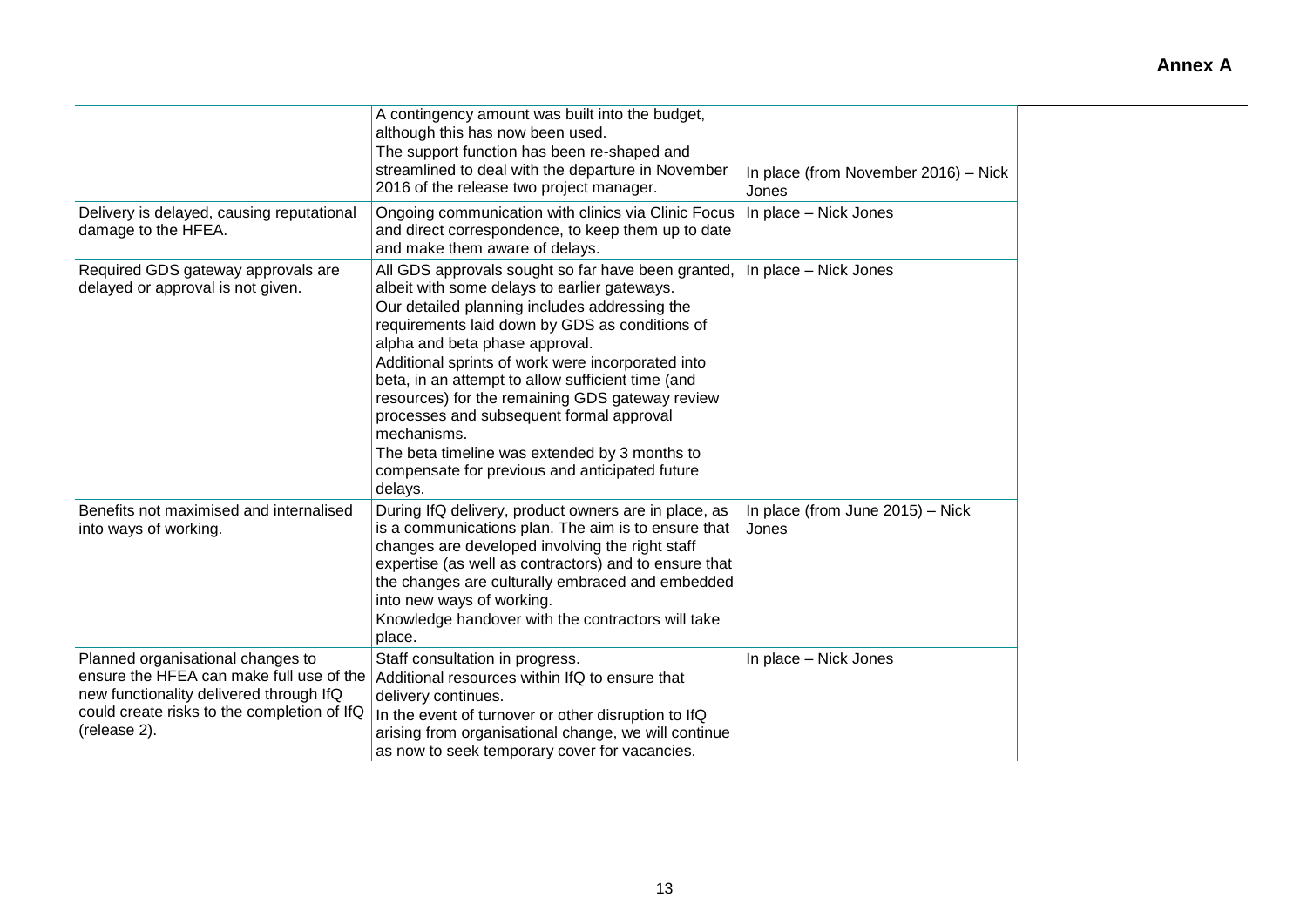| <b>Risk area</b>                                                                                                                                                                                  | <b>Description and impact</b>                                                                                                                                                                  | Strategic objective linkage                                                                                                                                       | <b>Risk scores</b>                                                  |                            |                                                                                                                  | <b>Recent trend</b>                                                                                                                                      | <b>Risk owner</b> |  |
|---------------------------------------------------------------------------------------------------------------------------------------------------------------------------------------------------|------------------------------------------------------------------------------------------------------------------------------------------------------------------------------------------------|-------------------------------------------------------------------------------------------------------------------------------------------------------------------|---------------------------------------------------------------------|----------------------------|------------------------------------------------------------------------------------------------------------------|----------------------------------------------------------------------------------------------------------------------------------------------------------|-------------------|--|
| Legal                                                                                                                                                                                             | There is a risk that the                                                                                                                                                                       | Efficiency, economy and value: ensuring the HFEA<br>remains demonstrably good value for the public, the                                                           | Inherent risk level:                                                |                            |                                                                                                                  | \$\$\$\$                                                                                                                                                 | Peter             |  |
| challenge                                                                                                                                                                                         | HFEA is legally challenged                                                                                                                                                                     |                                                                                                                                                                   | Likelihood                                                          | Impact                     | Inherent risk                                                                                                    |                                                                                                                                                          | Thompson          |  |
| LC 1:                                                                                                                                                                                             | in such a way that<br>resources are significantly                                                                                                                                              | sector and Government.                                                                                                                                            | 5                                                                   | 4                          | 20 Very high                                                                                                     |                                                                                                                                                          |                   |  |
| Resource                                                                                                                                                                                          | diverted from strategic                                                                                                                                                                        |                                                                                                                                                                   | Residual risk level:                                                |                            |                                                                                                                  |                                                                                                                                                          |                   |  |
| diversion                                                                                                                                                                                         | delivery.                                                                                                                                                                                      |                                                                                                                                                                   | Likelihood                                                          | Impact                     | Residual risk                                                                                                    |                                                                                                                                                          |                   |  |
|                                                                                                                                                                                                   |                                                                                                                                                                                                |                                                                                                                                                                   | 4                                                                   | 3                          | 12 High                                                                                                          |                                                                                                                                                          |                   |  |
|                                                                                                                                                                                                   |                                                                                                                                                                                                |                                                                                                                                                                   | Tolerance threshold:                                                |                            | 12 High                                                                                                          |                                                                                                                                                          |                   |  |
| Causes / sources                                                                                                                                                                                  |                                                                                                                                                                                                | <b>Mitigations</b>                                                                                                                                                | mitigations                                                         | Timescale and ownership of |                                                                                                                  | Commentary                                                                                                                                               |                   |  |
|                                                                                                                                                                                                   | Complex and controversial area.                                                                                                                                                                | Panel of legal advisors from various firms at our<br>disposal for advice, as well as in-house Head of<br>Legal.                                                   |                                                                     | In place - Peter Thompson  |                                                                                                                  | At tolerance.<br><b>Current cases:</b><br>The judgment in 2015 and                                                                                       |                   |  |
|                                                                                                                                                                                                   |                                                                                                                                                                                                | Evidence-based policy decision-making and horizon<br>scanning for new techniques.                                                                                 | In place - Joanne Anton                                             |                            |                                                                                                                  | subsequent cases on consents<br>for parenthood have                                                                                                      |                   |  |
| HFE Act and regulations lead to the<br>possibility of there being differing legal<br>opinions from different legal advisers, that<br>then have to be decided by a court.                          |                                                                                                                                                                                                | Robust and transparent processes in place for<br>seeking expert opinion - eg, external expert                                                                     | In place - Joanne Anton/Juliet Tizzard<br>In place - Peter Thompson |                            |                                                                                                                  | administrative and policy<br>consequences for the HFEA.                                                                                                  |                   |  |
|                                                                                                                                                                                                   |                                                                                                                                                                                                | advisers, transparent process for gathering<br>evidence, meetings minuted, papers available<br>online.                                                            |                                                                     |                            |                                                                                                                  | Further cases are going through<br>court.                                                                                                                |                   |  |
|                                                                                                                                                                                                   |                                                                                                                                                                                                | Panel in place, as above, to get the best possible<br>advice.<br>Case by case decisions regarding what to argue in<br>court cases, so as to clarify the position. |                                                                     |                            |                                                                                                                  | The HFEA is unlikely to<br>participate in most of these<br>legal proceedings directly,<br>though the court has required<br>us to provide information and |                   |  |
|                                                                                                                                                                                                   | Decisions and actions of the HFEA and                                                                                                                                                          | Panel in place, as above.                                                                                                                                         |                                                                     | In place - Peter Thompson  |                                                                                                                  | clarification in relation to six                                                                                                                         |                   |  |
| its committees may be contested.<br>New guide to licensing and inspection<br>rating (effective from go-live of new<br>website) on CaFC may mean that more<br>clinics make representations against |                                                                                                                                                                                                | Maintaining, keeping up to date and publishing<br>licensing SOPs, committee decision trees etc.<br>consistent decision making at licence committees               | In place - Siobhain Kelly                                           |                            |                                                                                                                  | legal parenthood cases. The<br>hearing for these six cases is<br>listed for May 2017.                                                                    |                   |  |
|                                                                                                                                                                                                   |                                                                                                                                                                                                | supported by effective tools for committees<br>Standard licensing pack completely refreshed and<br>distributed to members/advisers (April 2015).                  |                                                                     |                            | A judicial review hearing of one<br>discrete element of the IfQ<br>CaFC project was held in                      |                                                                                                                                                          |                   |  |
| licensing decisions.                                                                                                                                                                              |                                                                                                                                                                                                | Well-evidenced recommendations in inspection<br>reports.                                                                                                          | In place - Sharon Fensome-Rimmer                                    |                            |                                                                                                                  | December 2016 and January<br>2017.                                                                                                                       |                   |  |
|                                                                                                                                                                                                   | Subjectivity of judgments means the<br>HFEA often cannot know in advance<br>which way a ruling will go, and the extent<br>to which costs and other resource<br>demands may result from a case. | Scenario planning is undertaken at the initiation of<br>In place - Peter Thompson<br>any likely action.                                                           |                                                                     |                            | The outcome may impact on the<br>presentation of our data in the<br>new version of choose a fertility<br>clinic. |                                                                                                                                                          |                   |  |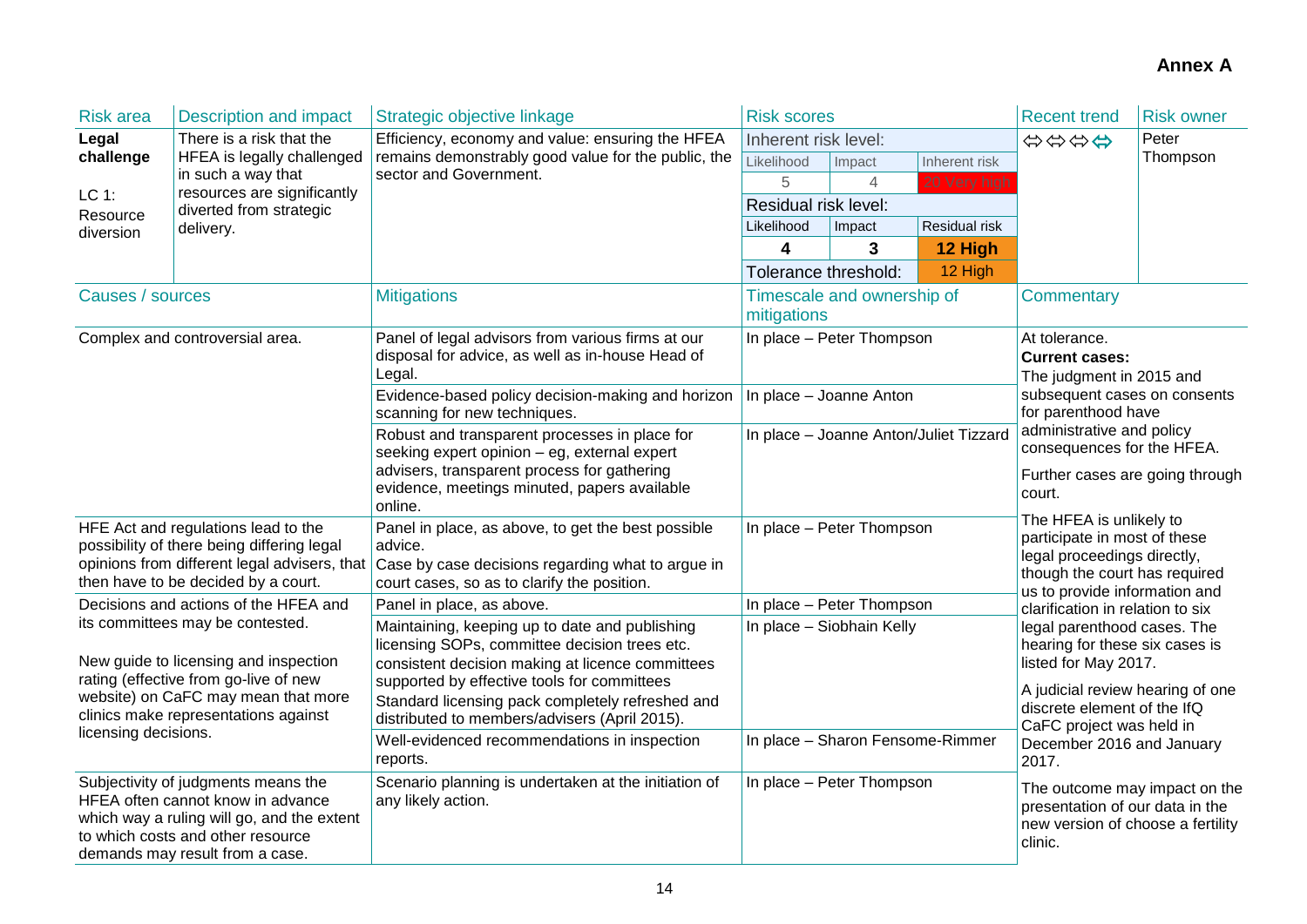| HFEA could face unexpected high legal<br>costs or damages which it could not fund.                  | If this risk was to become an issue then discussion<br>with the Department of Health would need to take<br>place regarding possible cover for any extraordinary<br>costs, since it is not possible for the HFEA to insure<br>itself against such an eventuality, and not<br>reasonable for the HFEA's small budget to include a<br>large legal contingency. This is therefore an<br>accepted, rather than mitigated risk. It is also<br>interdependent risk because DH would be involved<br>in resolving it. | In place - Peter Thompson |
|-----------------------------------------------------------------------------------------------------|--------------------------------------------------------------------------------------------------------------------------------------------------------------------------------------------------------------------------------------------------------------------------------------------------------------------------------------------------------------------------------------------------------------------------------------------------------------------------------------------------------------|---------------------------|
| Legal proceedings can be lengthy and<br>resource draining.                                          | Panel in place, as above, enabling us to outsource<br>some elements of the work.                                                                                                                                                                                                                                                                                                                                                                                                                             | In place – Peter Thompson |
|                                                                                                     | Internal mechanisms (such as the Corporate<br>Management Group, CMG) in place to reprioritise<br>work should this become necessary.                                                                                                                                                                                                                                                                                                                                                                          | In place - Peter Thompson |
| Adverse judgments requiring us to alter or<br>intensify our processes, sometimes more<br>than once. | Licensing SOPs, committee decision trees in place.                                                                                                                                                                                                                                                                                                                                                                                                                                                           | In place - Siobhain Kelly |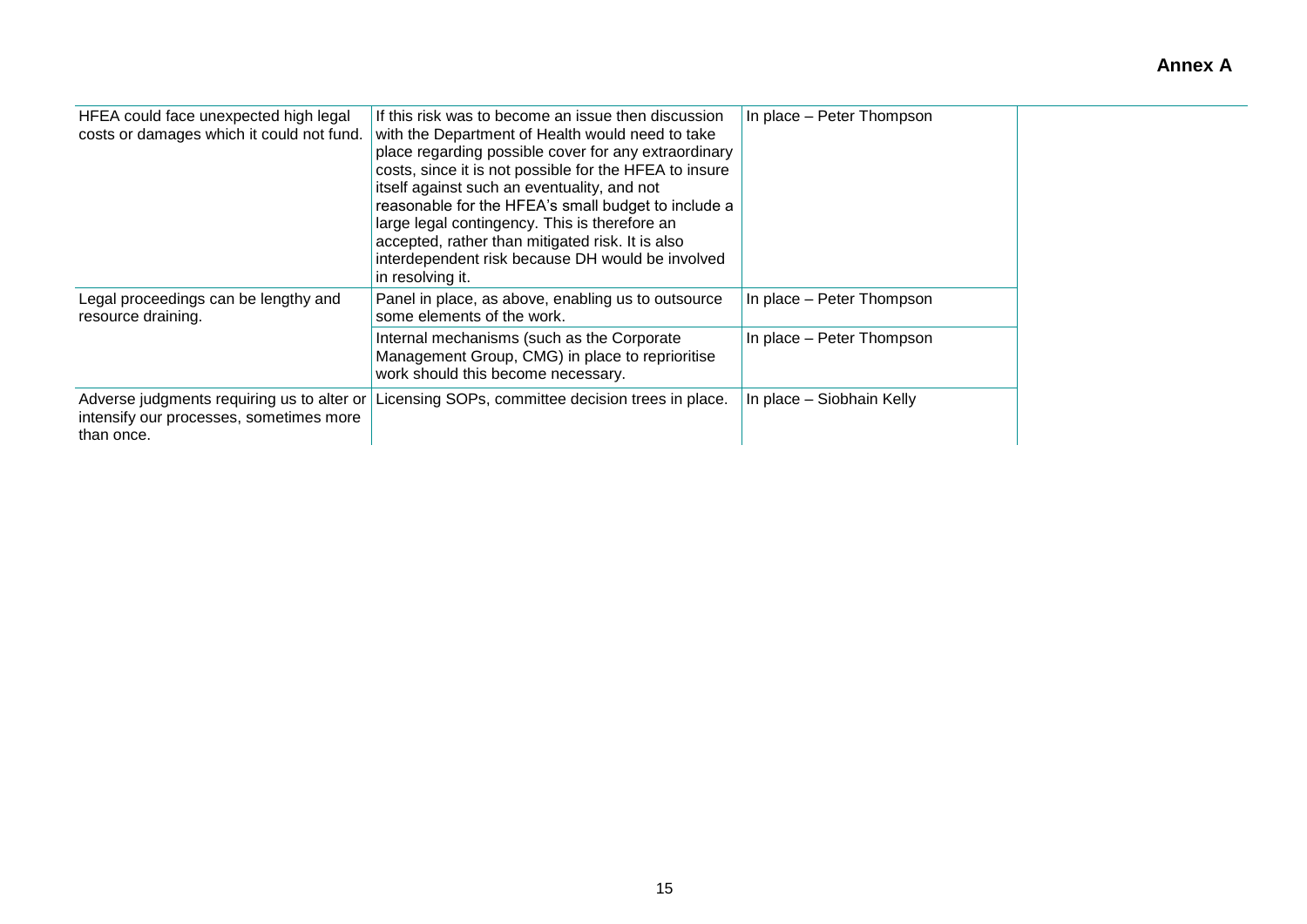| <b>Risk area</b>                                                                                                                                                                                                                    | <b>Description and impact</b>                    | Strategic objective linkage                                                                                                                                                                                                                                              | <b>Risk scores</b>                                                      |                            |                  | <b>Recent trend Risk owner</b> |            |
|-------------------------------------------------------------------------------------------------------------------------------------------------------------------------------------------------------------------------------------|--------------------------------------------------|--------------------------------------------------------------------------------------------------------------------------------------------------------------------------------------------------------------------------------------------------------------------------|-------------------------------------------------------------------------|----------------------------|------------------|--------------------------------|------------|
| <b>Data</b>                                                                                                                                                                                                                         | There is a risk that HFEA                        | Efficiency, economy and value: ensuring the HFEA                                                                                                                                                                                                                         | Inherent risk level:                                                    |                            |                  | \$\$\$\$                       | Nick Jones |
|                                                                                                                                                                                                                                     | data is lost, becomes                            | remains demonstrably good value for the public, the<br>sector and Government.                                                                                                                                                                                            | Likelihood                                                              | Impact                     | Inherent risk    |                                |            |
| $D$ 1:<br>Data loss or                                                                                                                                                                                                              | inaccessible, is<br>inadvertently released or is |                                                                                                                                                                                                                                                                          | 4                                                                       | 5                          | 20 Very high     |                                |            |
| breach                                                                                                                                                                                                                              | inappropriately accessed.                        |                                                                                                                                                                                                                                                                          | Residual risk level:                                                    |                            |                  |                                |            |
|                                                                                                                                                                                                                                     |                                                  |                                                                                                                                                                                                                                                                          | Likelihood                                                              | Impact                     | Residual risk    |                                |            |
|                                                                                                                                                                                                                                     |                                                  |                                                                                                                                                                                                                                                                          | $\mathbf 2$                                                             | 5                          | <b>10 Medium</b> |                                |            |
|                                                                                                                                                                                                                                     |                                                  |                                                                                                                                                                                                                                                                          | Tolerance threshold:                                                    |                            | 10 Medium        |                                |            |
| Causes / sources                                                                                                                                                                                                                    |                                                  | <b>Mitigations</b>                                                                                                                                                                                                                                                       | mitigations                                                             | Timescale and ownership of |                  | <b>Commentary</b>              |            |
| Confidentiality breach of Register data.                                                                                                                                                                                            |                                                  | Staff have annual compulsory security training to<br>guard against accidental loss of data or breaches of<br>confidentiality.<br>Secure working arrangements for Register team,<br>including when working at home.                                                       |                                                                         | In place - Dave Moysen     |                  | At tolerance.                  |            |
|                                                                                                                                                                                                                                     | Loss of Register or other data.                  | As above.                                                                                                                                                                                                                                                                |                                                                         | In place - Dave Moysen     |                  |                                |            |
|                                                                                                                                                                                                                                     |                                                  | Robust information security arrangements, in line<br>with the Information Governance Toolkit, including a<br>security policy for staff, secure and confidential<br>storage of and limited access to Register<br>information, and stringent data encryption<br>standards. |                                                                         | In place - Dave Moysen     |                  |                                |            |
|                                                                                                                                                                                                                                     | Cyber-attack and similar external risks.         | Secure system in place as above, with regular<br>penetration testing.                                                                                                                                                                                                    |                                                                         | In place - Dave Moysen     |                  |                                |            |
| Infrastructure turns out to be insecure, or<br>we lose connection and cannot access<br>our data.                                                                                                                                    |                                                  | IT strategy agreed, including a thorough<br>investigation of the Cloud option, security, and<br>reliability.                                                                                                                                                             | In place - Dave Moysen                                                  |                            |                  |                                |            |
|                                                                                                                                                                                                                                     |                                                  | Deliberate internal damage to infrastructure, or data,<br>is controlled through off-site back-ups and the fact<br>that any malicious tampering would be a criminal<br>act.                                                                                               | In place (March 2015) - Nick Jones                                      |                            |                  |                                |            |
| BCP in place and staff communication procedure<br>Business continuity issue.<br>tested. A new BCP is being produced by the Head<br>of IT to reflect the changes to this following changes<br>to infrastructure and the office move. |                                                  |                                                                                                                                                                                                                                                                          | In place - Richard Sydee<br>Update done Dave Moysen -<br>September 2016 |                            |                  |                                |            |
| somehow.                                                                                                                                                                                                                            | Register data becomes corrupted or lost          | Back-ups and warehouse in place to ensure data<br>cannot be lost.                                                                                                                                                                                                        | In place - Nick Jones/Dave Moysen                                       |                            |                  |                                |            |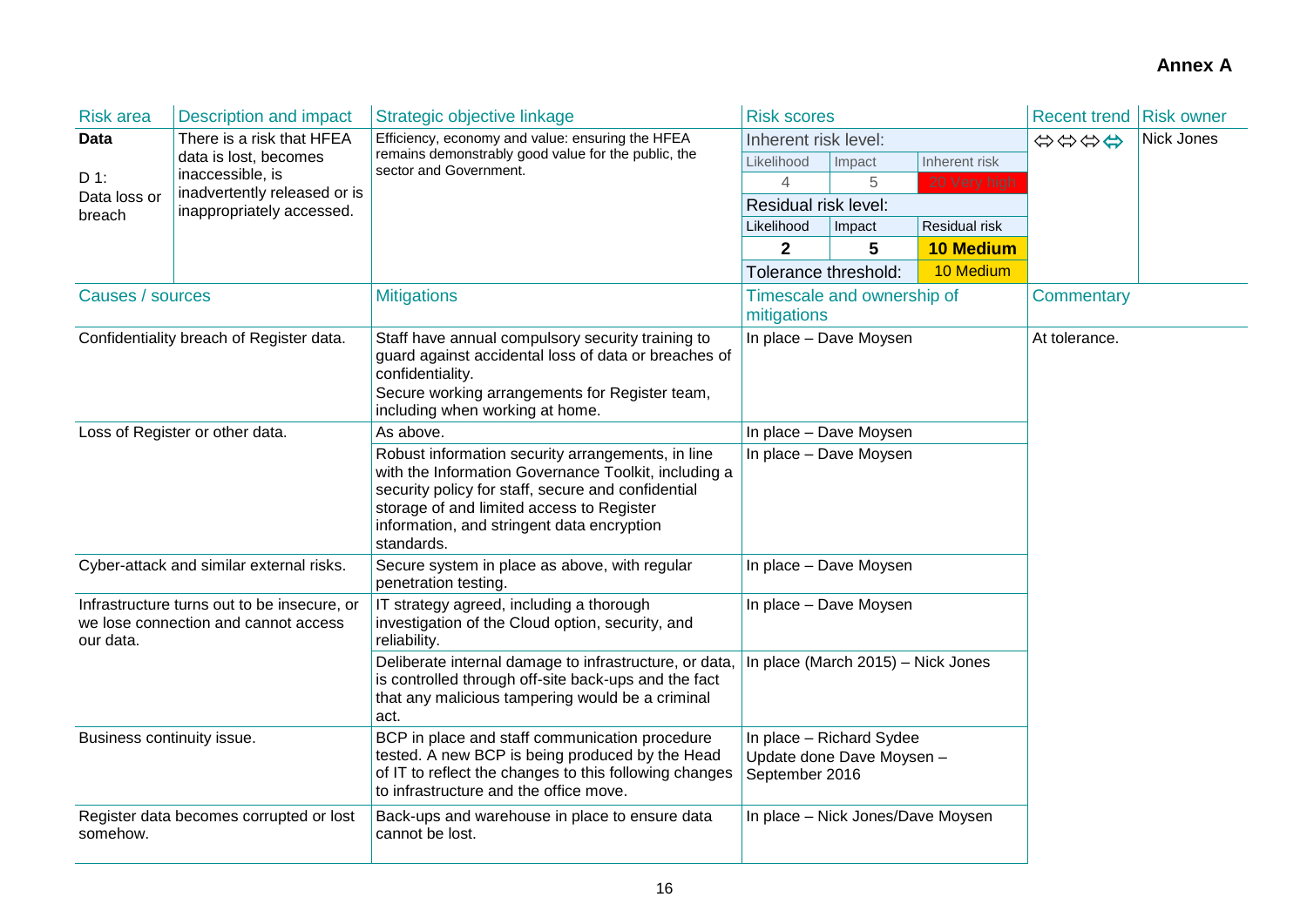| Other HFEA data (system or paper) is<br>lost or corrupted. | As above. Staff have annual compulsory security<br>training to guard against accidental loss of data or<br>breaches of confidentiality.                                                                     | In place - Dave Moysen     |
|------------------------------------------------------------|-------------------------------------------------------------------------------------------------------------------------------------------------------------------------------------------------------------|----------------------------|
| Poor records management                                    | A comprehensive review of our records<br>management practices and document management<br>system (TRIM) will be conducted in 2017, following<br>planned organisational changes and the conclusion<br>of IfQ. | To follow – Peter Thompson |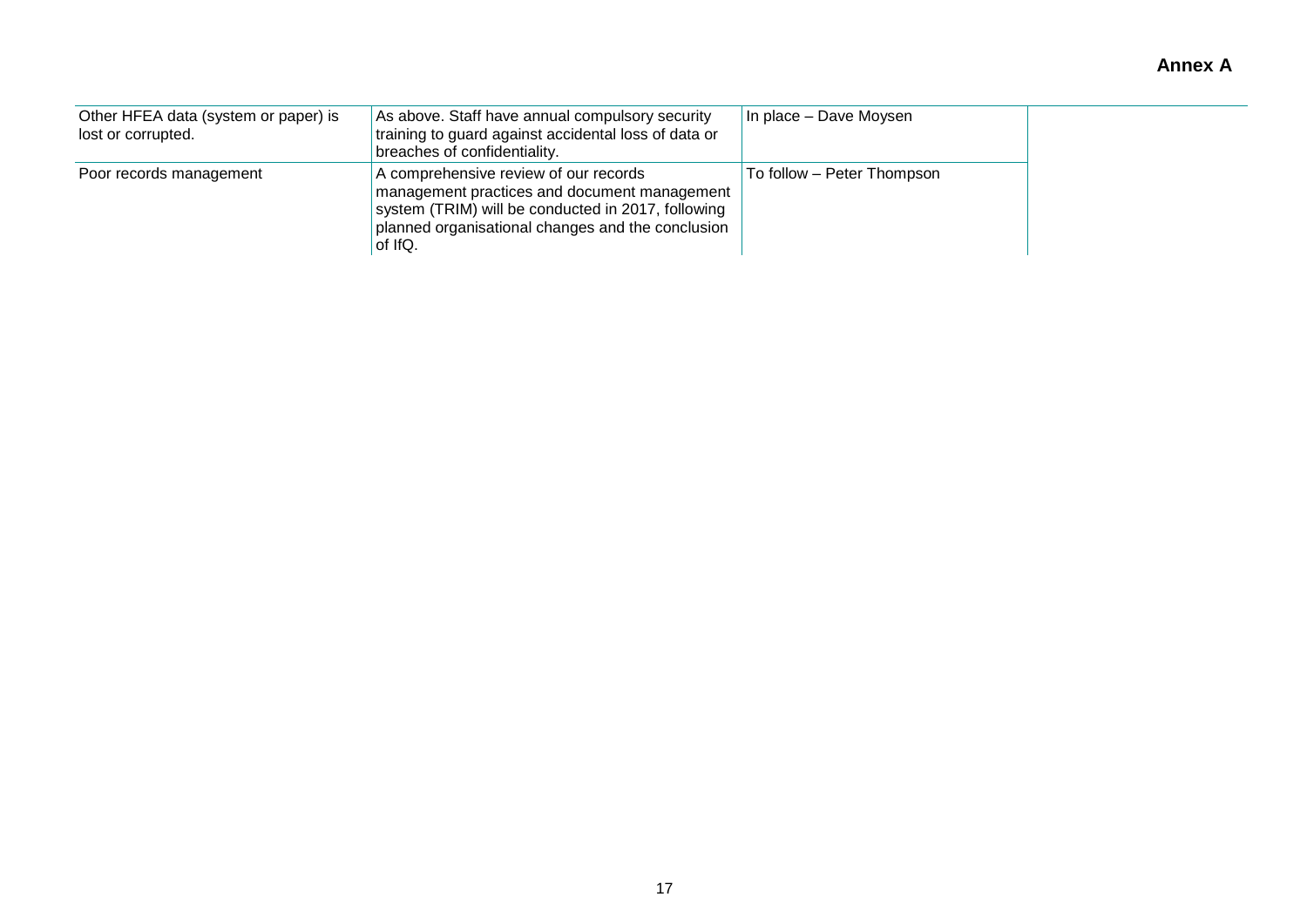| <b>Risk area</b>    | <b>Description and impact</b>                                                                                                                                                                                                                                                                                                                                                                                                                                                                                                                                                                                                                                                                                                                                                                                                                                                                                                                 | Strategic objective linkage                                                                                                                                                                                                                                    | <b>Risk scores</b>                                      |                            |                                               | <b>Recent trend</b>                                                                                                                                                                  | <b>Risk owner</b>     |
|---------------------|-----------------------------------------------------------------------------------------------------------------------------------------------------------------------------------------------------------------------------------------------------------------------------------------------------------------------------------------------------------------------------------------------------------------------------------------------------------------------------------------------------------------------------------------------------------------------------------------------------------------------------------------------------------------------------------------------------------------------------------------------------------------------------------------------------------------------------------------------------------------------------------------------------------------------------------------------|----------------------------------------------------------------------------------------------------------------------------------------------------------------------------------------------------------------------------------------------------------------|---------------------------------------------------------|----------------------------|-----------------------------------------------|--------------------------------------------------------------------------------------------------------------------------------------------------------------------------------------|-----------------------|
| <b>Data</b>         | There is a risk that                                                                                                                                                                                                                                                                                                                                                                                                                                                                                                                                                                                                                                                                                                                                                                                                                                                                                                                          | Efficiency, economy and value: ensuring the HFEA                                                                                                                                                                                                               | Inherent risk level:                                    |                            |                                               | ☆☆☆☆                                                                                                                                                                                 | <b>Juliet Tizzard</b> |
|                     | incorrect data is released                                                                                                                                                                                                                                                                                                                                                                                                                                                                                                                                                                                                                                                                                                                                                                                                                                                                                                                    | remains demonstrably good value for the public, the<br>sector and Government.                                                                                                                                                                                  | Likelihood                                              | Impact                     | Inherent risk                                 |                                                                                                                                                                                      |                       |
|                     | in response to a<br>Parliamentary question                                                                                                                                                                                                                                                                                                                                                                                                                                                                                                                                                                                                                                                                                                                                                                                                                                                                                                    |                                                                                                                                                                                                                                                                | 5                                                       | $\overline{4}$             | 20 Very high                                  |                                                                                                                                                                                      |                       |
| D 2:<br>Incorrect   | (PQ), or a Freedom of                                                                                                                                                                                                                                                                                                                                                                                                                                                                                                                                                                                                                                                                                                                                                                                                                                                                                                                         |                                                                                                                                                                                                                                                                | Residual risk level:                                    |                            |                                               |                                                                                                                                                                                      |                       |
| data                | Information (FOI) or data                                                                                                                                                                                                                                                                                                                                                                                                                                                                                                                                                                                                                                                                                                                                                                                                                                                                                                                     |                                                                                                                                                                                                                                                                | Likelihood                                              | Impact                     | Residual risk                                 |                                                                                                                                                                                      |                       |
| released            | protection request.                                                                                                                                                                                                                                                                                                                                                                                                                                                                                                                                                                                                                                                                                                                                                                                                                                                                                                                           |                                                                                                                                                                                                                                                                | 3                                                       | 4                          | 12 High                                       |                                                                                                                                                                                      |                       |
|                     |                                                                                                                                                                                                                                                                                                                                                                                                                                                                                                                                                                                                                                                                                                                                                                                                                                                                                                                                               |                                                                                                                                                                                                                                                                | Tolerance threshold:                                    |                            | 8 Medium                                      |                                                                                                                                                                                      |                       |
| Causes / sources    |                                                                                                                                                                                                                                                                                                                                                                                                                                                                                                                                                                                                                                                                                                                                                                                                                                                                                                                                               | <b>Mitigations</b>                                                                                                                                                                                                                                             | mitigations                                             | Timescale and ownership of |                                               | <b>Commentary</b>                                                                                                                                                                    |                       |
| Poor record keeping |                                                                                                                                                                                                                                                                                                                                                                                                                                                                                                                                                                                                                                                                                                                                                                                                                                                                                                                                               | A comprehensive review of our records<br>management practices and document management<br>system (TRIM) will be conducted in 2017, following<br>planned organisational changes and the conclusion<br>of IfQ.<br>Audit of Epicentre completed in 2014/15, errors | To follow - Peter Thompson<br>In place - Siobhain Kelly |                            |                                               | Above tolerance.<br>Although we have some good<br>controls in place for dealing with<br>PQs and other externally<br>generated requests, it should be<br>noted that we cannot control |                       |
|                     | corrected in 2016.<br>PQs, FOIs and OTRs have dedicated expert<br>In place - Juliet Tizzard / Nick Jones<br>Excessive demand on systems and over-<br>reliance on a few key expert individuals -<br>staff/teams to deal with them.<br>request overload - leading to errors<br>If more time is needed for a complex PQ, it is<br>occasionally necessary to take the issue out of the<br>very tightly timed PQ process and replace this with a<br>more detailed and considered letter back to the<br>enquirer so as to provide the necessary level of<br>detail and accuracy in the answer.<br>We also refer back to previous answers so as to<br>give a check, and to ensure consistent presentation<br>of similar data.<br>FOI requests are refused when there are grounds<br>for this.<br>PQ SOP revised and log created, to be maintained<br>In place - Siobhain Kelly<br>by Committee and Information Officer/Scientific<br>Policy Manager. |                                                                                                                                                                                                                                                                |                                                         |                            | incoming volumes, complexity<br>or deadlines. |                                                                                                                                                                                      |                       |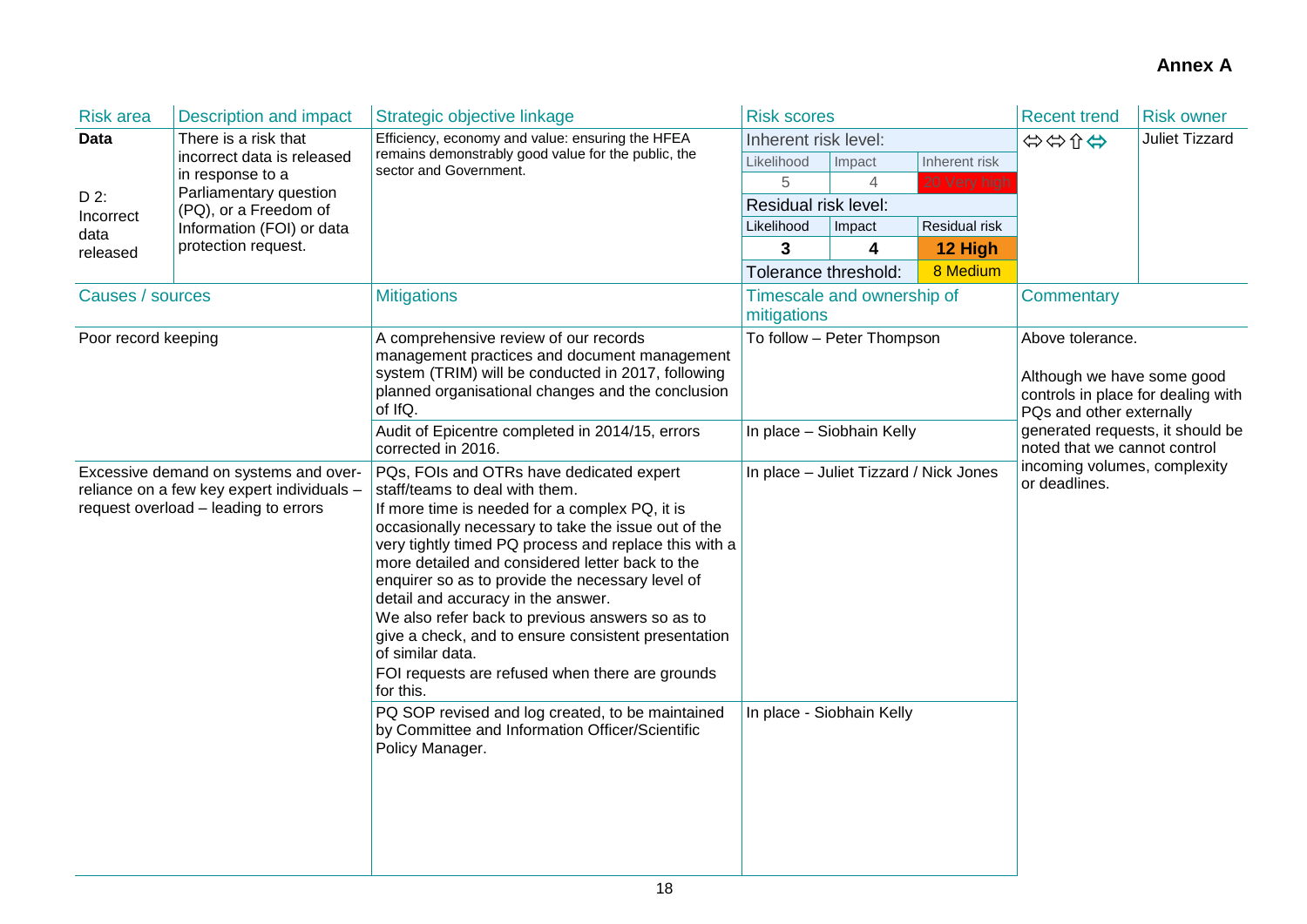| Staff turnover resulting in the loss of<br>corporate knowledge regarding the<br>history and handling of PQs, in particular,<br>resulting in slower handling and therefore<br>potential reputational effect with the<br>Department of Health. | Staff have access to past records to inform new<br>responses.<br>Recruitment completed in January 2017.<br>Additional legal advice will be sought when<br>beneficial.<br>Good lines of communication with the Department<br>so that any difficulties can be highlighted at the<br>earliest possible point. | In place – Siobhain Kelly                     |
|----------------------------------------------------------------------------------------------------------------------------------------------------------------------------------------------------------------------------------------------|------------------------------------------------------------------------------------------------------------------------------------------------------------------------------------------------------------------------------------------------------------------------------------------------------------|-----------------------------------------------|
| Answers in Hansard may not always<br>reflect advice from HFEA.                                                                                                                                                                               | The PQ team attempts to catch any changes to<br>drafted wording that may unwittingly have changed<br>the meaning.<br>HFEA's suggested answer and DH's final<br>submission both to be captured in new PQ log.                                                                                               | In place - Siobhain Kelly / Peter<br>Thompson |
| Insufficient understanding of underlying<br>system abilities and limitations, and/or of<br>the topic or question, leading to data<br>being misinterpreted or wrong data being<br>elicited.                                                   | As above – expert staff with the appropriate<br>knowledge and understanding in place.                                                                                                                                                                                                                      | In place – Juliet Tizzard / Nick Jones        |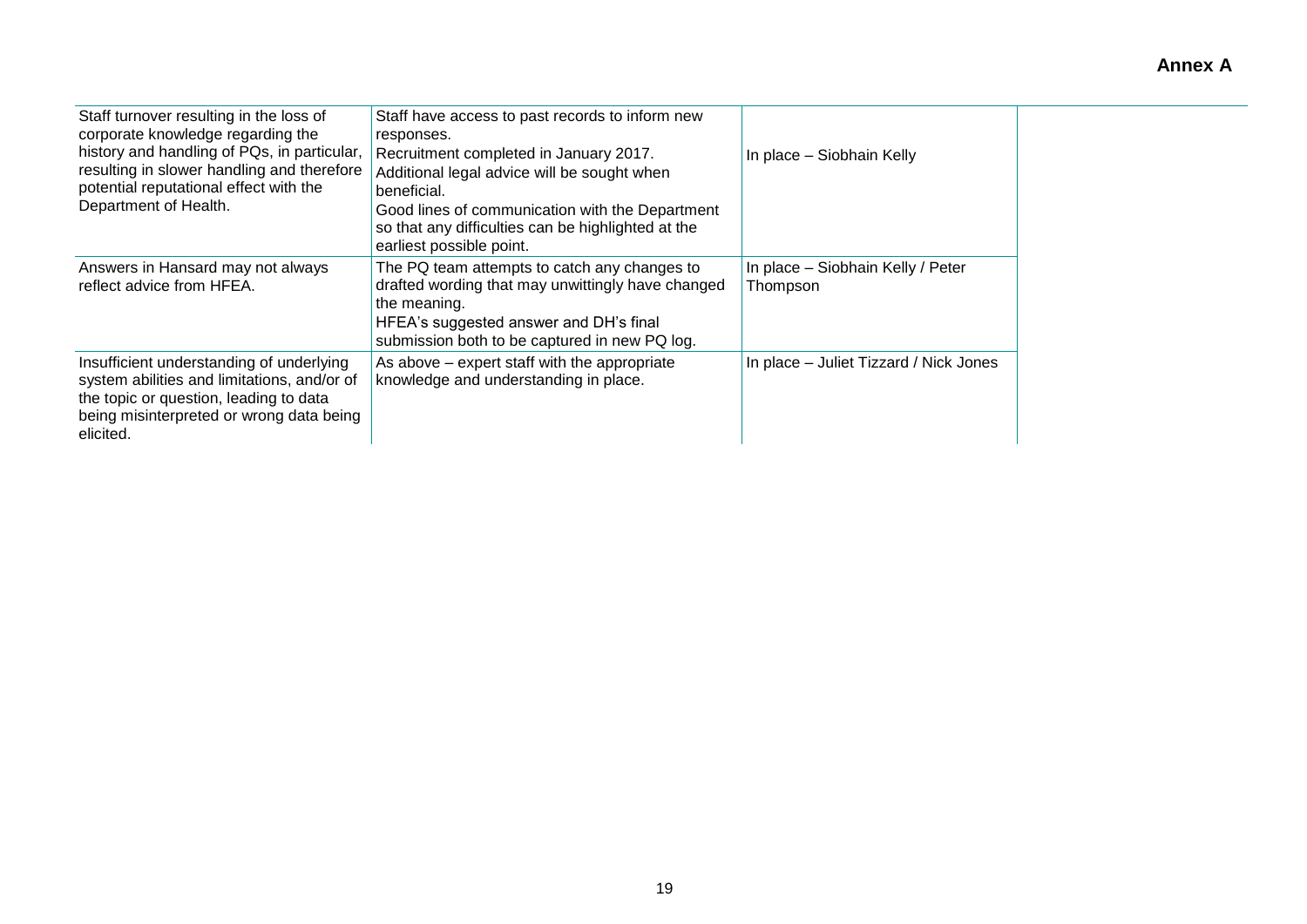| <b>Risk area</b>                       | <b>Description and impact</b>                        | Strategic objective linkage                                                                                                                                                                                                                                                          | <b>Risk scores</b>                                                                                                                                             |                            |               | <b>Recent trend</b>                 | <b>Risk owner</b> |  |
|----------------------------------------|------------------------------------------------------|--------------------------------------------------------------------------------------------------------------------------------------------------------------------------------------------------------------------------------------------------------------------------------------|----------------------------------------------------------------------------------------------------------------------------------------------------------------|----------------------------|---------------|-------------------------------------|-------------------|--|
| Opening<br>There is a risk that OTR    |                                                      | Setting standards: improving the lifelong experience                                                                                                                                                                                                                                 | Inherent risk level:                                                                                                                                           |                            |               | $\bullet$ New                       | Nick Jones        |  |
| the Register                           | service quality is adversely                         | for donors, donor-conceived people, patients using                                                                                                                                                                                                                                   | Likelihood                                                                                                                                                     | Impact                     | Inherent risk | (combined from                      |                   |  |
|                                        | affected by data accuracy,<br>inadequate support, or | donor conception, and their wider families.                                                                                                                                                                                                                                          | 3                                                                                                                                                              | 5                          | 15 High       | two previous                        |                   |  |
| OTR 1:<br>OTR service                  | human error.                                         |                                                                                                                                                                                                                                                                                      | Residual risk level:                                                                                                                                           |                            |               | risks)                              |                   |  |
| quality                                |                                                      |                                                                                                                                                                                                                                                                                      | Likelihood                                                                                                                                                     | Impact                     | Residual risk |                                     |                   |  |
|                                        |                                                      |                                                                                                                                                                                                                                                                                      | 1                                                                                                                                                              | 4                          | 4 Low         |                                     |                   |  |
|                                        |                                                      |                                                                                                                                                                                                                                                                                      | Tolerance threshold:                                                                                                                                           |                            | 4 Low         |                                     |                   |  |
|                                        |                                                      |                                                                                                                                                                                                                                                                                      |                                                                                                                                                                |                            |               |                                     |                   |  |
| Causes / sources                       |                                                      | <b>Mitigations</b>                                                                                                                                                                                                                                                                   | mitigations                                                                                                                                                    | Timescale and ownership of |               | <b>Commentary</b>                   |                   |  |
| Data accuracy in Register submissions. |                                                      | Continuous work with clinics on data quality,<br>including current verification processes, steps in the<br>OTR process, regular audit alongside inspections,<br>and continued emphasis on the importance of life-<br>long support for donors, donor-conceived people<br>and parents. | In place - Nick Jones<br>At tolerance (which is low for<br>this risk).<br>The pilot counselling service<br>has been in place since 1<br>June 2015, with annual |                            |               |                                     |                   |  |
|                                        |                                                      | Audit programme to check information provision and<br>accuracy.                                                                                                                                                                                                                      | In place - Nick Jones                                                                                                                                          |                            |               | assessment reports to<br>Authority. |                   |  |
|                                        |                                                      | IfQ work has identified data accuracy requirements<br>for different fields as part of migration planning, and<br>will put in place more efficient processes.                                                                                                                         | In place - Nick Jones                                                                                                                                          |                            |               |                                     |                   |  |
|                                        |                                                      | If subsequent work or data submissions reveal an<br>unpreventable earlier inaccuracy (or an error), we<br>explain this transparently to the recipient of the<br>information, so it is clear to them what the position is<br>and why this differs from the earlier provided data.     | In place - Nick Jones                                                                                                                                          |                            |               |                                     |                   |  |
|                                        |                                                      | Data verification work (February 2017) in<br>preparation for Register migration will improve<br>overall data accuracy, and the exercise includes<br>tailored support for individual clinics that are<br>struggling.                                                                  | In place - Nick Jones                                                                                                                                          |                            |               |                                     |                   |  |
| applicants.                            | Lack of counselling availability for                 | Counselling service established with external<br>contractor in place.                                                                                                                                                                                                                | In place (June 2015 onwards) - Nick<br>Jones                                                                                                                   |                            |               |                                     |                   |  |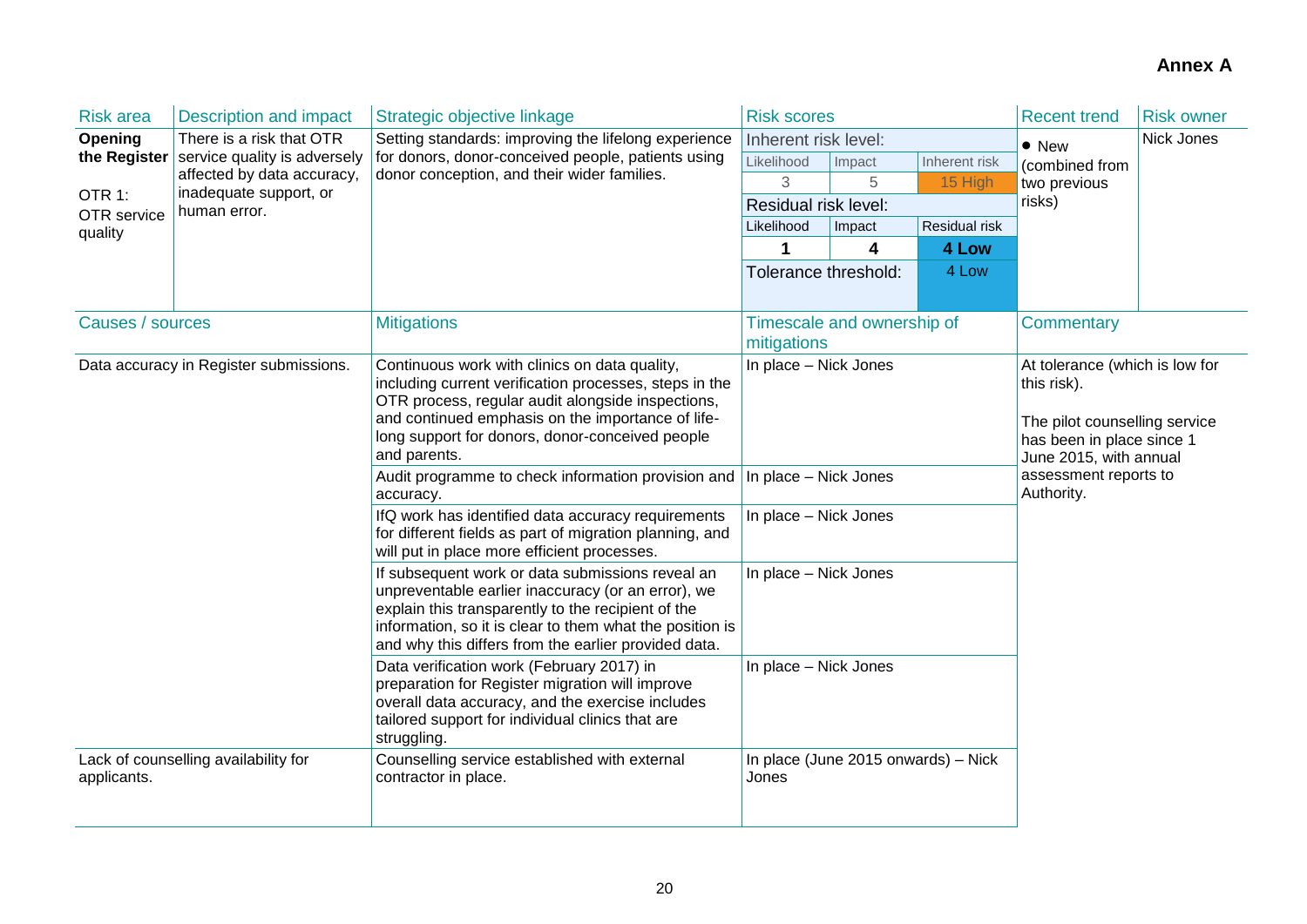| Insufficient Register team resource to<br>deal properly with OTR enquiries and<br>associated conversations. | Additional member of staff dedicated to handling<br>such enquiries. IfQ delivery means there is still<br>pressure on team capacity, and there has been a<br>long term vacancy in the team, but this post has<br>now been filled (start date 20 February 2017). | In place, with team capacity issue<br>close to resolution (February 2017) -<br>Nick Jones           |
|-------------------------------------------------------------------------------------------------------------|----------------------------------------------------------------------------------------------------------------------------------------------------------------------------------------------------------------------------------------------------------------|-----------------------------------------------------------------------------------------------------|
| Risk of inadequate handling of a request.                                                                   | Trained staff, SOPs and quality assurance in place.<br>SOPs reviewed by Register staff, CMG and PAC-<br>UK, as part of the pilot set-up. Contract in place with<br>PAC-UK for pilot delivery.                                                                  | In place - Nick Jones<br>Done (May 2015) - ongoing<br>management of the pilot by Rosetta<br>Wotton. |
| Issuing of wrong person's data.                                                                             | OTR process has an SOP that includes specific<br>steps to check the information given and that it<br>relates to the right person.                                                                                                                              | In place – Nick Jones                                                                               |
| Process error or human error.                                                                               | As above.                                                                                                                                                                                                                                                      | In place – Nick Jones                                                                               |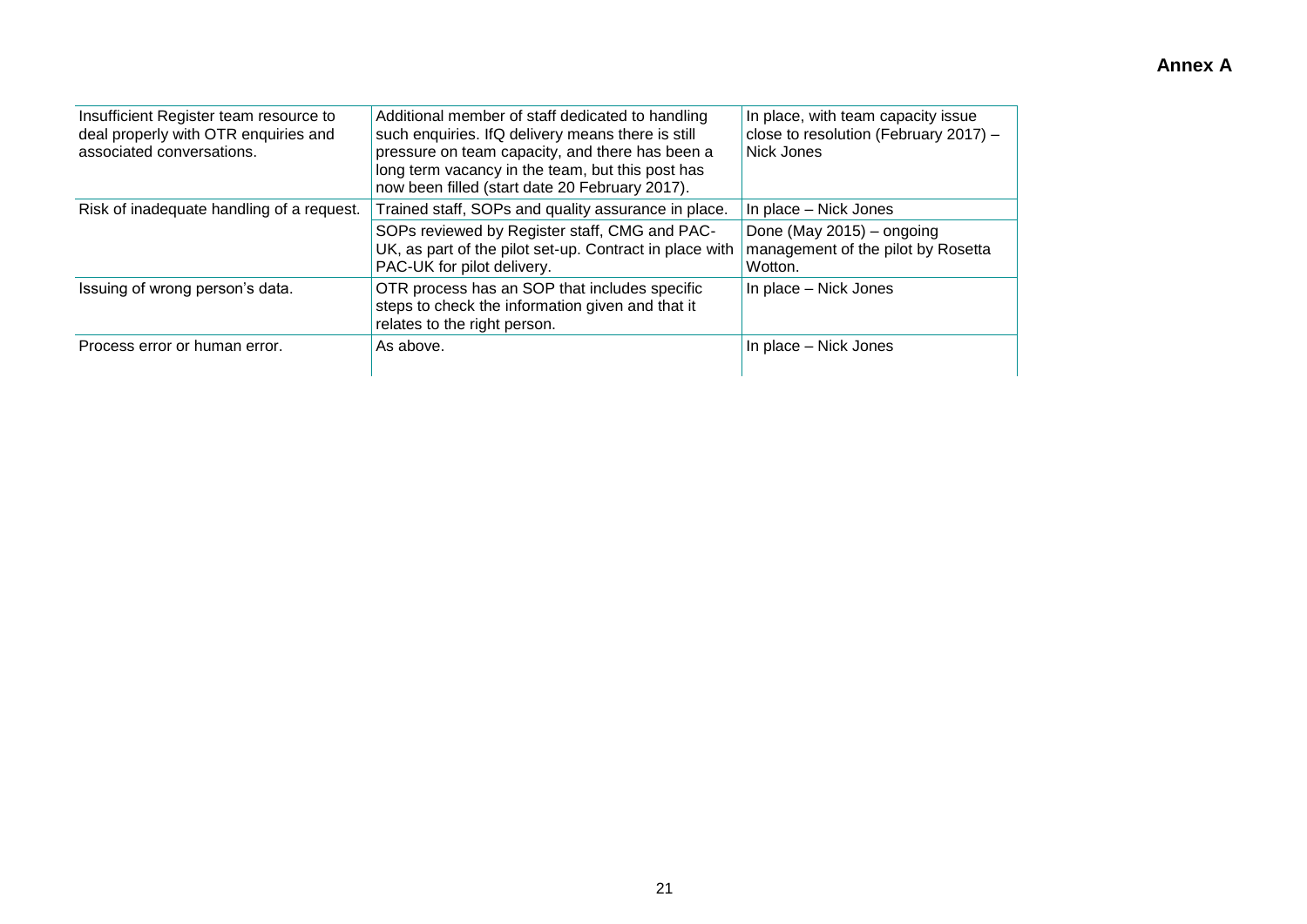| <b>Risk area</b>                                                                                                                              | <b>Description and impact</b>                                         | Strategic objective linkage                                                                                                                                                                                     | <b>Risk scores</b>                                               |                            |                                    | <b>Recent trend</b>                                                                                                                   | <b>Risk owner</b> |  |
|-----------------------------------------------------------------------------------------------------------------------------------------------|-----------------------------------------------------------------------|-----------------------------------------------------------------------------------------------------------------------------------------------------------------------------------------------------------------|------------------------------------------------------------------|----------------------------|------------------------------------|---------------------------------------------------------------------------------------------------------------------------------------|-------------------|--|
| <b>Financial</b>                                                                                                                              | There is a risk that the                                              | Efficiency, economy and value: ensuring the HFEA                                                                                                                                                                | Inherent risk level:                                             |                            |                                    | \$\$\$\$                                                                                                                              | Richard           |  |
| viability                                                                                                                                     | <b>HFEA</b> has insufficient<br>financial resources to fund           | remains demonstrably good value for the public, the sector<br>and Government.                                                                                                                                   | Likelihood                                                       | Impact                     | Inherent risk                      |                                                                                                                                       | Sydee             |  |
| <b>FV 1:</b>                                                                                                                                  | its regulatory activity and                                           |                                                                                                                                                                                                                 | 4                                                                | 4                          | 16 High                            |                                                                                                                                       |                   |  |
| Income and                                                                                                                                    | strategic aims.                                                       |                                                                                                                                                                                                                 |                                                                  | Residual risk level:       |                                    |                                                                                                                                       |                   |  |
| expenditure                                                                                                                                   |                                                                       |                                                                                                                                                                                                                 | Likelihood                                                       | $\vert$ Impact             | Residual risk                      |                                                                                                                                       |                   |  |
|                                                                                                                                               |                                                                       |                                                                                                                                                                                                                 | 3                                                                | 3                          | 9 Medium                           |                                                                                                                                       |                   |  |
|                                                                                                                                               |                                                                       |                                                                                                                                                                                                                 |                                                                  | Tolerance threshold:       | 9 Medium                           |                                                                                                                                       |                   |  |
| Causes / sources                                                                                                                              |                                                                       | <b>Mitigations</b>                                                                                                                                                                                              | mitigations                                                      | Timescale and ownership of |                                    | Commentary                                                                                                                            |                   |  |
|                                                                                                                                               | The complexity of accurately forecasting                              | Activity levels are tracked and change is discussed                                                                                                                                                             |                                                                  |                            | Monthly (on-going) - Richard Sydee | At tolerance.                                                                                                                         |                   |  |
|                                                                                                                                               | income, which is linked directly to<br>treatment activity in licensed | at CMG, who would consider what work to<br>deprioritise and reduce expenditure.                                                                                                                                 |                                                                  |                            |                                    | At M10 (January) we have a<br>surplus of £642k before IfQ.                                                                            |                   |  |
| establishments, exposes HFEA to<br>significant variability in annual income.                                                                  |                                                                       | Fees Group created enabling dialogue with sector<br>about fee levels. Fee increase was agreed and<br>approved by Treasury. This was implemented and<br>the eSET discount ended (April 2016).                    | In place. Fees Group ongoing -<br><b>Richard Sydee</b>           |                            |                                    | The increase in fees approved<br>by Treasury in 2015/16<br>continues to impact on the                                                 |                   |  |
|                                                                                                                                               |                                                                       | Worked planned in 2017/18 to better understand the<br>likely future trends in treatment cycle activity.                                                                                                         | Being planned - Richard Sydee                                    |                            |                                    | surplus being reported and we<br>expect this to continue into the<br>new business year.                                               |                   |  |
|                                                                                                                                               | GIA funding could be reduced due to<br>changes in Government/policy.  | A good relationship with DH Sponsors, who are well<br>informed about our work and our funding model.                                                                                                            | Accountability Quarterly meetings (on-<br>going) - Richard Sydee |                            |                                    | We will continue to monitor                                                                                                           |                   |  |
|                                                                                                                                               |                                                                       | Annual budget agreed with DH Finance team<br>alongside draft business plan submission. GIA<br>funding has been provisionally agreed through to<br>2020.                                                         | December annually - Richard Sydee                                |                            |                                    | activity levels monthly. The<br>creation of the Intelligence team<br>post IfQ implementation allows<br>for more detailed analysis and |                   |  |
|                                                                                                                                               |                                                                       | Detailed budgets for 2017/18 have been agreed with<br>Directors. DH has previously agreed our resource<br>envelope.                                                                                             | In place - Morounke Akingbola                                    |                            |                                    | potentially forecasting of activity<br>levels.                                                                                        |                   |  |
| Annual budget setting process lacks<br>information from directorates on<br>variable/additional activity that will impact<br>on planned spend. |                                                                       | Annual budgets are agreed in detail between<br>Finance and Directorates with all planning<br>assumptions noted. Quarterly meetings with<br>directorates flags any shortfall or further funding<br>requirements. | Quarterly meetings (on-going) -<br>Morounke Akingbola            |                            |                                    |                                                                                                                                       |                   |  |
| Legal costs materially exceed annual<br>budget as a result of unforeseen<br>litigation.                                                       |                                                                       | Use of reserves, up to contingency level available.<br>DH kept abreast of current situation and are a final<br>source of additional funding if required.                                                        | Monthly - Morounke Akingbola                                     |                            |                                    |                                                                                                                                       |                   |  |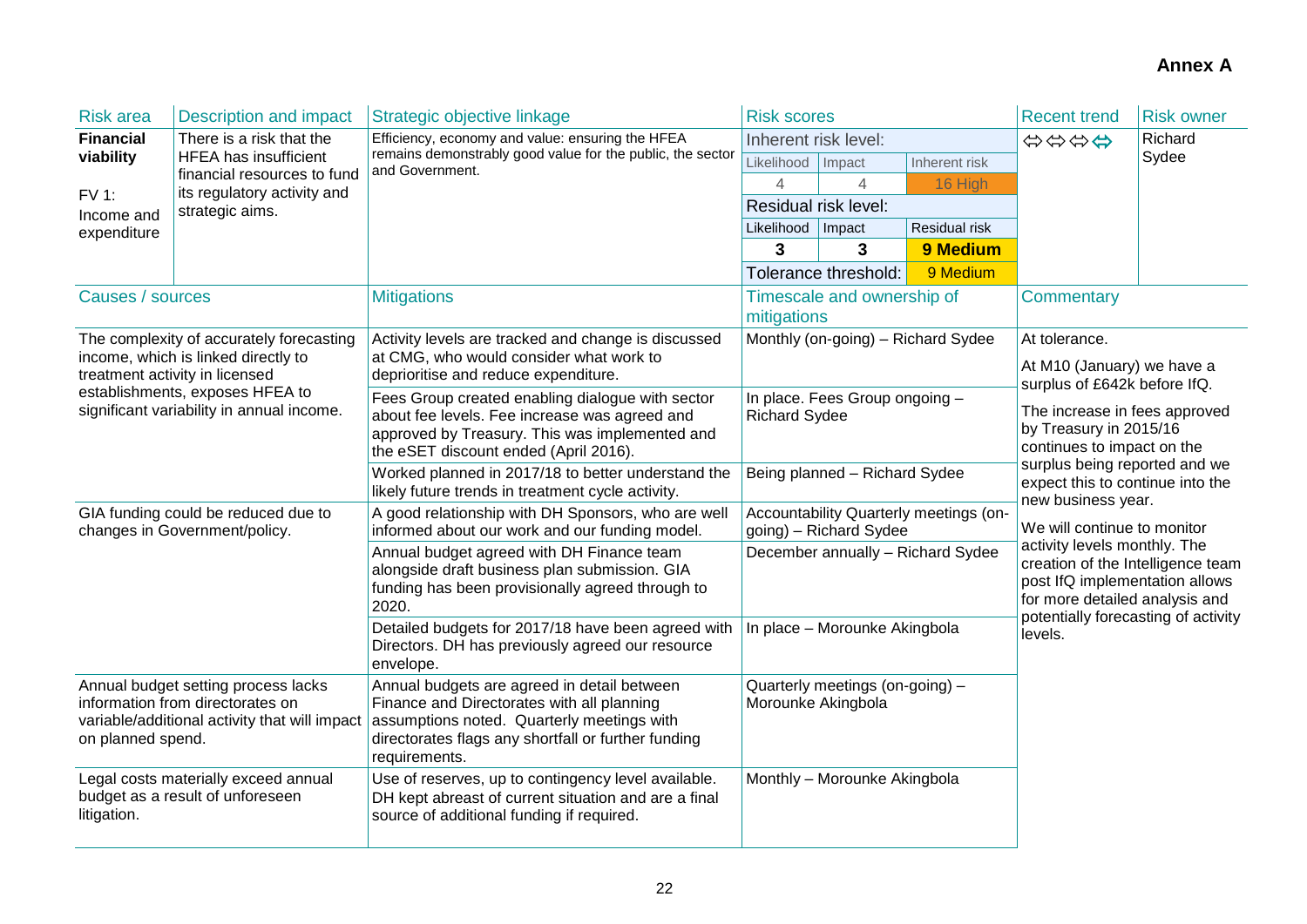| Upwards scope creep during projects, or<br>emerging during early development of<br>projects. | Senior Finance staff present at Programme Board.<br>Periodic review of actual and budgeted spend by IfQ<br>project board and monthly budget meetings with<br>finance. |                                            |
|----------------------------------------------------------------------------------------------|-----------------------------------------------------------------------------------------------------------------------------------------------------------------------|--------------------------------------------|
|                                                                                              | Cash flow forecast updated.                                                                                                                                           | Monthly (on-going) – Morounke<br>Akingbola |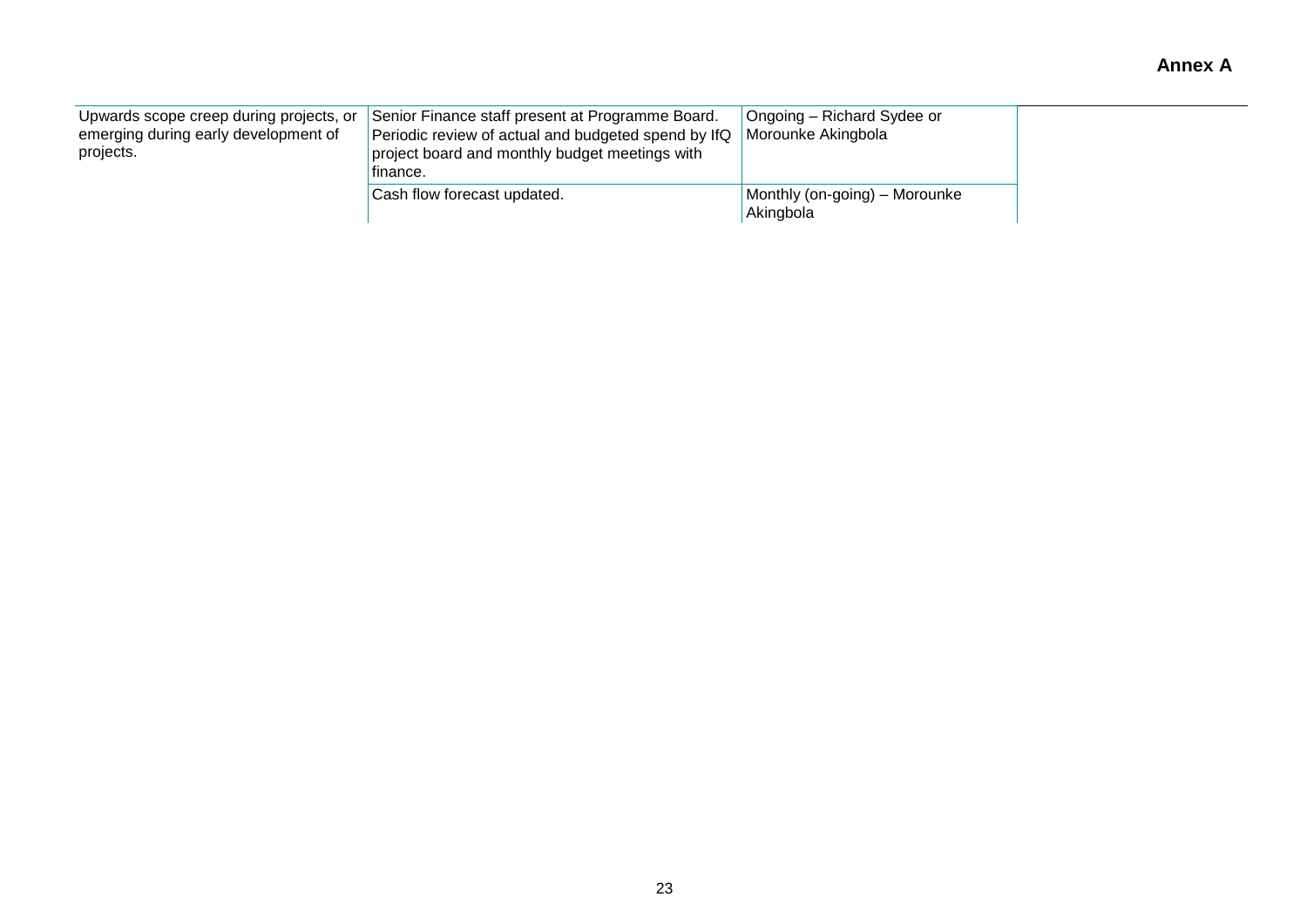| <b>Risk area</b>                                                                                                                                                                                                                                                                         | <b>Description and impact</b>                | Strategic objective linkage                                                                                                                                                                                                                                                                                                                                                           | <b>Risk scores</b>                                     |                            |               | <b>Recent trend</b>                                                                                                                                                                                                                                                                                                                                                                             | <b>Risk owner</b> |  |
|------------------------------------------------------------------------------------------------------------------------------------------------------------------------------------------------------------------------------------------------------------------------------------------|----------------------------------------------|---------------------------------------------------------------------------------------------------------------------------------------------------------------------------------------------------------------------------------------------------------------------------------------------------------------------------------------------------------------------------------------|--------------------------------------------------------|----------------------------|---------------|-------------------------------------------------------------------------------------------------------------------------------------------------------------------------------------------------------------------------------------------------------------------------------------------------------------------------------------------------------------------------------------------------|-------------------|--|
| <b>Capability</b>                                                                                                                                                                                                                                                                        | There is a risk that the                     | Efficiency, economy and value: ensuring the HFEA                                                                                                                                                                                                                                                                                                                                      | Inherent risk level:                                   |                            |               | Peter<br>☆☆☆☆                                                                                                                                                                                                                                                                                                                                                                                   |                   |  |
|                                                                                                                                                                                                                                                                                          | <b>HFEA</b> experiences                      | remains demonstrably good value for the public, the<br>sector and Government.                                                                                                                                                                                                                                                                                                         | Likelihood                                             | Impact                     | Inherent risk |                                                                                                                                                                                                                                                                                                                                                                                                 | Thompson          |  |
| $C 1$ :                                                                                                                                                                                                                                                                                  | unforeseen knowledge and<br>capability gaps, |                                                                                                                                                                                                                                                                                                                                                                                       | 4                                                      |                            | 16 High       |                                                                                                                                                                                                                                                                                                                                                                                                 |                   |  |
| Knowledge<br>and                                                                                                                                                                                                                                                                         | threatening delivery of the                  |                                                                                                                                                                                                                                                                                                                                                                                       | Residual risk level:                                   |                            |               |                                                                                                                                                                                                                                                                                                                                                                                                 |                   |  |
| capability                                                                                                                                                                                                                                                                               | strategy.                                    |                                                                                                                                                                                                                                                                                                                                                                                       | Likelihood                                             | Impact                     | Residual risk |                                                                                                                                                                                                                                                                                                                                                                                                 |                   |  |
|                                                                                                                                                                                                                                                                                          |                                              |                                                                                                                                                                                                                                                                                                                                                                                       | 4                                                      | 3                          | 12 High       |                                                                                                                                                                                                                                                                                                                                                                                                 |                   |  |
|                                                                                                                                                                                                                                                                                          |                                              |                                                                                                                                                                                                                                                                                                                                                                                       | Tolerance threshold:                                   |                            | 6 Medium      |                                                                                                                                                                                                                                                                                                                                                                                                 |                   |  |
| Causes / sources                                                                                                                                                                                                                                                                         |                                              | <b>Mitigations</b>                                                                                                                                                                                                                                                                                                                                                                    | mitigations                                            | Timescale and ownership of |               | <b>Commentary</b>                                                                                                                                                                                                                                                                                                                                                                               |                   |  |
| Organisational change                                                                                                                                                                                                                                                                    |                                              | See separate risk, below.                                                                                                                                                                                                                                                                                                                                                             |                                                        |                            |               |                                                                                                                                                                                                                                                                                                                                                                                                 |                   |  |
| High turnover, sick leave etc. leading to<br>temporary knowledge loss and capability<br>gaps.<br>The government may implement further<br>cuts across all ALBs, resulting in further<br>staffing reductions. This would lead to the<br>HFEA having to reduce its workload in<br>some way. |                                              | People strategy will partially mitigate.<br>Mixed approach of retention, staff development, and<br>effective management of vacancies and recruitment<br>processes.                                                                                                                                                                                                                    | Done - May 2015 - Rachel Hopkins                       |                            |               | Above tolerance.<br>This risk and the set of controls<br>remains focused on business as<br>usual capability, rather than                                                                                                                                                                                                                                                                        |                   |  |
|                                                                                                                                                                                                                                                                                          |                                              | Staff have access to civil service learning (CSL);<br>organisational standard is five working days per<br>year of learning and development for each member<br>of staff.                                                                                                                                                                                                               | In place - Rachel Hopkins                              |                            |               | capacity. There are obviously<br>some linkages between<br>capability and capacity, since<br>managing turnover and churn                                                                                                                                                                                                                                                                         |                   |  |
|                                                                                                                                                                                                                                                                                          |                                              | Organisational knowledge captured via records<br>management (TRIM), case manager software,<br>project records, handovers and induction notes, and<br>manager engagement.                                                                                                                                                                                                              | In place - Rachel Hopkins<br>In place - Peter Thompson |                            |               | also means managing<br>fluctuations in capability and<br>ensuring knowledge and skills<br>are successfully nurtured and/or<br>handed over. Organisational<br>change is also a factor that can<br>affect this general risk - this has                                                                                                                                                            |                   |  |
|                                                                                                                                                                                                                                                                                          |                                              | Vacancies are addressed speedily, and any needed<br>changes to ways of working or backfill arrangements<br>receive immediate attention.                                                                                                                                                                                                                                               |                                                        |                            |               |                                                                                                                                                                                                                                                                                                                                                                                                 |                   |  |
|                                                                                                                                                                                                                                                                                          |                                              | Staff are encouraged to identify personal<br>development opportunities with their manager,<br>through the PDP process, making good use of CSL.                                                                                                                                                                                                                                        | In place - Peter Thompson                              |                            |               | been identified as a separate<br>strategic risk (see below).<br>Since the HFEA is a small<br>organisation, with little intrinsic<br>resilience, it seems prudent to<br>retain a low tolerance level for<br>this risk.<br>Several staff (including end of<br>contract IfQ staff) have left the<br>organisation in the past six<br>months. This means we are<br>currently in a period of turnover |                   |  |
|                                                                                                                                                                                                                                                                                          |                                              | The HFEA was proactive in reducing its headcount<br>and other costs to minimal levels over a number of<br>years.<br>We have also been reviewed extensively (including<br>the McCracken review, and our recent Triennial<br>Review).<br>Turnover is variable, and so this risk will be retained<br>on the risk register, and will continue to receive<br>ongoing management attention. | In place - Peter Thompson                              |                            |               |                                                                                                                                                                                                                                                                                                                                                                                                 |                   |  |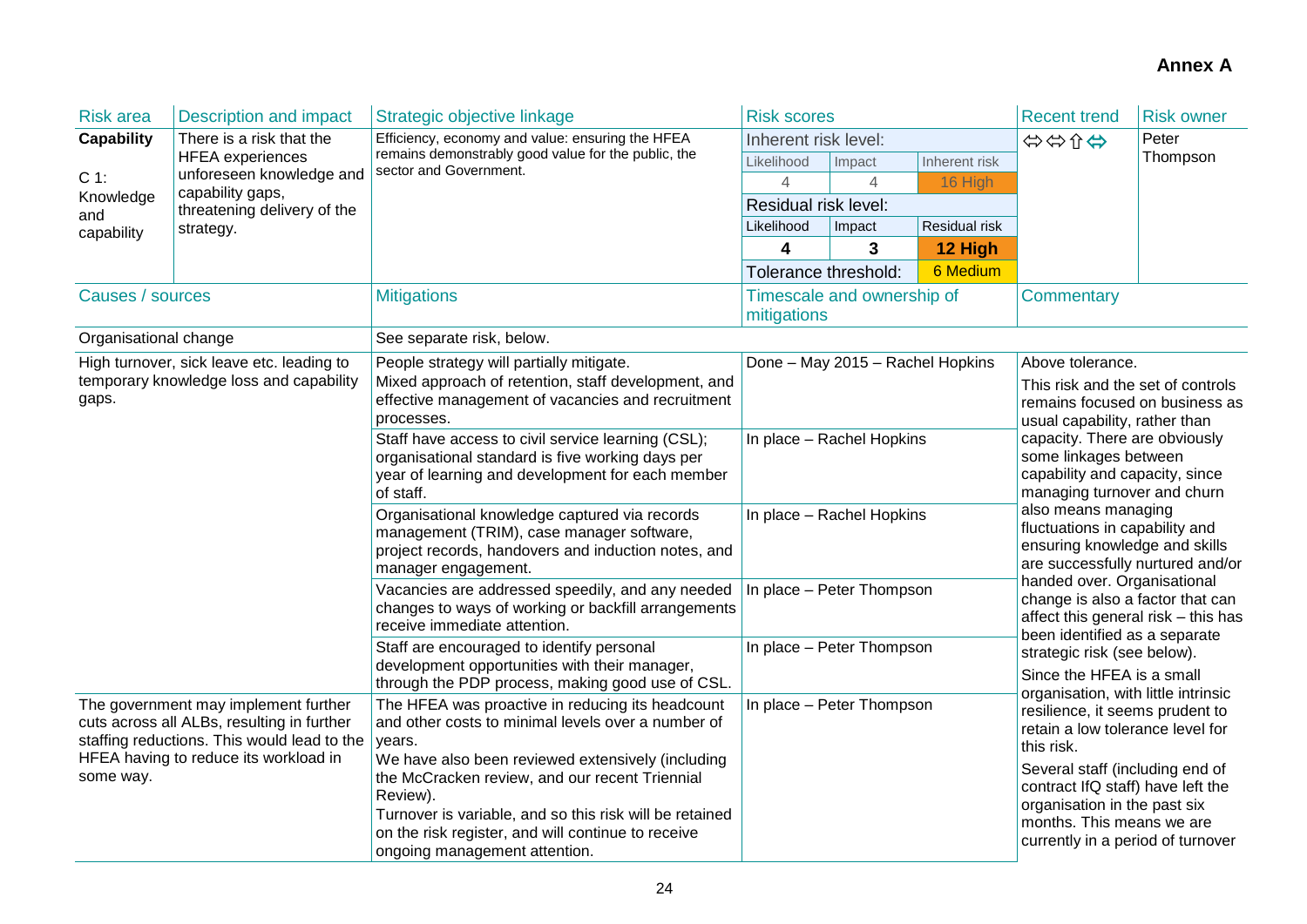| Poor morale leading to decreased<br>effectiveness and performance failures.                                                                                                                                                                         | Engagement with the issue by managers. Ensuring<br>managers have team meetings and one-to-one<br>meetings to obtain feedback and identify actions to<br>be taken.<br>Staff survey and implementation of outcomes,                                                                                                                                                                                                                                                                                                                                                                | In place - Peter Thompson<br>Survey and staff conference done -                                        | and internal churn, with some<br>knowledge gaps, and IfQ work<br>ongoing for both release one<br>(although this is now close to<br>completion) and release two. |  |  |
|-----------------------------------------------------------------------------------------------------------------------------------------------------------------------------------------------------------------------------------------------------|----------------------------------------------------------------------------------------------------------------------------------------------------------------------------------------------------------------------------------------------------------------------------------------------------------------------------------------------------------------------------------------------------------------------------------------------------------------------------------------------------------------------------------------------------------------------------------|--------------------------------------------------------------------------------------------------------|-----------------------------------------------------------------------------------------------------------------------------------------------------------------|--|--|
|                                                                                                                                                                                                                                                     | followed up after December 2016 all staff<br>conference. Task and Finish Groups working on<br>recommendations for improvements.                                                                                                                                                                                                                                                                                                                                                                                                                                                  | Rachel Hopkins<br>Follow-up plan and communications in<br>place - Peter Thompson                       |                                                                                                                                                                 |  |  |
| Particular changes or other pressures for<br>individual teams could lead to specific                                                                                                                                                                | CMG and managers prioritise work appropriately<br>when workload peaks arise.                                                                                                                                                                                                                                                                                                                                                                                                                                                                                                     | In place - Peter Thompson                                                                              |                                                                                                                                                                 |  |  |
| areas of knowledge loss and low<br>performance.                                                                                                                                                                                                     | Policies and processes to treat staff fairly and<br>consistently, particularly in scenarios where people<br>are or could be 'at risk'.                                                                                                                                                                                                                                                                                                                                                                                                                                           | In place - Peter Thompson                                                                              |                                                                                                                                                                 |  |  |
| Additional avenues of work open up, or<br>reactive diversions arise, and need to be<br>accommodated alongside business as<br>usual and (at present) the major IfQ                                                                                   | Careful planning and prioritisation of both business<br>plan work and business flow through our<br>Committees. Regular oversight by CMG - standing<br>item on planning and resources.                                                                                                                                                                                                                                                                                                                                                                                            | In place - Paula Robinson                                                                              |                                                                                                                                                                 |  |  |
| programme.                                                                                                                                                                                                                                          | Early emphasis given to team-level service delivery<br>planning in preparation for the next business year,<br>with active involvement of team members. CMG will<br>continue to review planning and delivery.                                                                                                                                                                                                                                                                                                                                                                     | In place - Paula Robinson                                                                              |                                                                                                                                                                 |  |  |
|                                                                                                                                                                                                                                                     | Planning prioritises IfQ delivery, and therefore<br>strategy delivery, within our limited resources.                                                                                                                                                                                                                                                                                                                                                                                                                                                                             | In place as part of business planning<br>until IfQ ends (2015 to 2017) - Paula<br>Robinson             |                                                                                                                                                                 |  |  |
|                                                                                                                                                                                                                                                     | IfQ has some of its own dedicated resources.                                                                                                                                                                                                                                                                                                                                                                                                                                                                                                                                     | In place - Nick Jones                                                                                  |                                                                                                                                                                 |  |  |
|                                                                                                                                                                                                                                                     | There is a degree of flexibility within our resources,<br>and increasing resilience is a key consideration<br>whenever a post becomes vacant.                                                                                                                                                                                                                                                                                                                                                                                                                                    | In place - Peter Thompson                                                                              |                                                                                                                                                                 |  |  |
| Regarding the recent work on licensing<br>mitochondrial replacement techniques,<br>there is a possible future risk that we will<br>need to increase both capability and<br>capacity in this area, depending on<br>uptake (this is not yet certain). | Future needs (capability and capacity) relating to<br>mitochondrial replacement techniques and licensing<br>applications are starting to be considered now, but<br>will not be known for sure until later. No controls can<br>yet be put in place, but the potential issue is on our<br>radar, since it could impact on staff and committee<br>capacity. For now it seems clear that only one clinic<br>will be making applications and that there will not be<br>large numbers of these.<br>New licensing processes are in place, ready for first<br>use (decision trees etc.). | Issue for further consideration when<br>applications begin to be considered -<br><b>Juliet Tizzard</b> |                                                                                                                                                                 |  |  |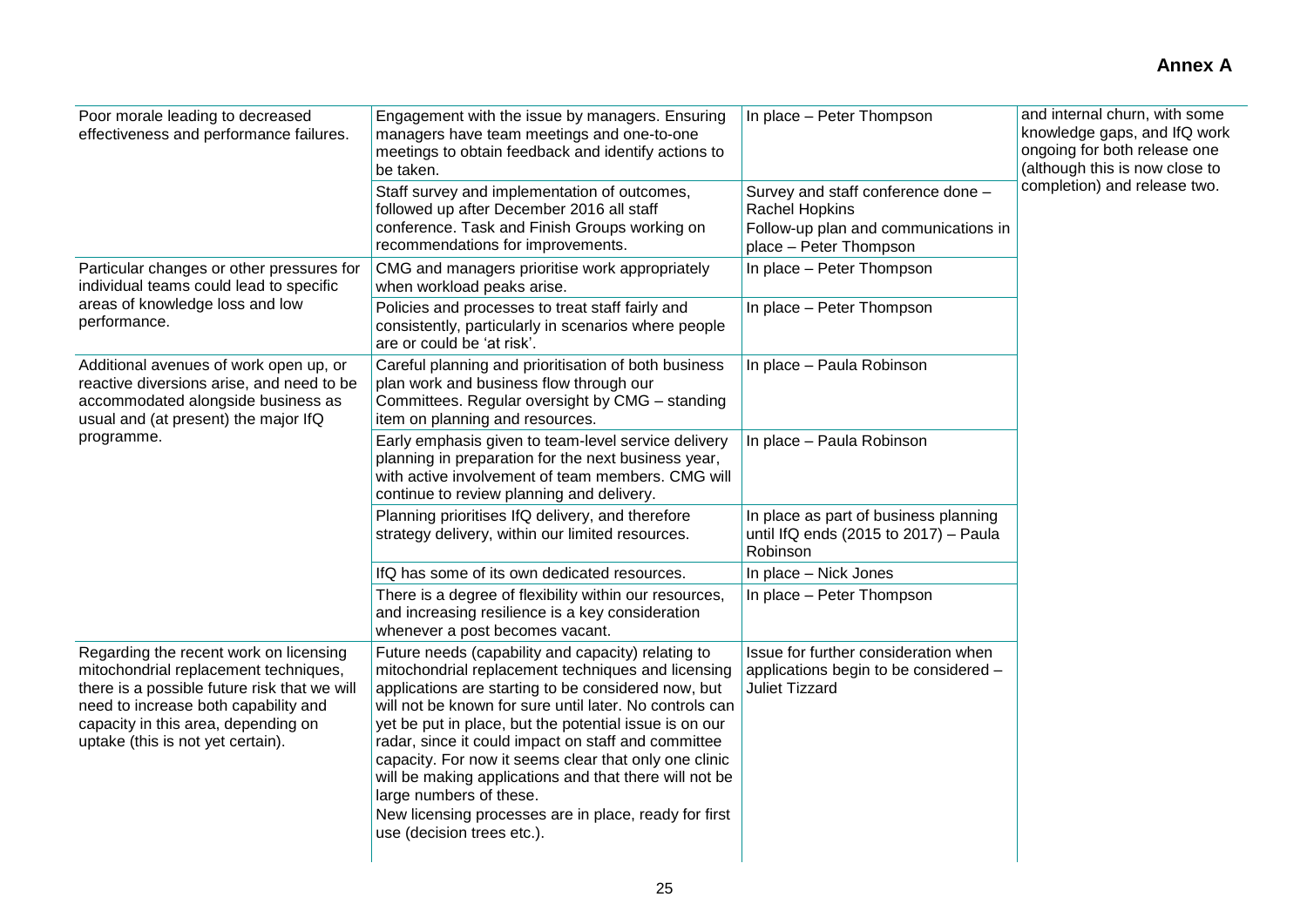| Our IT communications systems are an<br>inherent part of our general capability,<br>and since our office move in 2016, we<br>have experienced some technical<br>infrastructure issues with Skype. This<br>leads to poor service (missed calls, poor<br>quality Skype meetings), reputational<br>impacts, additional costs (meetings<br>having to be held externally using non-<br>Skype videoconferencing equipment),<br>and potentially to complaints. Staff are<br>incurring additional work and additional<br>travel, to find and test their own work-<br>arounds so as to avoid using Skype for<br>decision-making meetings until the<br>problems are fixed. This is compounded<br>by a shortage of non-Skype-based<br>videoconferencing solutions in<br>conference venues. | IT team working to identify and resolve the issues,<br>with staff encouraged to continue to send support<br>tickets. External expert commissioned to assist.<br>Staff running meetings continue to source external<br>venues with appropriate facilities so as to avoid<br>reliance on our own equipment until the problems<br>have been solved.<br>Use of mailboxes to provide an alternative channel<br>when Skype calls are not received (however there<br>are also some problems with these too). | In progress - Dave Moysen and Nick<br>Jones |  |
|---------------------------------------------------------------------------------------------------------------------------------------------------------------------------------------------------------------------------------------------------------------------------------------------------------------------------------------------------------------------------------------------------------------------------------------------------------------------------------------------------------------------------------------------------------------------------------------------------------------------------------------------------------------------------------------------------------------------------------------------------------------------------------|-------------------------------------------------------------------------------------------------------------------------------------------------------------------------------------------------------------------------------------------------------------------------------------------------------------------------------------------------------------------------------------------------------------------------------------------------------------------------------------------------------|---------------------------------------------|--|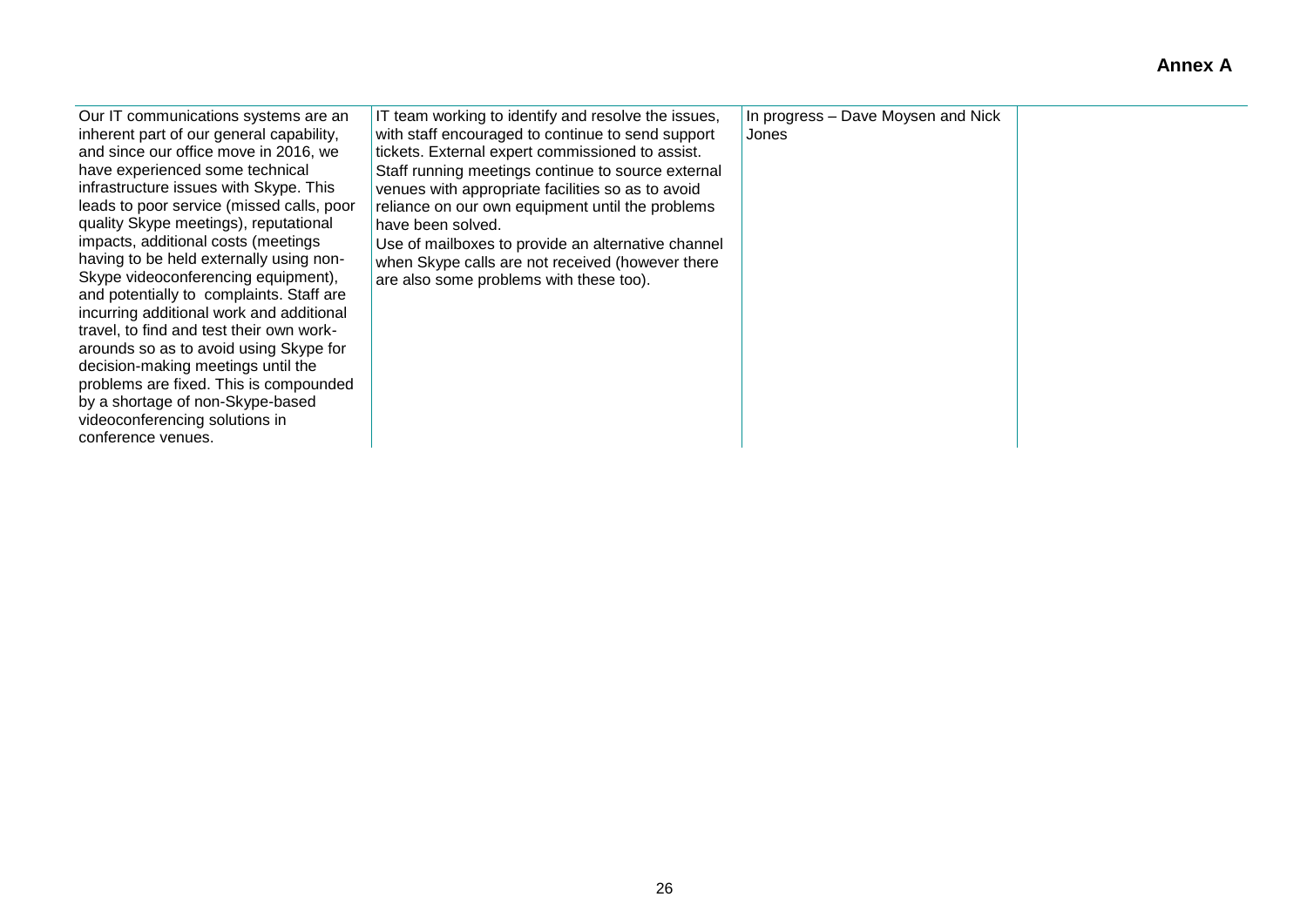| <b>Risk area</b>                                                                                                                                                                                                                                                                                                                                                                                                                                                                                                                                                                                                                                                                                                                                                              | <b>Description and impact</b>                                | Strategic objective linkage                                                                                                                                                    | <b>Risk scores</b>                        |                      | <b>Recent trend</b> | <b>Risk owner</b> |          |
|-------------------------------------------------------------------------------------------------------------------------------------------------------------------------------------------------------------------------------------------------------------------------------------------------------------------------------------------------------------------------------------------------------------------------------------------------------------------------------------------------------------------------------------------------------------------------------------------------------------------------------------------------------------------------------------------------------------------------------------------------------------------------------|--------------------------------------------------------------|--------------------------------------------------------------------------------------------------------------------------------------------------------------------------------|-------------------------------------------|----------------------|---------------------|-------------------|----------|
| Organisa-                                                                                                                                                                                                                                                                                                                                                                                                                                                                                                                                                                                                                                                                                                                                                                     | There is a risk that the<br>implementation of                | Efficiency, economy and value: ensuring the HFEA<br>remains demonstrably good value for the public, the<br>sector and Government.                                              | Inherent risk level:                      |                      |                     | $\bullet$ New     | Peter    |
| tional                                                                                                                                                                                                                                                                                                                                                                                                                                                                                                                                                                                                                                                                                                                                                                        |                                                              |                                                                                                                                                                                | Likelihood                                | Impact               | Inherent risk       |                   | Thompson |
| change                                                                                                                                                                                                                                                                                                                                                                                                                                                                                                                                                                                                                                                                                                                                                                        | organisational changes is<br>poor, resulting in instability, |                                                                                                                                                                                | $\overline{4}$                            | $\overline{4}$       | 16 High             |                   |          |
| OC1:                                                                                                                                                                                                                                                                                                                                                                                                                                                                                                                                                                                                                                                                                                                                                                          | loss of capability and                                       |                                                                                                                                                                                |                                           | Residual risk level: |                     |                   |          |
| Change-                                                                                                                                                                                                                                                                                                                                                                                                                                                                                                                                                                                                                                                                                                                                                                       | capacity, and delays in the                                  |                                                                                                                                                                                | Likelihood                                | Impact               | Residual risk       |                   |          |
| related                                                                                                                                                                                                                                                                                                                                                                                                                                                                                                                                                                                                                                                                                                                                                                       | delivery of the strategy.                                    |                                                                                                                                                                                | 3                                         | 3                    | 9 Medium            |                   |          |
| instability                                                                                                                                                                                                                                                                                                                                                                                                                                                                                                                                                                                                                                                                                                                                                                   |                                                              |                                                                                                                                                                                | Tolerance threshold:                      |                      | 9 Medium            |                   |          |
| Causes / sources                                                                                                                                                                                                                                                                                                                                                                                                                                                                                                                                                                                                                                                                                                                                                              |                                                              | <b>Mitigations</b>                                                                                                                                                             | Timescale and ownership of<br>mitigations |                      | Commentary          |                   |          |
|                                                                                                                                                                                                                                                                                                                                                                                                                                                                                                                                                                                                                                                                                                                                                                               | Until the new model is formally decided,                     | Clear published process, with documentation                                                                                                                                    | In place - Peter Thompson                 |                      |                     | At tolerance.     |          |
| there will be a level of uncertainty among<br>staff about their own or their colleagues'<br>future roles.                                                                                                                                                                                                                                                                                                                                                                                                                                                                                                                                                                                                                                                                     |                                                              | Consultation, discussion and communication, with<br>opportunity to comment, and being responsive and<br>empathetic about staff concerns.                                       | Completed - Peter Thompson                |                      |                     |                   |          |
| This initial phase and then the change<br>period itself may lead to dips in morale,<br>commitment, discretionary effort and<br>goodwill.<br>Anxieties about change during the whole<br>process may sometimes lead to stress<br>behaviours which decrease performance<br>and damage delivery. It is possible that<br>we could reach a tipping point where staff<br>are less productive, or even counter-<br>productive, or become unwell.<br>There are likely to be differential impacts<br>as different changes affect different<br>groups of staff at different times.<br>Risks are to the delivery of current work,<br>including IfQ, and possibly technical or<br>business continuity risks, arising from<br>impacts on motivation, performance and<br>effective capacity. |                                                              | Relatively short timeline for decision making, so that<br>uncertainty does not linger.                                                                                         | In place - Peter Thompson                 |                      |                     |                   |          |
|                                                                                                                                                                                                                                                                                                                                                                                                                                                                                                                                                                                                                                                                                                                                                                               |                                                              | Staff kept informed of likely developments and next<br>steps, and when applicable of personal role impacts<br>and choices.                                                     | In place - Nick Jones                     |                      |                     |                   |          |
|                                                                                                                                                                                                                                                                                                                                                                                                                                                                                                                                                                                                                                                                                                                                                                               |                                                              | HR policies and processes are in place to enable us<br>to manage any individual situations that arise.                                                                         | In place - Rachel Hopkins                 |                      |                     |                   |          |
|                                                                                                                                                                                                                                                                                                                                                                                                                                                                                                                                                                                                                                                                                                                                                                               |                                                              | Employee assistance programme (EAP) support<br>accessible by all.<br>Effective line management training done for bands 4<br>and 3, with some band 2s also having this training | In place - Peter Thompson                 |                      |                     |                   |          |
|                                                                                                                                                                                                                                                                                                                                                                                                                                                                                                                                                                                                                                                                                                                                                                               |                                                              | now.                                                                                                                                                                           |                                           |                      |                     |                   |          |
|                                                                                                                                                                                                                                                                                                                                                                                                                                                                                                                                                                                                                                                                                                                                                                               |                                                              |                                                                                                                                                                                |                                           |                      |                     |                   |          |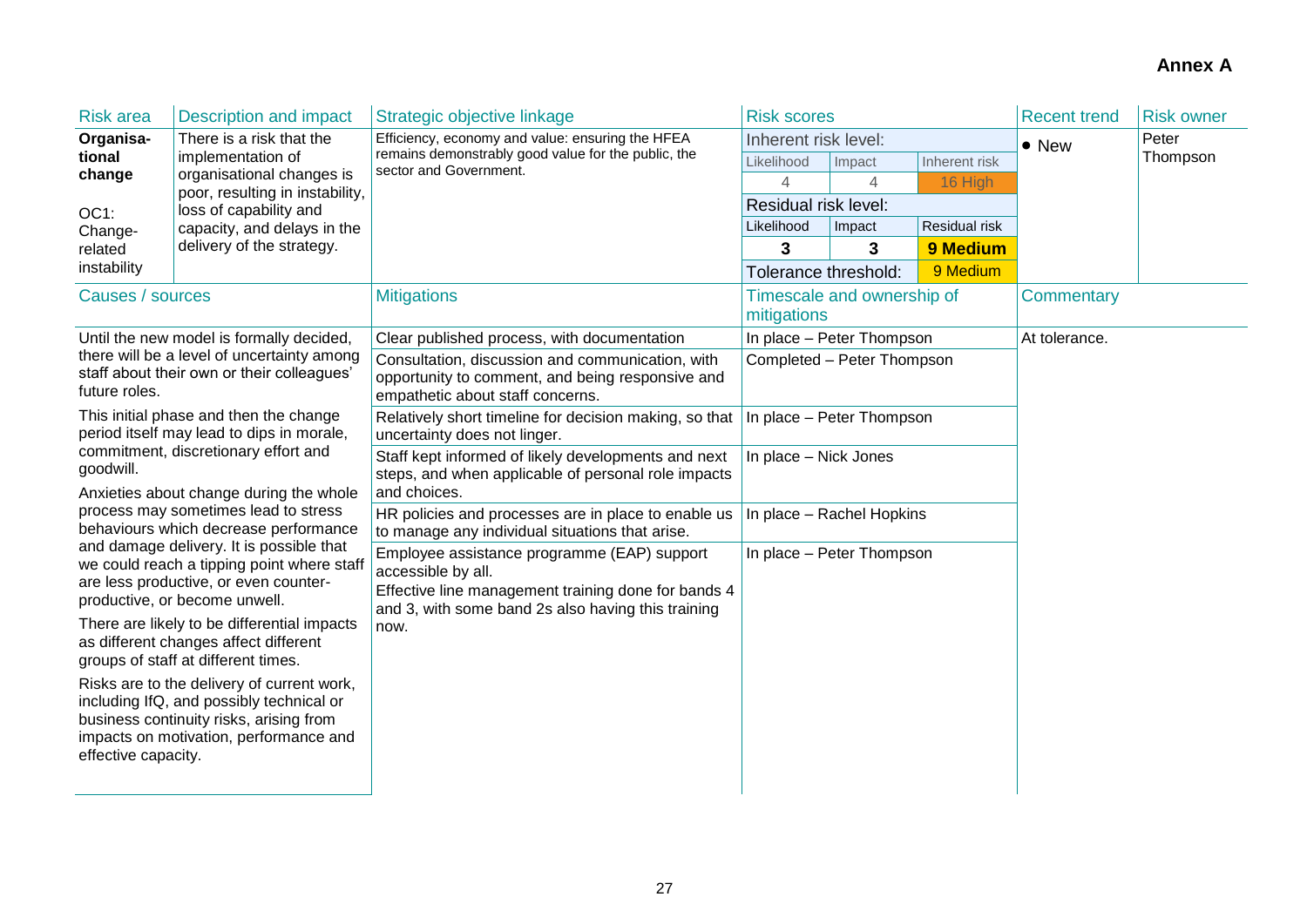| Policies and processes (and the law) are in place to<br>ensure we treat staff fairly and consistently,<br>particularly if people are 'at risk'. We will seek to slot<br>staff who are at risk into other roles (suitable<br>alternative employment).                                                         | In place - Peter Thompson                    |  |
|--------------------------------------------------------------------------------------------------------------------------------------------------------------------------------------------------------------------------------------------------------------------------------------------------------------|----------------------------------------------|--|
| Well established recruitment processes, which can<br>be followed quickly in the event of unplanned<br>establishment leavers.                                                                                                                                                                                 | In place - Rachel Hopkins                    |  |
| Good decision-making and risk management<br>mechanisms in place.<br>Knowledge retention via good records management<br>practice, SOPs and documentation.                                                                                                                                                     | In place - Peter Thompson                    |  |
| Ability to use more contract staff if need be.                                                                                                                                                                                                                                                               | In place - Peter Thompson                    |  |
| Business plan discussions acknowledging that the<br>first part of the year will include completion of IfQ<br>and change management, so should not be loaded<br>up too much with new work (except in teams that<br>are relatively uninvolved in delivering IfQ or<br>organisational change).                  | In place - Paula Robinson                    |  |
| CMG able to change priorities or timescales in the<br>event that this becomes necessary, in order to<br>ensure that change is managed well.                                                                                                                                                                  | In place - Paula Robinson                    |  |
| Organisational development activity will continue,<br>including summer awayday, to support new ways of<br>working development                                                                                                                                                                                | In place for coming year - Rachel<br>Hopkins |  |
| Changes will be phased in at different times,<br>depending on factors including IfQ work and formal<br>HR processes. Changes will not all take effect in<br>April.                                                                                                                                           | In place - Peter Thompson                    |  |
| CMG remains in place and will continue to consider<br>resources, prioritisation questions, planning, risk<br>and performance. We have also scheduled regular<br>informal meetings to allow managers to discuss<br>issues arising from change, so that these can be<br>addressed and mutual support provided. |                                              |  |
|                                                                                                                                                                                                                                                                                                              |                                              |  |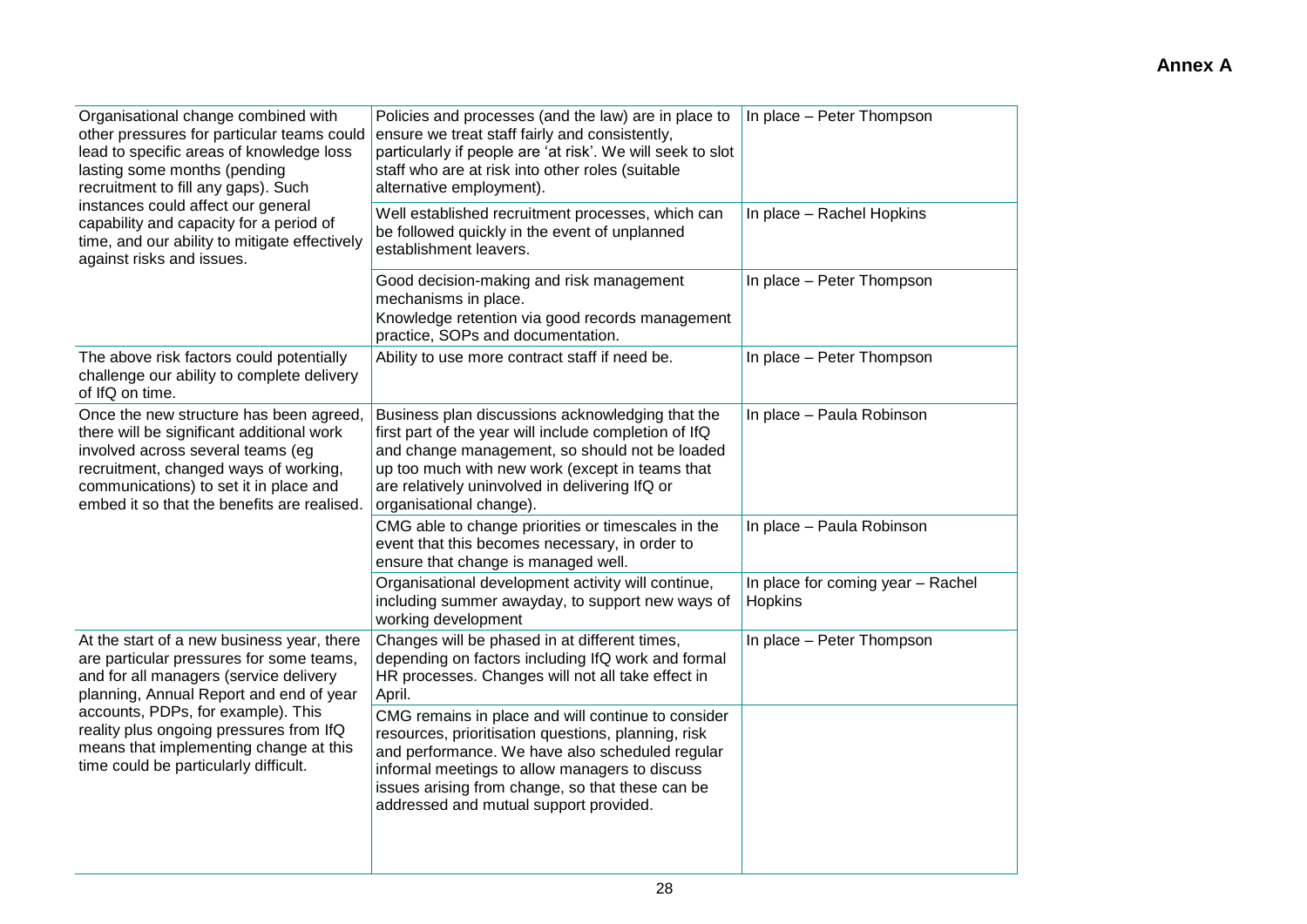| Additional pressure on SMT, HR and<br>Heads, arising from the need to manage<br>different impacts, reactions and<br>responses in a sensitive way, while also                                                                                                                                     | Recognition that change management requires<br>extra attention and work, which can have knock-on<br>effects on other planned work and on capacity<br>overall. Ability to reprioritise other work if necessary.                                                                                                                                                                                                           | In place - Peter Thompson          |
|--------------------------------------------------------------------------------------------------------------------------------------------------------------------------------------------------------------------------------------------------------------------------------------------------|--------------------------------------------------------------------------------------------------------------------------------------------------------------------------------------------------------------------------------------------------------------------------------------------------------------------------------------------------------------------------------------------------------------------------|------------------------------------|
| implementing formal processes and<br>continuing to ensure that work is<br>delivered throughout the change period.                                                                                                                                                                                | Time being set aside by managers to discuss the<br>changes with staff as needed, with messaging about<br>change repeated via different channels to ensure<br>that communications are received and understood.                                                                                                                                                                                                            | In place - Peter Thompson          |
|                                                                                                                                                                                                                                                                                                  | SMT/CMG additional informal meetings arranged to<br>enable mutual support of managers, to help people<br>retain personal resilience and be better able to<br>support their teams.                                                                                                                                                                                                                                        | In place - Paula Robinson          |
| Levels of service to Authority members<br>may suffer while the changes are<br>implemented, negatively impacting on the<br>relationship between staff and members.                                                                                                                                | Recognition that we need to communicate the<br>changes clearly to Authority members so that they<br>understand when staff are implementing changes,<br>or are particularly under pressure, and that they will<br>have reduced capacity for a period. Members will<br>also need to be informed when staff are new in post,<br>and to understand that those staff need the<br>opportunity to learn and to get up to speed. | To be implemented - Peter Thompson |
| Once the changes have been<br>implemented, a number of staff will<br>simultaneously be new in post (either new<br>to the organisation, or in a different role).<br>This carries a higher than normal risk of<br>internal incidents and timeline slippages<br>while people learn and teams adapt. | There will need to be a settling period where staff<br>are inducted and can learn, and teams can develop<br>new ways of working.<br>Formal training and skills development will be<br>provided where required.<br>Knowledge management via records management<br>and documentation                                                                                                                                       | To be implemented - Peter Thompson |
| Bedding down the new structure will<br>necessarily involve some team building<br>time, the development of new processes,                                                                                                                                                                         | Change management will be prioritised so that<br>bedding down occurs and is effective, and does not<br>take an unduly long time.                                                                                                                                                                                                                                                                                         | To be implemented - Peter Thompson |
| staff away days to discuss new ways of<br>working, etc. This is essential to make the<br>changes work well, but will be challenging<br>to achieve given small organisational<br>capacity and ongoing delivery of business<br>as usual.                                                           | Continuing programme of leadership development<br>for Heads and SMT.                                                                                                                                                                                                                                                                                                                                                     | Being planned - Rachel Hopkins     |
|                                                                                                                                                                                                                                                                                                  |                                                                                                                                                                                                                                                                                                                                                                                                                          |                                    |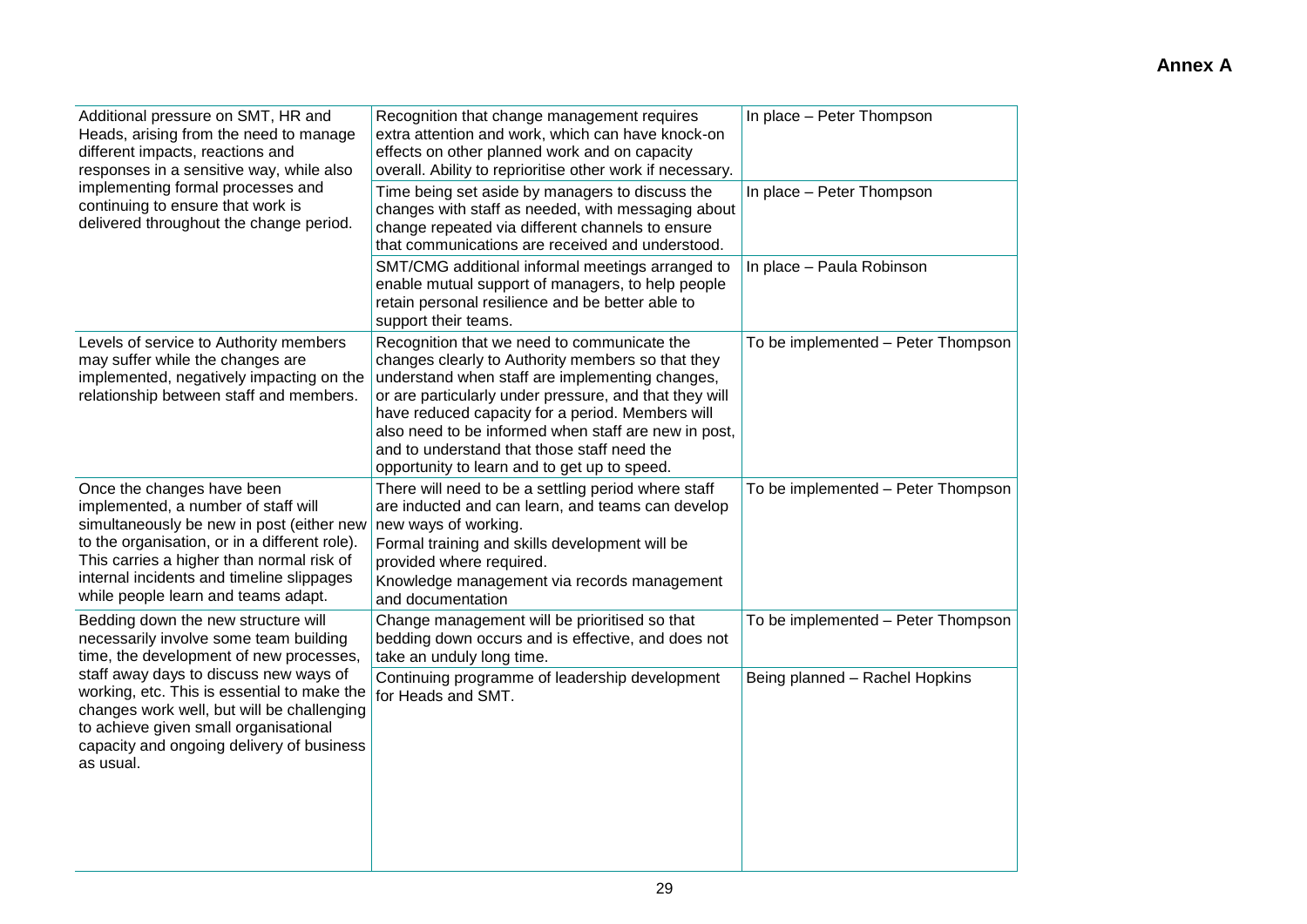| Over time, particularly once IfQ has<br>finished, some staff may decide the<br>changes are not for them, and that they<br>will move on. Other staff may have                                                 | Processes and policies in place to manage<br>performance and behavioural issues, recruitment,<br>turnover, and induction of new staff, in this scenario<br>as in any other.                                                                                                                                                                                                                                                                                                                                                                                                                                                | In place - Peter Thompson          |  |  |
|--------------------------------------------------------------------------------------------------------------------------------------------------------------------------------------------------------------|----------------------------------------------------------------------------------------------------------------------------------------------------------------------------------------------------------------------------------------------------------------------------------------------------------------------------------------------------------------------------------------------------------------------------------------------------------------------------------------------------------------------------------------------------------------------------------------------------------------------------|------------------------------------|--|--|
| different residual responses - some may<br>fail to adapt quickly or warm to the<br>improvements, leading to slower delivery<br>of work and possible negative<br>behaviours.                                  | The people strategy for 2017-2020 will focus on<br>supporting and developing our staff to equip them<br>for delivering the HFEA strategy under the new<br>organisational model.                                                                                                                                                                                                                                                                                                                                                                                                                                            | To be implemented - Rachel Hopkins |  |  |
| The new model may not achieve the<br>desired benefits, or transition to the new<br>model could take too long. In either case,<br>staff could lose faith in the model and it<br>may require adjustment later. | Management are aware of this risk, and are<br>balancing full consideration of our needs, plus<br>consideration of points raised by staff in the<br>consultation exercise, with well planned phased<br>implementation and ongoing communication<br>throughout. The changes will be made without<br>delay, but not all at once.<br>Communication will be clear as to when each phase<br>of the changes will be implemented. We will<br>continue to explain that change will not be 'big bang'<br>or linear.<br>The model will be kept under review following<br>implementation to ensure it yields the intended<br>benefits. | To be implemented - Peter Thompson |  |  |